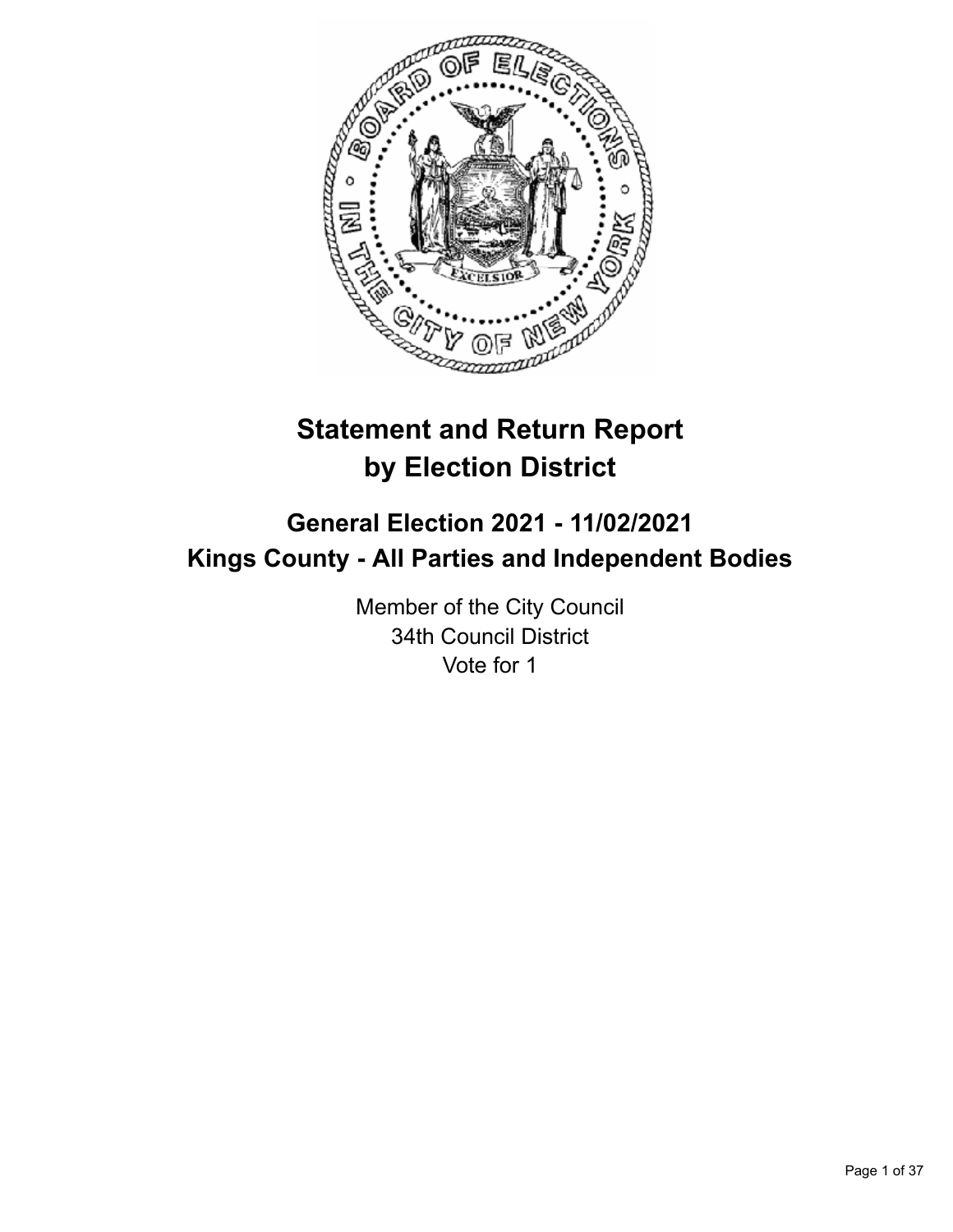

| PUBLIC COUNTER                                           | 171            |
|----------------------------------------------------------|----------------|
| <b>MANUALLY COUNTED EMERGENCY</b>                        | 0              |
| <b>ABSENTEE / MILITARY</b>                               | $\overline{7}$ |
| <b>AFFIDAVIT</b>                                         | 0              |
| <b>Total Ballots</b>                                     | 178            |
| Less - Inapplicable Federal/Special Presidential Ballots | 0              |
| <b>Total Applicable Ballots</b>                          | 178            |
| JENNIFER GUTIERREZ (DEMOCRATIC)                          | 128            |
| TERRELL LYNN FINNER (POWER 2 THE PEOPLE)                 | 10             |
| LUTCHI GAYOT (BLK LIVES MATTER)                          | 7              |
| ANTHONY C. HERBERT (WRITE-IN)                            | 1              |
| BRENDAN MCGILLEN (WRITE-IN)                              | 1              |
| DIANA REYNA (WRITE-IN)                                   | 1              |
| RALPH JORLANO (WRITE-IN)                                 | 1              |
| UNATTRIBUTABLE WRITE-IN (WRITE-IN)                       | 3              |
| <b>Total Votes</b>                                       | 152            |
| Unrecorded                                               | 26             |

# **016/50**

| PUBLIC COUNTER                                           | 159 |
|----------------------------------------------------------|-----|
| <b>MANUALLY COUNTED EMERGENCY</b>                        | 0   |
| ABSENTEE / MILITARY                                      |     |
| AFFIDAVIT                                                |     |
| <b>Total Ballots</b>                                     | 167 |
| Less - Inapplicable Federal/Special Presidential Ballots | 0   |
| <b>Total Applicable Ballots</b>                          | 167 |
| <b>JENNIFER GUTIERREZ (DEMOCRATIC)</b>                   | 126 |
| TERRELL LYNN FINNER (POWER 2 THE PEOPLE)                 | 9   |
| LUTCHI GAYOT (BLK LIVES MATTER)                          | 6   |
| <b>Total Votes</b>                                       | 141 |
| Unrecorded                                               | 26  |

| PUBLIC COUNTER                                           | 163 |
|----------------------------------------------------------|-----|
| <b>MANUALLY COUNTED EMERGENCY</b>                        | 0   |
| ABSENTEE / MILITARY                                      |     |
| AFFIDAVIT                                                |     |
| <b>Total Ballots</b>                                     | 171 |
| Less - Inapplicable Federal/Special Presidential Ballots | 0   |
| <b>Total Applicable Ballots</b>                          | 171 |
| <b>JENNIFER GUTIERREZ (DEMOCRATIC)</b>                   | 134 |
| TERRELL LYNN FINNER (POWER 2 THE PEOPLE)                 | 6   |
| LUTCHI GAYOT (BLK LIVES MATTER)                          | 7   |
| <b>Total Votes</b>                                       | 147 |
| Unrecorded                                               | 24  |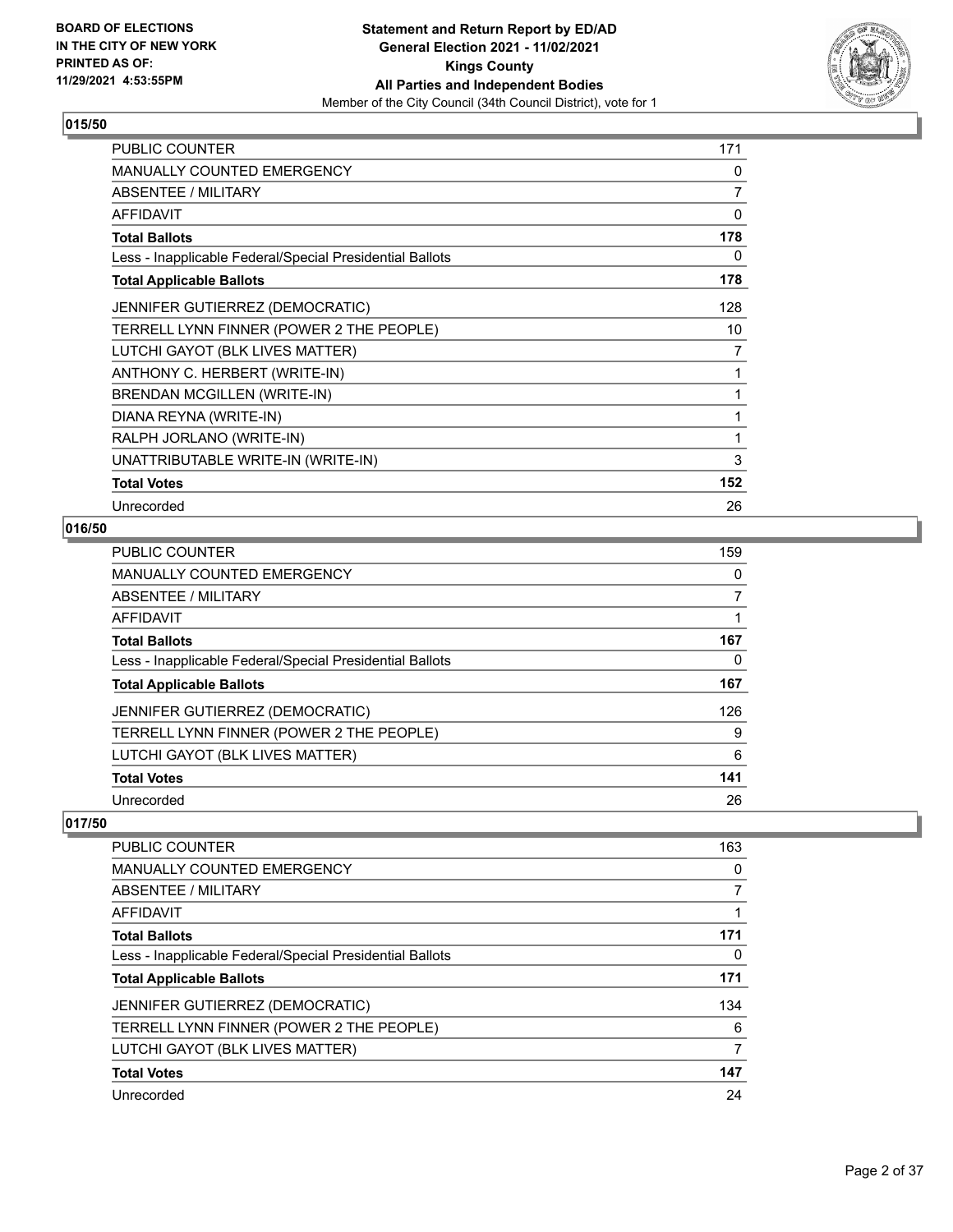

| <b>PUBLIC COUNTER</b>                                    | 190            |
|----------------------------------------------------------|----------------|
| <b>MANUALLY COUNTED EMERGENCY</b>                        | 0              |
| ABSENTEE / MILITARY                                      | $\overline{4}$ |
| AFFIDAVIT                                                | 3              |
| <b>Total Ballots</b>                                     | 197            |
| Less - Inapplicable Federal/Special Presidential Ballots | 0              |
| <b>Total Applicable Ballots</b>                          | 197            |
| JENNIFER GUTIERREZ (DEMOCRATIC)                          | 150            |
| TERRELL LYNN FINNER (POWER 2 THE PEOPLE)                 | 4              |
| LUTCHI GAYOT (BLK LIVES MATTER)                          | 10             |
| TANIA MARKIS (WRITE-IN)                                  | 1              |
| UNATTRIBUTABLE WRITE-IN (WRITE-IN)                       | 3              |
| <b>Total Votes</b>                                       | 168            |
| Unrecorded                                               | 29             |

# **019/50**

| <b>PUBLIC COUNTER</b>                                    | 232 |
|----------------------------------------------------------|-----|
| <b>MANUALLY COUNTED EMERGENCY</b>                        | 0   |
| ABSENTEE / MILITARY                                      | 13  |
| AFFIDAVIT                                                |     |
| <b>Total Ballots</b>                                     | 246 |
| Less - Inapplicable Federal/Special Presidential Ballots | 0   |
| <b>Total Applicable Ballots</b>                          | 246 |
| JENNIFER GUTIERREZ (DEMOCRATIC)                          | 191 |
| TERRELL LYNN FINNER (POWER 2 THE PEOPLE)                 | 7   |
| LUTCHI GAYOT (BLK LIVES MATTER)                          | 14  |
| <b>Total Votes</b>                                       | 212 |
| Unrecorded                                               | 34  |

| PUBLIC COUNTER                                           | 222 |
|----------------------------------------------------------|-----|
| <b>MANUALLY COUNTED EMERGENCY</b>                        | 0   |
| ABSENTEE / MILITARY                                      | 8   |
| AFFIDAVIT                                                | 4   |
| <b>Total Ballots</b>                                     | 234 |
| Less - Inapplicable Federal/Special Presidential Ballots | 0   |
| <b>Total Applicable Ballots</b>                          | 234 |
| <b>JENNIFER GUTIERREZ (DEMOCRATIC)</b>                   | 187 |
| TERRELL LYNN FINNER (POWER 2 THE PEOPLE)                 | 10  |
| LUTCHI GAYOT (BLK LIVES MATTER)                          | 11  |
| UNATTRIBUTABLE WRITE-IN (WRITE-IN)                       | 1   |
| <b>Total Votes</b>                                       | 209 |
| Unrecorded                                               | 25  |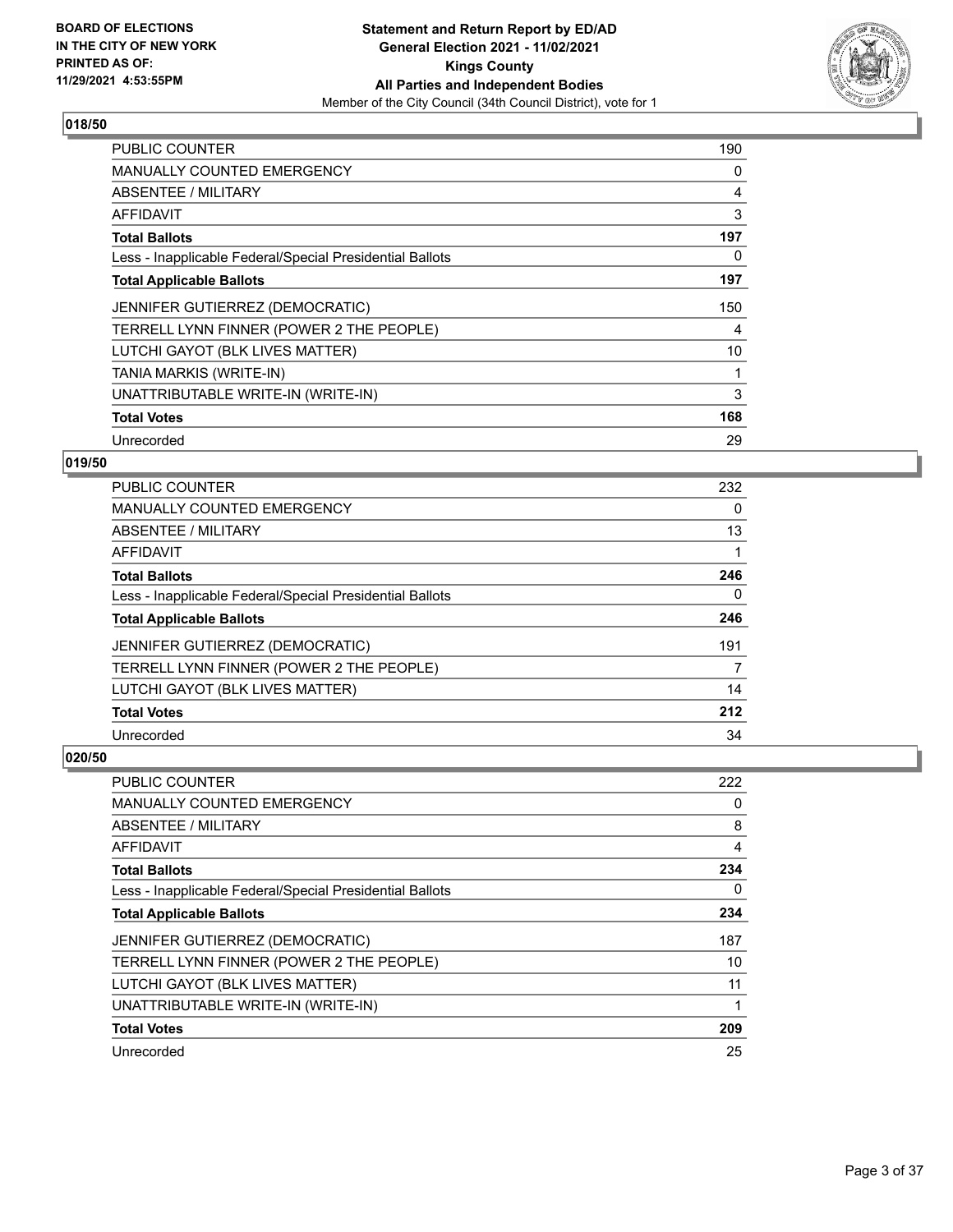

| <b>PUBLIC COUNTER</b>                                    | 248 |
|----------------------------------------------------------|-----|
| <b>MANUALLY COUNTED EMERGENCY</b>                        | 0   |
| ABSENTEE / MILITARY                                      | 14  |
| AFFIDAVIT                                                | 3   |
| <b>Total Ballots</b>                                     | 265 |
| Less - Inapplicable Federal/Special Presidential Ballots | 0   |
| <b>Total Applicable Ballots</b>                          | 265 |
| JENNIFER GUTIERREZ (DEMOCRATIC)                          | 198 |
| TERRELL LYNN FINNER (POWER 2 THE PEOPLE)                 | 11  |
| LUTCHI GAYOT (BLK LIVES MATTER)                          | 10  |
| SEBASTIANO N.RUSSO (WRITE-IN)                            |     |
| UNATTRIBUTABLE WRITE-IN (WRITE-IN)                       |     |
| <b>Total Votes</b>                                       | 221 |
| Unrecorded                                               | 44  |

# **022/50**

| PUBLIC COUNTER                                           | 180 |
|----------------------------------------------------------|-----|
| <b>MANUALLY COUNTED EMERGENCY</b>                        | 0   |
| ABSENTEE / MILITARY                                      | 10  |
| AFFIDAVIT                                                |     |
| <b>Total Ballots</b>                                     | 191 |
| Less - Inapplicable Federal/Special Presidential Ballots | 0   |
| <b>Total Applicable Ballots</b>                          | 191 |
| JENNIFER GUTIERREZ (DEMOCRATIC)                          | 132 |
| TERRELL LYNN FINNER (POWER 2 THE PEOPLE)                 | 6   |
| LUTCHI GAYOT (BLK LIVES MATTER)                          | 12  |
| LUISE SKRUDZKI (WRITE-IN)                                | 1   |
| <b>Total Votes</b>                                       | 151 |
| Unrecorded                                               | 40  |

| <b>PUBLIC COUNTER</b>                                    | 26       |
|----------------------------------------------------------|----------|
| <b>MANUALLY COUNTED EMERGENCY</b>                        | 0        |
| ABSENTEE / MILITARY                                      |          |
| AFFIDAVIT                                                | 0        |
| <b>Total Ballots</b>                                     | 27       |
| Less - Inapplicable Federal/Special Presidential Ballots | $\Omega$ |
| <b>Total Applicable Ballots</b>                          | 27       |
| <b>JENNIFER GUTIERREZ (DEMOCRATIC)</b>                   | 25       |
| TERRELL LYNN FINNER (POWER 2 THE PEOPLE)                 | 0        |
| LUTCHI GAYOT (BLK LIVES MATTER)                          |          |
| <b>Total Votes</b>                                       | 26       |
| Unrecorded                                               |          |
| 024/50 COMBINED into: 025/50                             |          |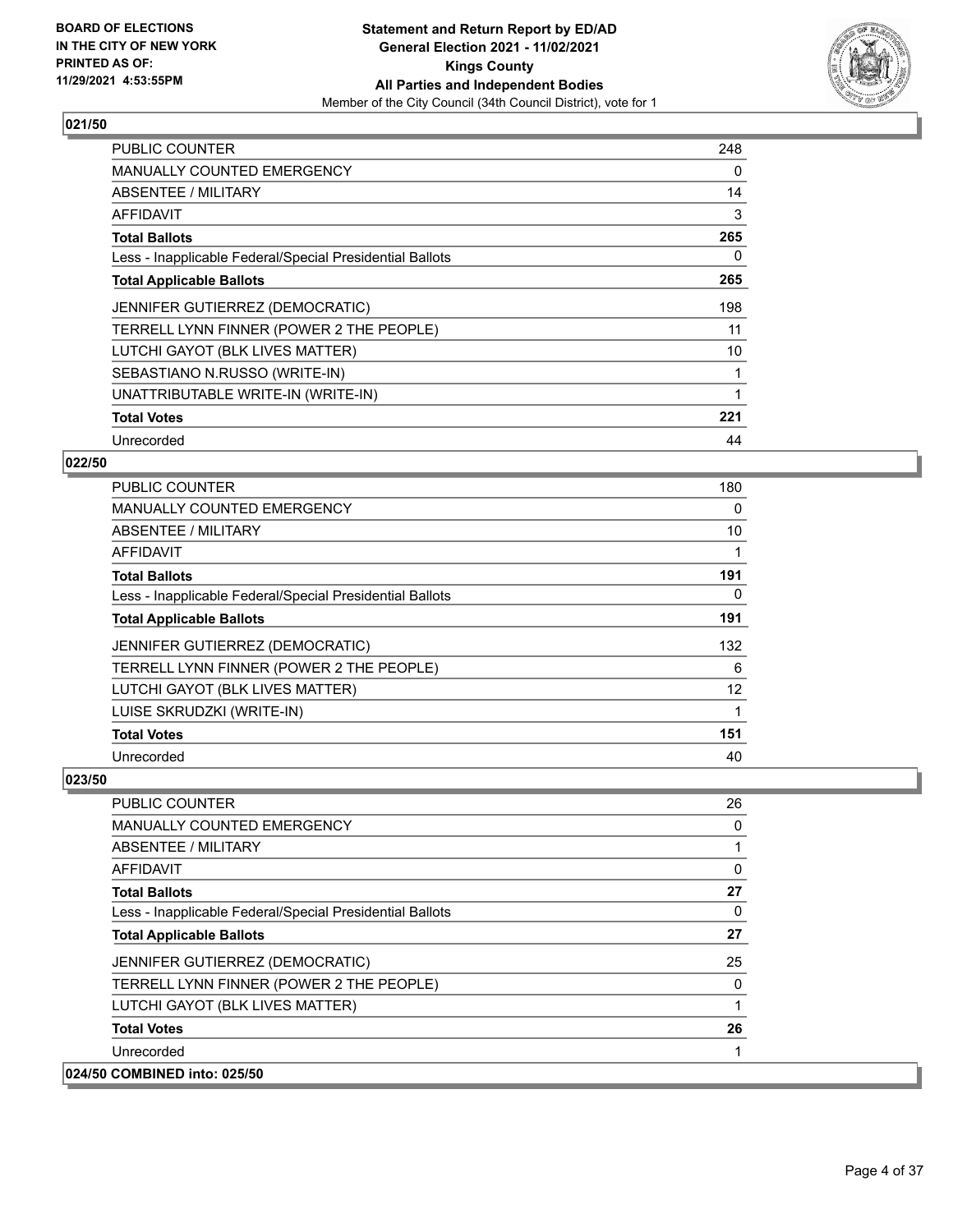

| PUBLIC COUNTER                                           | 69       |
|----------------------------------------------------------|----------|
| <b>MANUALLY COUNTED EMERGENCY</b>                        | 0        |
| ABSENTEE / MILITARY                                      | 2        |
| AFFIDAVIT                                                | 2        |
| <b>Total Ballots</b>                                     | 73       |
| Less - Inapplicable Federal/Special Presidential Ballots | 0        |
| <b>Total Applicable Ballots</b>                          | 73       |
| JENNIFER GUTIERREZ (DEMOCRATIC)                          | 65       |
| TERRELL LYNN FINNER (POWER 2 THE PEOPLE)                 |          |
| LUTCHI GAYOT (BLK LIVES MATTER)                          | $\Omega$ |
| <b>Total Votes</b>                                       | 66       |
| Unrecorded                                               |          |

#### **046/50**

| <b>PUBLIC COUNTER</b>                                    | 215 |
|----------------------------------------------------------|-----|
| <b>MANUALLY COUNTED EMERGENCY</b>                        | 0   |
| ABSENTEE / MILITARY                                      | 20  |
| AFFIDAVIT                                                | 4   |
| <b>Total Ballots</b>                                     | 239 |
| Less - Inapplicable Federal/Special Presidential Ballots | 0   |
| <b>Total Applicable Ballots</b>                          | 239 |
| JENNIFER GUTIERREZ (DEMOCRATIC)                          | 197 |
| TERRELL LYNN FINNER (POWER 2 THE PEOPLE)                 | 4   |
| LUTCHI GAYOT (BLK LIVES MATTER)                          | 7   |
| <b>CURTIS SLIWA (WRITE-IN)</b>                           |     |
| ERICK WALDEN (WRITE-IN)                                  | 1   |
| <b>Total Votes</b>                                       | 210 |
| Unrecorded                                               | 29  |

| <b>PUBLIC COUNTER</b>                                    | 79 |
|----------------------------------------------------------|----|
| <b>MANUALLY COUNTED EMERGENCY</b>                        | 0  |
| ABSENTEE / MILITARY                                      | 3  |
| AFFIDAVIT                                                | 2  |
| <b>Total Ballots</b>                                     | 84 |
| Less - Inapplicable Federal/Special Presidential Ballots | 0  |
| <b>Total Applicable Ballots</b>                          | 84 |
| JENNIFER GUTIERREZ (DEMOCRATIC)                          | 70 |
| TERRELL LYNN FINNER (POWER 2 THE PEOPLE)                 | 4  |
| LUTCHI GAYOT (BLK LIVES MATTER)                          | 4  |
| <b>Total Votes</b>                                       | 78 |
| Unrecorded                                               | 6  |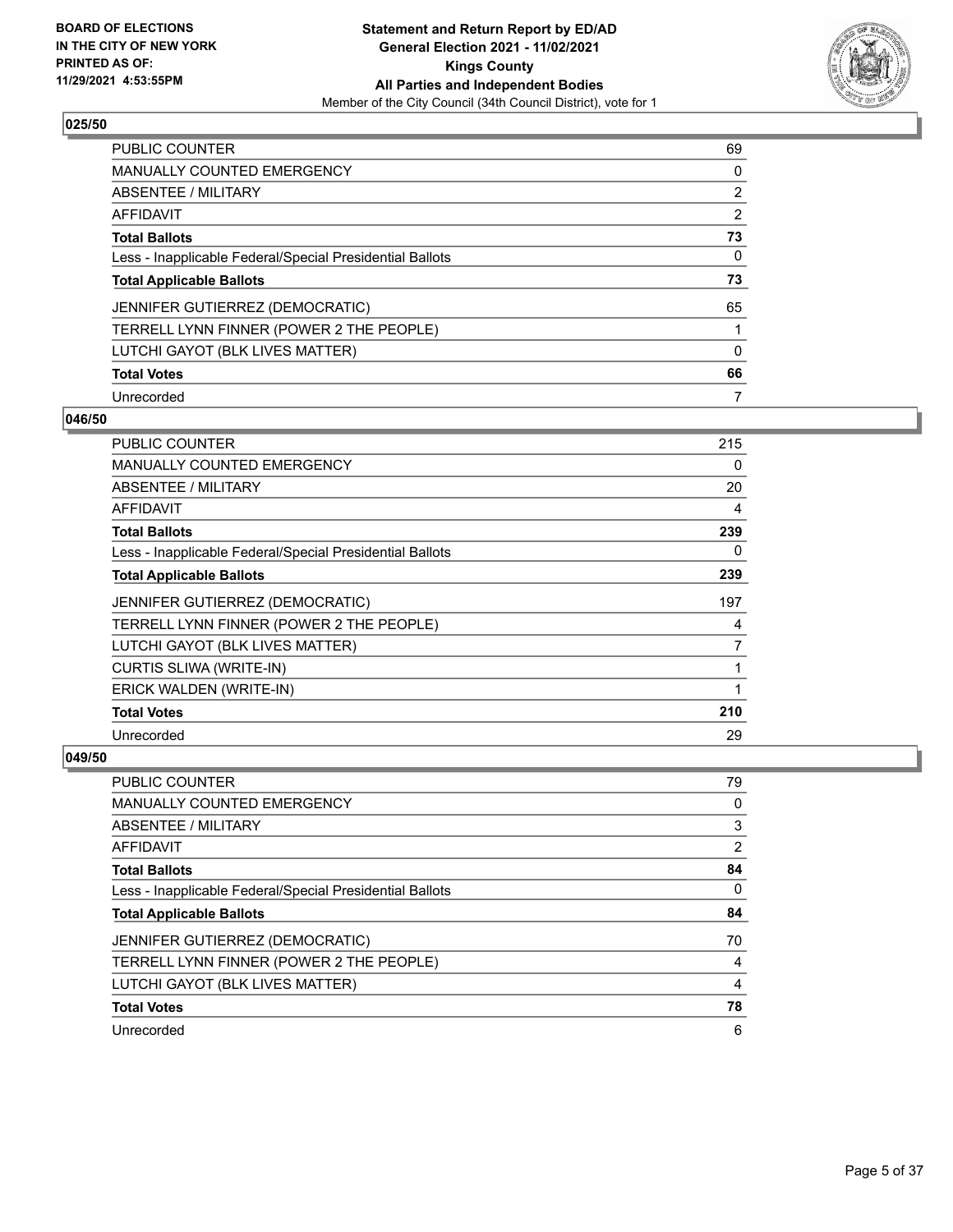

| <b>PUBLIC COUNTER</b>                                    | 163 |
|----------------------------------------------------------|-----|
| <b>MANUALLY COUNTED EMERGENCY</b>                        | 0   |
| ABSENTEE / MILITARY                                      | 5   |
| AFFIDAVIT                                                | 1   |
| <b>Total Ballots</b>                                     | 169 |
| Less - Inapplicable Federal/Special Presidential Ballots | 0   |
| <b>Total Applicable Ballots</b>                          | 169 |
| JENNIFER GUTIERREZ (DEMOCRATIC)                          | 142 |
| TERRELL LYNN FINNER (POWER 2 THE PEOPLE)                 | 4   |
| LUTCHI GAYOT (BLK LIVES MATTER)                          | 10  |
| ANNA MIROFF (WRITE-IN)                                   | 1   |
| JOHN HANCOCK (WRITE-IN)                                  | 1   |
| <b>Total Votes</b>                                       | 158 |
| Unrecorded                                               | 11  |

# **051/50**

| PUBLIC COUNTER                                           | 123 |
|----------------------------------------------------------|-----|
| <b>MANUALLY COUNTED EMERGENCY</b>                        | 0   |
| ABSENTEE / MILITARY                                      | 5   |
| AFFIDAVIT                                                | 2   |
| <b>Total Ballots</b>                                     | 130 |
| Less - Inapplicable Federal/Special Presidential Ballots | 0   |
| <b>Total Applicable Ballots</b>                          | 130 |
| JENNIFER GUTIERREZ (DEMOCRATIC)                          | 101 |
| TERRELL LYNN FINNER (POWER 2 THE PEOPLE)                 |     |
| LUTCHI GAYOT (BLK LIVES MATTER)                          | 6   |
| ROGER OWENS (WRITE-IN)                                   | 1   |
| <b>Total Votes</b>                                       | 109 |
| Unrecorded                                               | 21  |

| <b>PUBLIC COUNTER</b>                                    | 159 |
|----------------------------------------------------------|-----|
| <b>MANUALLY COUNTED EMERGENCY</b>                        | 0   |
| ABSENTEE / MILITARY                                      | 6   |
| AFFIDAVIT                                                |     |
| <b>Total Ballots</b>                                     | 166 |
| Less - Inapplicable Federal/Special Presidential Ballots | 0   |
| <b>Total Applicable Ballots</b>                          | 166 |
| JENNIFER GUTIERREZ (DEMOCRATIC)                          | 135 |
| TERRELL LYNN FINNER (POWER 2 THE PEOPLE)                 | 3   |
| LUTCHI GAYOT (BLK LIVES MATTER)                          | 8   |
| <b>Total Votes</b>                                       | 146 |
| Unrecorded                                               | 20  |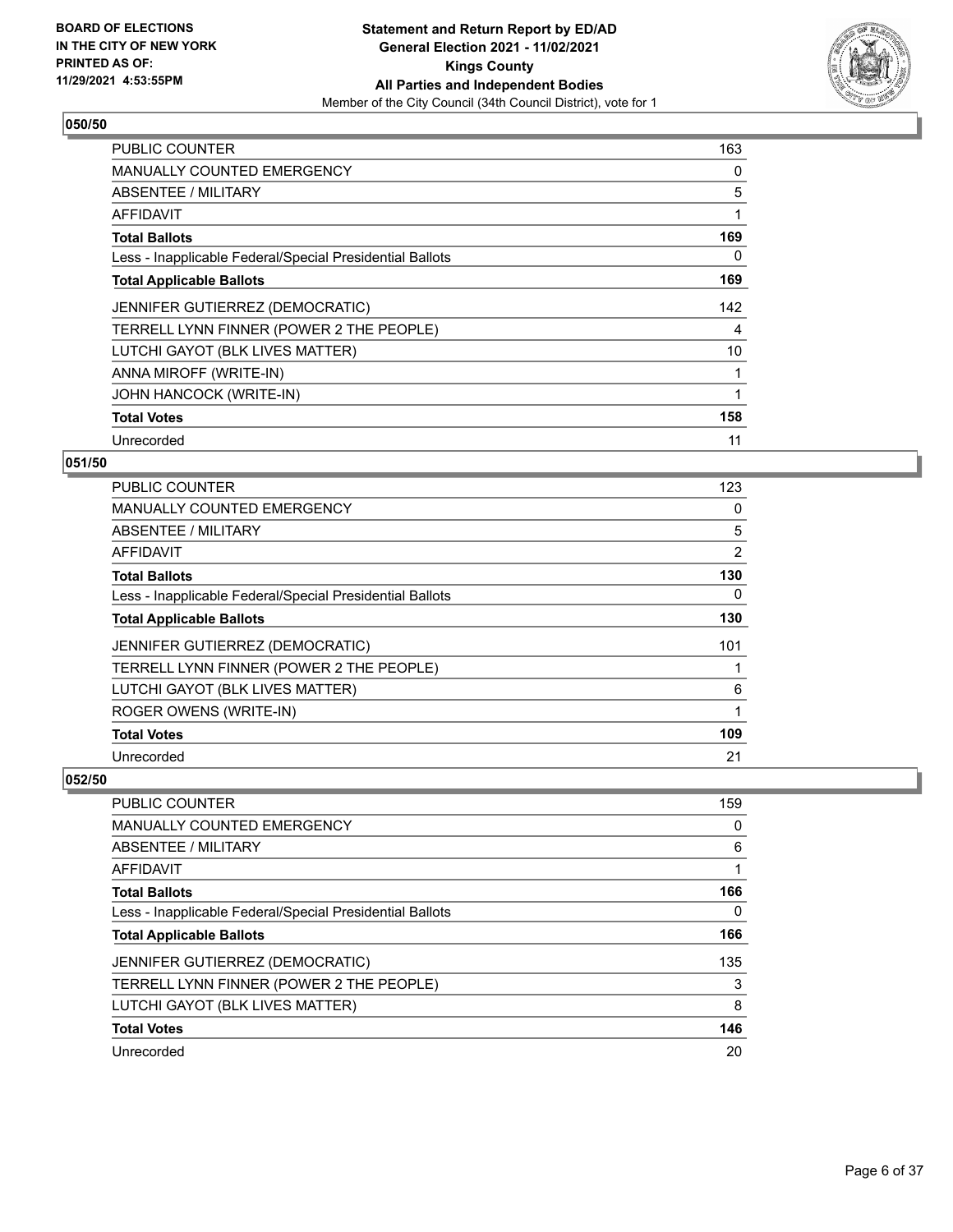

| <b>PUBLIC COUNTER</b>                                    | 128 |
|----------------------------------------------------------|-----|
| <b>MANUALLY COUNTED EMERGENCY</b>                        | 0   |
| ABSENTEE / MILITARY                                      | 3   |
| AFFIDAVIT                                                | 3   |
| <b>Total Ballots</b>                                     | 134 |
| Less - Inapplicable Federal/Special Presidential Ballots | 0   |
| <b>Total Applicable Ballots</b>                          | 134 |
| JENNIFER GUTIERREZ (DEMOCRATIC)                          | 104 |
| TERRELL LYNN FINNER (POWER 2 THE PEOPLE)                 | 6   |
| LUTCHI GAYOT (BLK LIVES MATTER)                          | 7   |
| <b>Total Votes</b>                                       | 117 |
| Unrecorded                                               | 17  |

#### **054/50**

| PUBLIC COUNTER                                           | 94             |
|----------------------------------------------------------|----------------|
| MANUALLY COUNTED EMERGENCY                               | 0              |
| ABSENTEE / MILITARY                                      | $\overline{2}$ |
| AFFIDAVIT                                                | 3              |
| <b>Total Ballots</b>                                     | 99             |
| Less - Inapplicable Federal/Special Presidential Ballots | $\Omega$       |
| <b>Total Applicable Ballots</b>                          | 99             |
| JENNIFER GUTIERREZ (DEMOCRATIC)                          | 80             |
| TERRELL LYNN FINNER (POWER 2 THE PEOPLE)                 | 3              |
| LUTCHI GAYOT (BLK LIVES MATTER)                          | 4              |
| DOUG DECHEET (WRITE-IN)                                  |                |
| <b>Total Votes</b>                                       | 88             |
| Unrecorded                                               | 11             |

| PUBLIC COUNTER                                           | 28 |
|----------------------------------------------------------|----|
| <b>MANUALLY COUNTED EMERGENCY</b>                        | 0  |
| ABSENTEE / MILITARY                                      | 6  |
| AFFIDAVIT                                                | 0  |
| <b>Total Ballots</b>                                     | 34 |
| Less - Inapplicable Federal/Special Presidential Ballots | 0  |
| <b>Total Applicable Ballots</b>                          | 34 |
| JENNIFER GUTIERREZ (DEMOCRATIC)                          | 25 |
| TERRELL LYNN FINNER (POWER 2 THE PEOPLE)                 | 2  |
| LUTCHI GAYOT (BLK LIVES MATTER)                          |    |
| <b>Total Votes</b>                                       | 28 |
| Unrecorded                                               | 6  |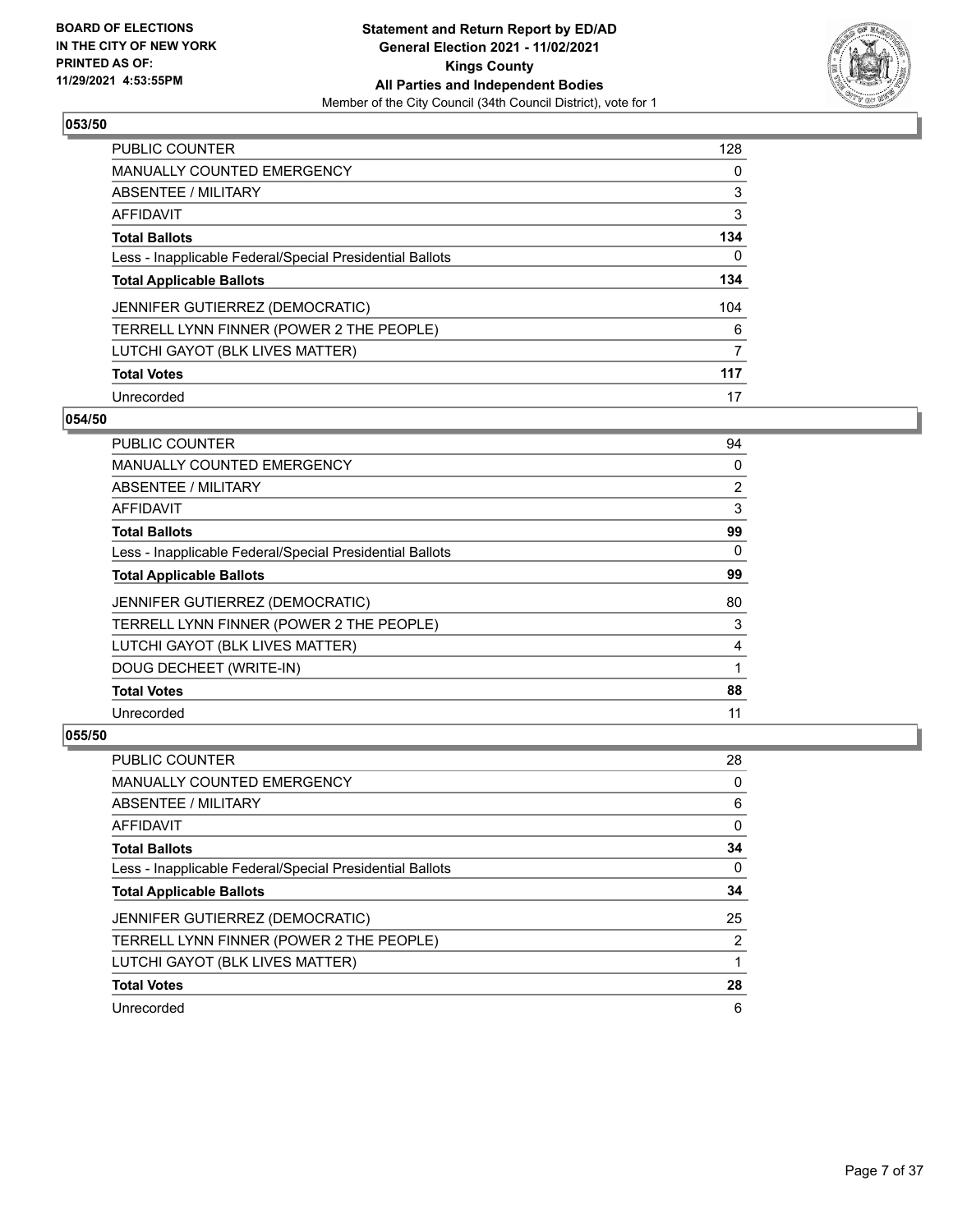

| <b>PUBLIC COUNTER</b>                                    | 36             |
|----------------------------------------------------------|----------------|
| <b>MANUALLY COUNTED EMERGENCY</b>                        | $\Omega$       |
| ABSENTEE / MILITARY                                      | 2              |
| AFFIDAVIT                                                | 0              |
| <b>Total Ballots</b>                                     | 38             |
| Less - Inapplicable Federal/Special Presidential Ballots | 0              |
| <b>Total Applicable Ballots</b>                          | 38             |
| JENNIFER GUTIERREZ (DEMOCRATIC)                          | 33             |
| TERRELL LYNN FINNER (POWER 2 THE PEOPLE)                 |                |
| LUTCHI GAYOT (BLK LIVES MATTER)                          | 2              |
| <b>Total Votes</b>                                       | 36             |
| Unrecorded                                               | $\overline{2}$ |

| <b>PUBLIC COUNTER</b>                                    | 121 |
|----------------------------------------------------------|-----|
| <b>MANUALLY COUNTED EMERGENCY</b>                        | 0   |
| ABSENTEE / MILITARY                                      |     |
| AFFIDAVIT                                                | 0   |
| <b>Total Ballots</b>                                     | 122 |
| Less - Inapplicable Federal/Special Presidential Ballots | 0   |
|                                                          |     |
| <b>Total Applicable Ballots</b>                          | 122 |
| <b>JENNIFER GUTIERREZ (DEMOCRATIC)</b>                   | 91  |
| TERRELL LYNN FINNER (POWER 2 THE PEOPLE)                 | 5   |
| LUTCHI GAYOT (BLK LIVES MATTER)                          | 4   |
| <b>Total Votes</b>                                       | 100 |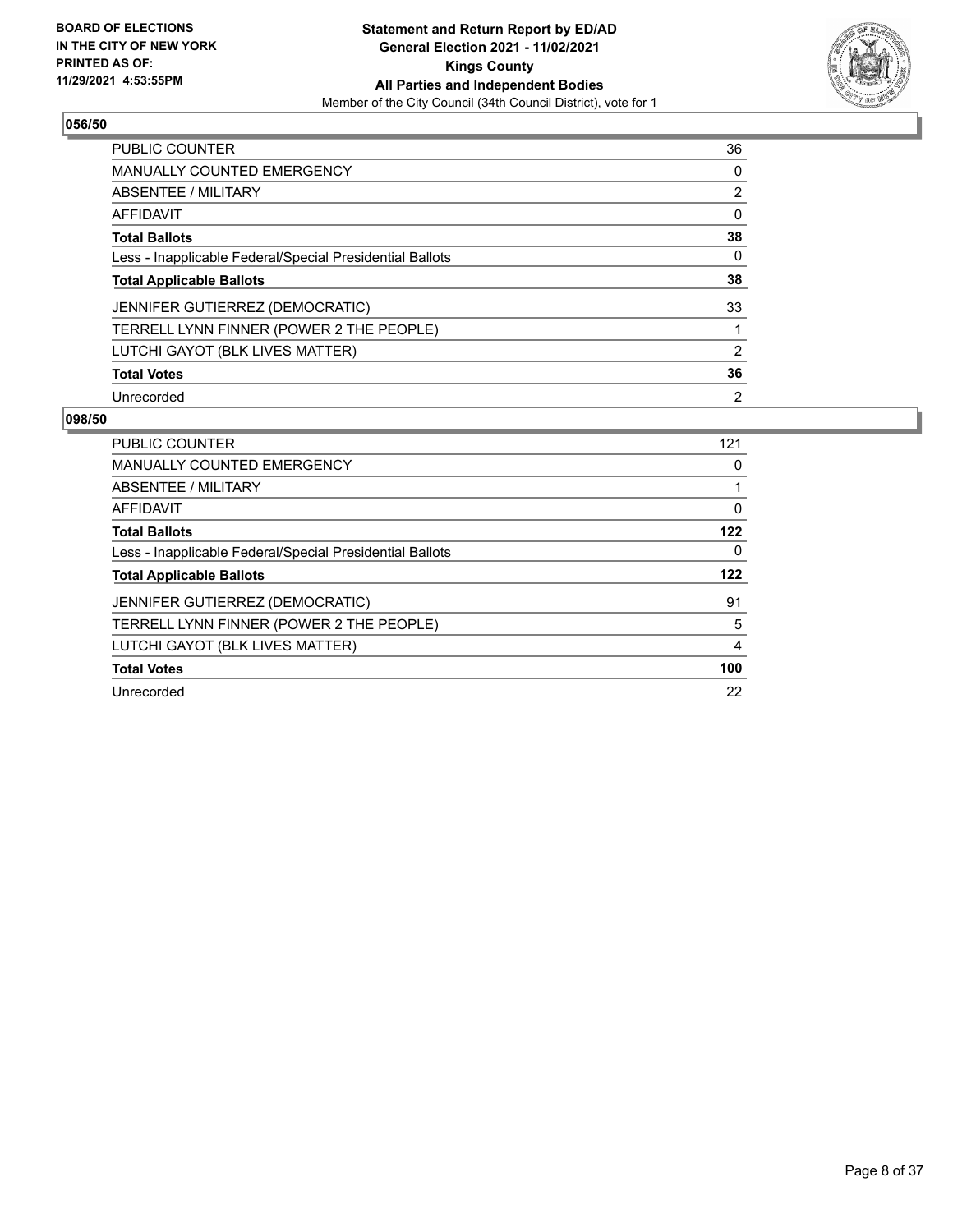

| <b>PUBLIC COUNTER</b>                                    | 108 |
|----------------------------------------------------------|-----|
| <b>MANUALLY COUNTED EMERGENCY</b>                        | 0   |
| ABSENTEE / MILITARY                                      | 8   |
| AFFIDAVIT                                                | 0   |
| <b>Total Ballots</b>                                     | 116 |
| Less - Inapplicable Federal/Special Presidential Ballots | 0   |
| <b>Total Applicable Ballots</b>                          | 116 |
| JENNIFER GUTIERREZ (DEMOCRATIC)                          | 101 |
| TERRELL LYNN FINNER (POWER 2 THE PEOPLE)                 |     |
| LUTCHI GAYOT (BLK LIVES MATTER)                          | 3   |
| DONALD TRUMP (WRITE-IN)                                  | 1   |
| <b>Total Votes</b>                                       | 106 |
| Unrecorded                                               | 10  |

# **002/53**

| <b>PUBLIC COUNTER</b>                                    | 66             |
|----------------------------------------------------------|----------------|
| <b>MANUALLY COUNTED EMERGENCY</b>                        | 0              |
| ABSENTEE / MILITARY                                      | $\overline{2}$ |
| AFFIDAVIT                                                | $\Omega$       |
| <b>Total Ballots</b>                                     | 68             |
| Less - Inapplicable Federal/Special Presidential Ballots | $\Omega$       |
| <b>Total Applicable Ballots</b>                          | 68             |
| <b>JENNIFER GUTIERREZ (DEMOCRATIC)</b>                   | 57             |
| TERRELL LYNN FINNER (POWER 2 THE PEOPLE)                 | 3              |
| LUTCHI GAYOT (BLK LIVES MATTER)                          | 3              |
| <b>Total Votes</b>                                       | 63             |
| Unrecorded                                               | 5              |

| <b>PUBLIC COUNTER</b>                                    | 144            |
|----------------------------------------------------------|----------------|
| <b>MANUALLY COUNTED EMERGENCY</b>                        | 0              |
| ABSENTEE / MILITARY                                      | 3              |
| AFFIDAVIT                                                |                |
| <b>Total Ballots</b>                                     | 148            |
| Less - Inapplicable Federal/Special Presidential Ballots | 0              |
| <b>Total Applicable Ballots</b>                          | 148            |
| <b>JENNIFER GUTIERREZ (DEMOCRATIC)</b>                   | 116            |
| TERRELL LYNN FINNER (POWER 2 THE PEOPLE)                 | 3              |
| LUTCHI GAYOT (BLK LIVES MATTER)                          | 3              |
| UNATTRIBUTABLE WRITE-IN (WRITE-IN)                       | $\overline{2}$ |
| <b>Total Votes</b>                                       | 124            |
| Unrecorded                                               | 24             |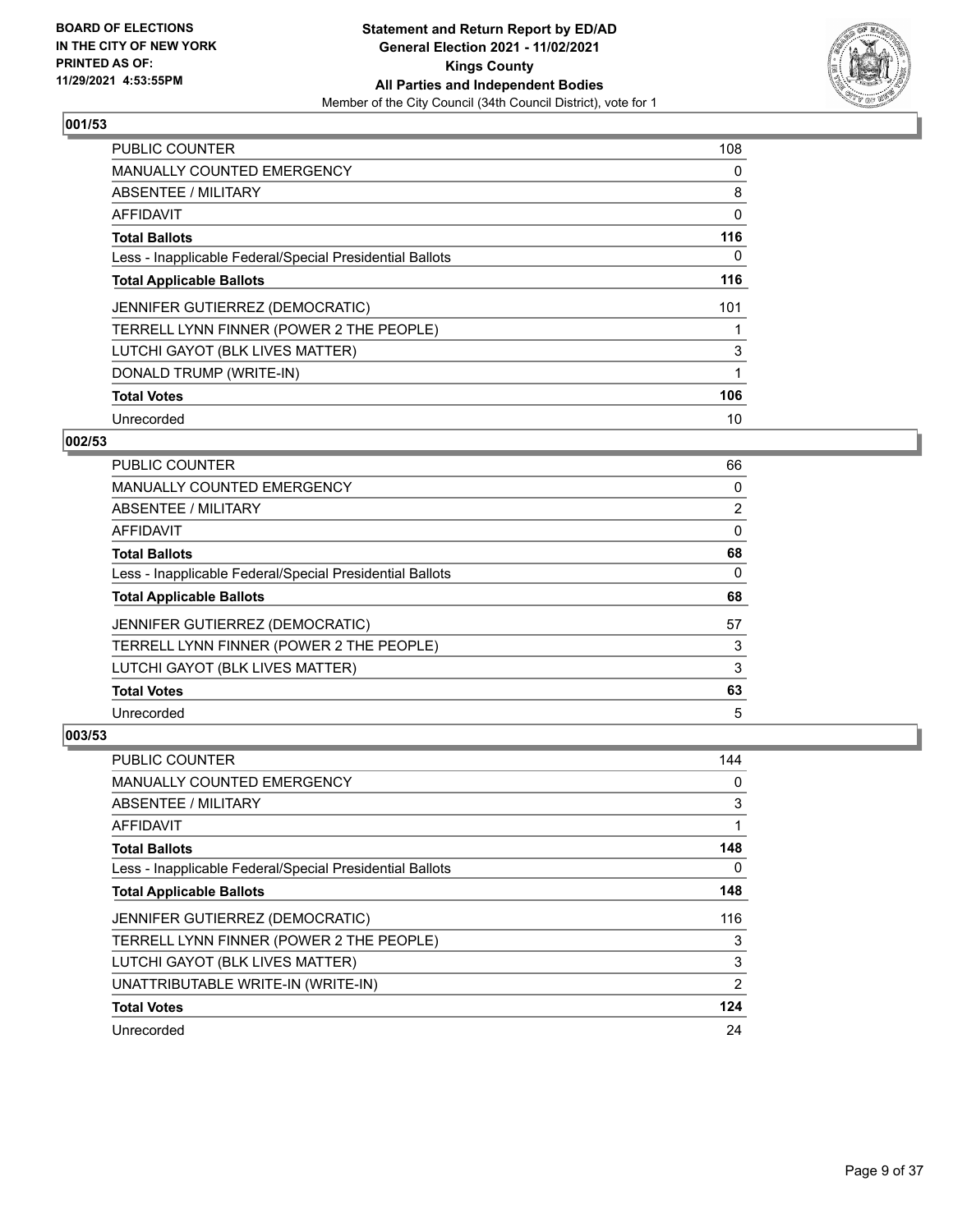

| PUBLIC COUNTER                                           | 139           |
|----------------------------------------------------------|---------------|
| MANUALLY COUNTED EMERGENCY                               | $\Omega$      |
| ABSENTEE / MILITARY                                      | 3             |
| AFFIDAVIT                                                | 0             |
| <b>Total Ballots</b>                                     | 142           |
| Less - Inapplicable Federal/Special Presidential Ballots | 0             |
| <b>Total Applicable Ballots</b>                          | 142           |
| JENNIFER GUTIERREZ (DEMOCRATIC)                          | 118           |
| TERRELL LYNN FINNER (POWER 2 THE PEOPLE)                 | 6             |
| LUTCHI GAYOT (BLK LIVES MATTER)                          | $\mathcal{P}$ |
| <b>Total Votes</b>                                       | 126           |
| Unrecorded                                               | 16            |

#### **005/53**

| <b>PUBLIC COUNTER</b>                                    | 113      |
|----------------------------------------------------------|----------|
| <b>MANUALLY COUNTED EMERGENCY</b>                        | $\Omega$ |
| ABSENTEE / MILITARY                                      | 3        |
| <b>AFFIDAVIT</b>                                         | 6        |
| <b>Total Ballots</b>                                     | 122      |
| Less - Inapplicable Federal/Special Presidential Ballots | $\Omega$ |
| <b>Total Applicable Ballots</b>                          | 122      |
| <b>JENNIFER GUTIERREZ (DEMOCRATIC)</b>                   | 104      |
| TERRELL LYNN FINNER (POWER 2 THE PEOPLE)                 | $\Omega$ |
| LUTCHI GAYOT (BLK LIVES MATTER)                          | 3        |
| <b>Total Votes</b>                                       | 107      |
| Unrecorded                                               | 15       |

| <b>PUBLIC COUNTER</b>                                    | 34       |
|----------------------------------------------------------|----------|
| <b>MANUALLY COUNTED EMERGENCY</b>                        | $\Omega$ |
| ABSENTEE / MILITARY                                      |          |
| AFFIDAVIT                                                | $\Omega$ |
| <b>Total Ballots</b>                                     | 35       |
| Less - Inapplicable Federal/Special Presidential Ballots | 0        |
| <b>Total Applicable Ballots</b>                          | 35       |
| JENNIFER GUTIERREZ (DEMOCRATIC)                          | 30       |
| TERRELL LYNN FINNER (POWER 2 THE PEOPLE)                 | 0        |
| LUTCHI GAYOT (BLK LIVES MATTER)                          | 2        |
| <b>Total Votes</b>                                       | 32       |
| Unrecorded                                               | 3        |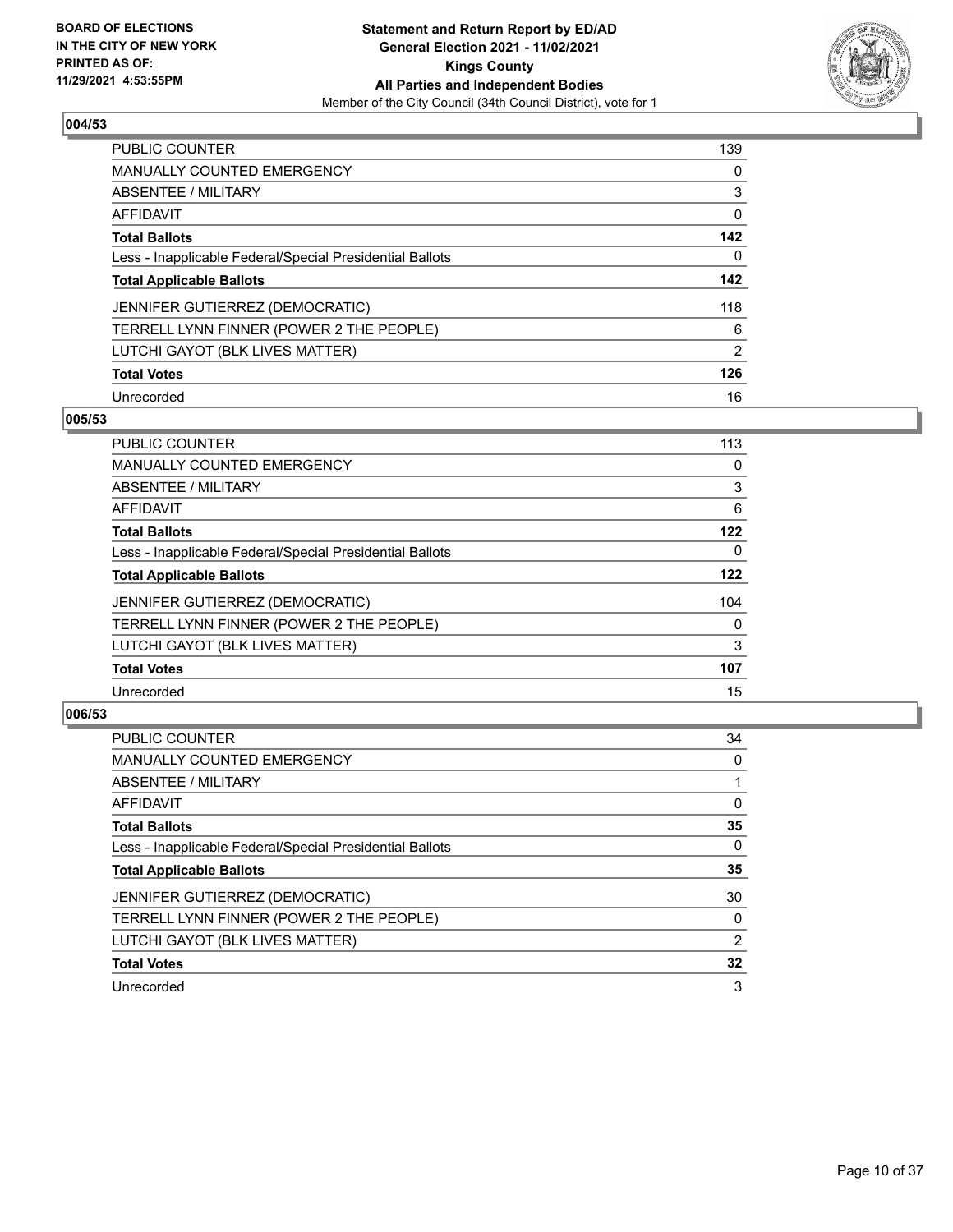

| PUBLIC COUNTER                                           | 124 |
|----------------------------------------------------------|-----|
| <b>MANUALLY COUNTED EMERGENCY</b>                        | 0   |
| ABSENTEE / MILITARY                                      | 0   |
| AFFIDAVIT                                                | 0   |
| <b>Total Ballots</b>                                     | 124 |
| Less - Inapplicable Federal/Special Presidential Ballots | 0   |
| <b>Total Applicable Ballots</b>                          | 124 |
| JENNIFER GUTIERREZ (DEMOCRATIC)                          | 103 |
| TERRELL LYNN FINNER (POWER 2 THE PEOPLE)                 | 3   |
| LUTCHI GAYOT (BLK LIVES MATTER)                          | 5   |
| <b>Total Votes</b>                                       | 111 |
| Unrecorded                                               | 13  |

#### **008/53**

| <b>PUBLIC COUNTER</b>                                    | 155         |
|----------------------------------------------------------|-------------|
| MANUALLY COUNTED EMERGENCY                               | 0           |
| ABSENTEE / MILITARY                                      | 4           |
| AFFIDAVIT                                                | 1           |
| <b>Total Ballots</b>                                     | 160         |
| Less - Inapplicable Federal/Special Presidential Ballots | 0           |
| <b>Total Applicable Ballots</b>                          | 160         |
| JENNIFER GUTIERREZ (DEMOCRATIC)                          | 141         |
| TERRELL LYNN FINNER (POWER 2 THE PEOPLE)                 | 3           |
| LUTCHI GAYOT (BLK LIVES MATTER)                          | 6           |
| ANTHONY JANOY (WRITE-IN)                                 | $\mathbf 1$ |
| <b>Total Votes</b>                                       | 151         |
| Unrecorded                                               | 9           |

| PUBLIC COUNTER                                           | 165           |
|----------------------------------------------------------|---------------|
| <b>MANUALLY COUNTED EMERGENCY</b>                        | 0             |
| ABSENTEE / MILITARY                                      | 5             |
| AFFIDAVIT                                                | 0             |
| <b>Total Ballots</b>                                     | 170           |
| Less - Inapplicable Federal/Special Presidential Ballots | 0             |
| <b>Total Applicable Ballots</b>                          | 170           |
| <b>JENNIFER GUTIERREZ (DEMOCRATIC)</b>                   | 143           |
| TERRELL LYNN FINNER (POWER 2 THE PEOPLE)                 | 3             |
| LUTCHI GAYOT (BLK LIVES MATTER)                          | $\mathcal{P}$ |
| <b>Total Votes</b>                                       | 148           |
|                                                          |               |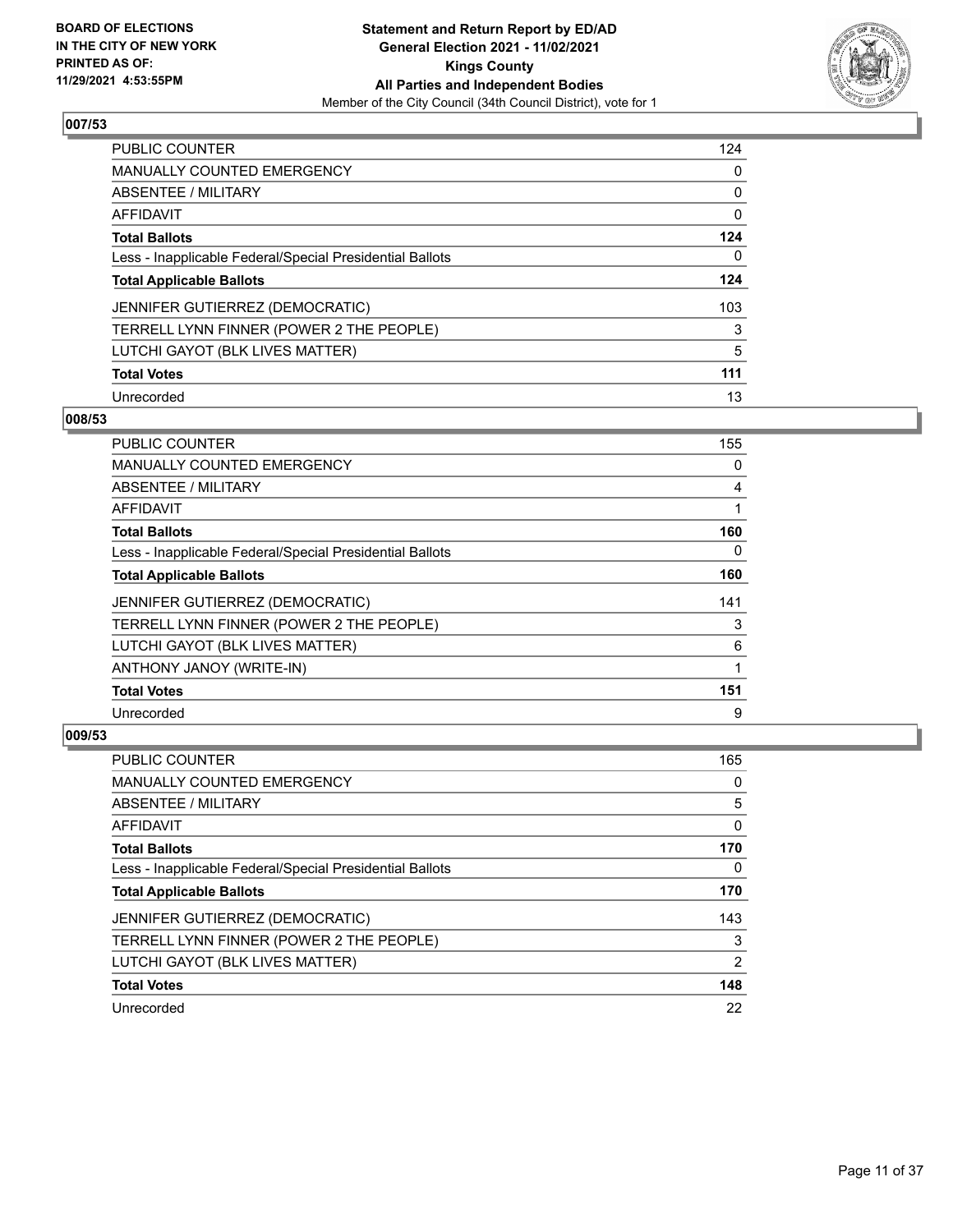

| <b>PUBLIC COUNTER</b>                                    | 151 |
|----------------------------------------------------------|-----|
| <b>MANUALLY COUNTED EMERGENCY</b>                        | 0   |
| <b>ABSENTEE / MILITARY</b>                               | 3   |
| AFFIDAVIT                                                |     |
| <b>Total Ballots</b>                                     | 155 |
| Less - Inapplicable Federal/Special Presidential Ballots | 0   |
| <b>Total Applicable Ballots</b>                          | 155 |
| JENNIFER GUTIERREZ (DEMOCRATIC)                          | 122 |
| TERRELL LYNN FINNER (POWER 2 THE PEOPLE)                 |     |
| LUTCHI GAYOT (BLK LIVES MATTER)                          | 3   |
| <b>Total Votes</b>                                       | 132 |
| Unrecorded                                               | 23  |

# **011/53**

| <b>PUBLIC COUNTER</b>                                    | 105            |
|----------------------------------------------------------|----------------|
| MANUALLY COUNTED EMERGENCY                               | $\Omega$       |
| ABSENTEE / MILITARY                                      | $\overline{2}$ |
| AFFIDAVIT                                                |                |
| <b>Total Ballots</b>                                     | 108            |
| Less - Inapplicable Federal/Special Presidential Ballots | $\Omega$       |
| <b>Total Applicable Ballots</b>                          | 108            |
| JENNIFER GUTIERREZ (DEMOCRATIC)                          | 91             |
| TERRELL LYNN FINNER (POWER 2 THE PEOPLE)                 | 6              |
| LUTCHI GAYOT (BLK LIVES MATTER)                          | 2              |
| <b>Total Votes</b>                                       | 99             |
| Unrecorded                                               | 9              |

| <b>PUBLIC COUNTER</b>                                    | 106 |
|----------------------------------------------------------|-----|
| <b>MANUALLY COUNTED EMERGENCY</b>                        | 0   |
| ABSENTEE / MILITARY                                      |     |
| AFFIDAVIT                                                | 2   |
| <b>Total Ballots</b>                                     | 109 |
| Less - Inapplicable Federal/Special Presidential Ballots | 0   |
| <b>Total Applicable Ballots</b>                          | 109 |
| JENNIFER GUTIERREZ (DEMOCRATIC)                          | 90  |
| TERRELL LYNN FINNER (POWER 2 THE PEOPLE)                 | 3   |
| LUTCHI GAYOT (BLK LIVES MATTER)                          | 4   |
| PRISCILLA GHAZNAVI (WRITE-IN)                            |     |
| <b>Total Votes</b>                                       | 98  |
| Unrecorded                                               | 11  |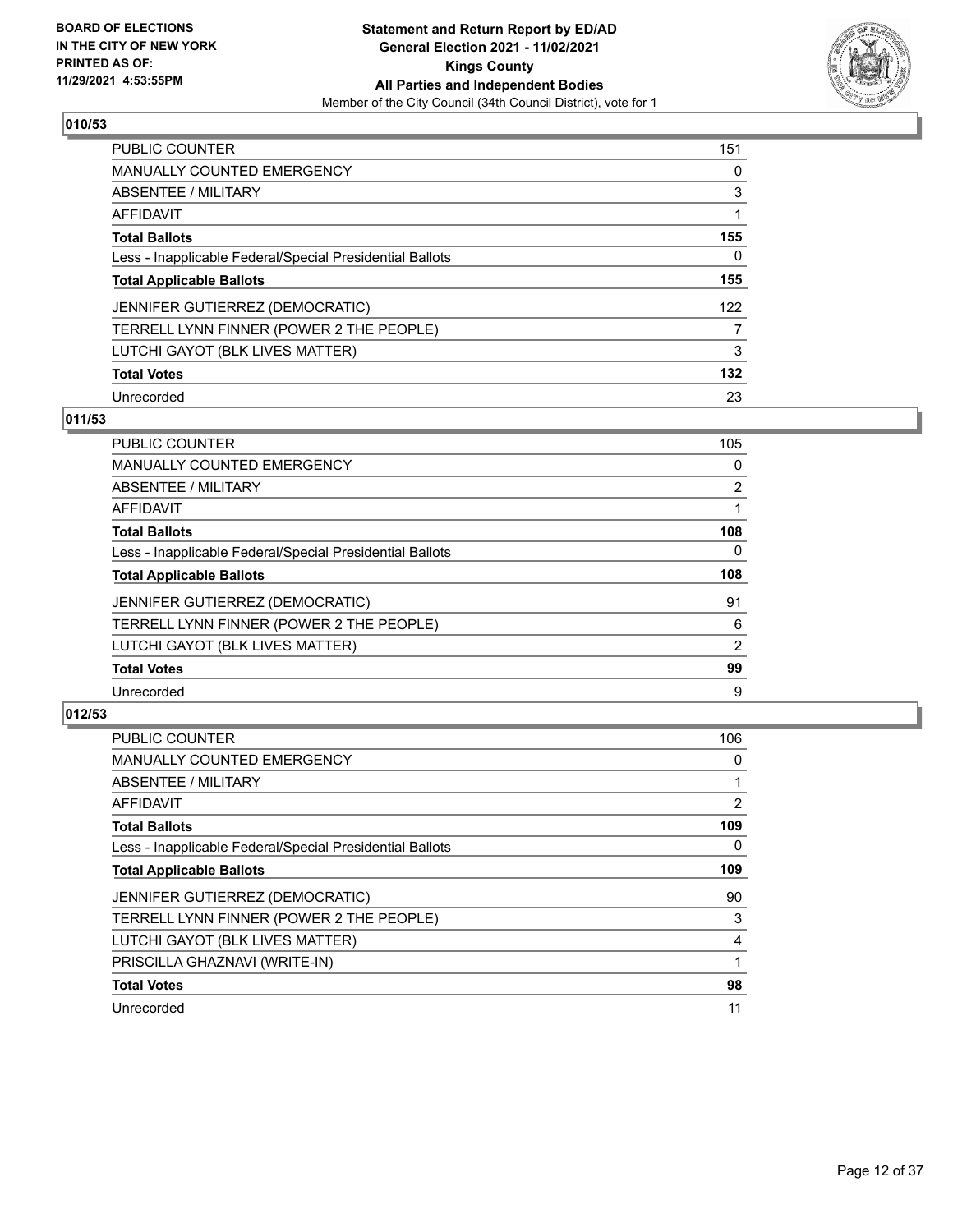

| PUBLIC COUNTER                                           | 130            |
|----------------------------------------------------------|----------------|
| <b>MANUALLY COUNTED EMERGENCY</b>                        | $\Omega$       |
| ABSENTEE / MILITARY                                      | $\overline{2}$ |
| AFFIDAVIT                                                |                |
| <b>Total Ballots</b>                                     | 133            |
| Less - Inapplicable Federal/Special Presidential Ballots | 0              |
| <b>Total Applicable Ballots</b>                          | 133            |
| JENNIFER GUTIERREZ (DEMOCRATIC)                          | 105            |
| TERRELL LYNN FINNER (POWER 2 THE PEOPLE)                 | 4              |
| LUTCHI GAYOT (BLK LIVES MATTER)                          | $\overline{4}$ |
| <b>Total Votes</b>                                       | 113            |
| Unrecorded                                               | 20             |

# **014/53**

| PUBLIC COUNTER                                           | 3              |
|----------------------------------------------------------|----------------|
| <b>MANUALLY COUNTED EMERGENCY</b>                        | 0              |
| ABSENTEE / MILITARY                                      | 0              |
| AFFIDAVIT                                                | 0              |
| <b>Total Ballots</b>                                     | 3              |
| Less - Inapplicable Federal/Special Presidential Ballots | $\Omega$       |
| <b>Total Applicable Ballots</b>                          | 3              |
| JENNIFER GUTIERREZ (DEMOCRATIC)                          | $\overline{2}$ |
| TERRELL LYNN FINNER (POWER 2 THE PEOPLE)                 | 0              |
| LUTCHI GAYOT (BLK LIVES MATTER)                          | 0              |
| <b>Total Votes</b>                                       | $\mathbf{2}$   |
| Unrecorded                                               |                |
|                                                          |                |

| <b>PUBLIC COUNTER</b>                                    | 114      |
|----------------------------------------------------------|----------|
| <b>MANUALLY COUNTED EMERGENCY</b>                        | 0        |
| <b>ABSENTEE / MILITARY</b>                               | 9        |
| <b>AFFIDAVIT</b>                                         | $\Omega$ |
| <b>Total Ballots</b>                                     | 123      |
| Less - Inapplicable Federal/Special Presidential Ballots | 0        |
| <b>Total Applicable Ballots</b>                          | 123      |
| JENNIFER GUTIERREZ (DEMOCRATIC)                          | 91       |
| TERRELL LYNN FINNER (POWER 2 THE PEOPLE)                 | 5        |
| LUTCHI GAYOT (BLK LIVES MATTER)                          | 2        |
| <b>Total Votes</b>                                       | 98       |
| Unrecorded                                               | 25       |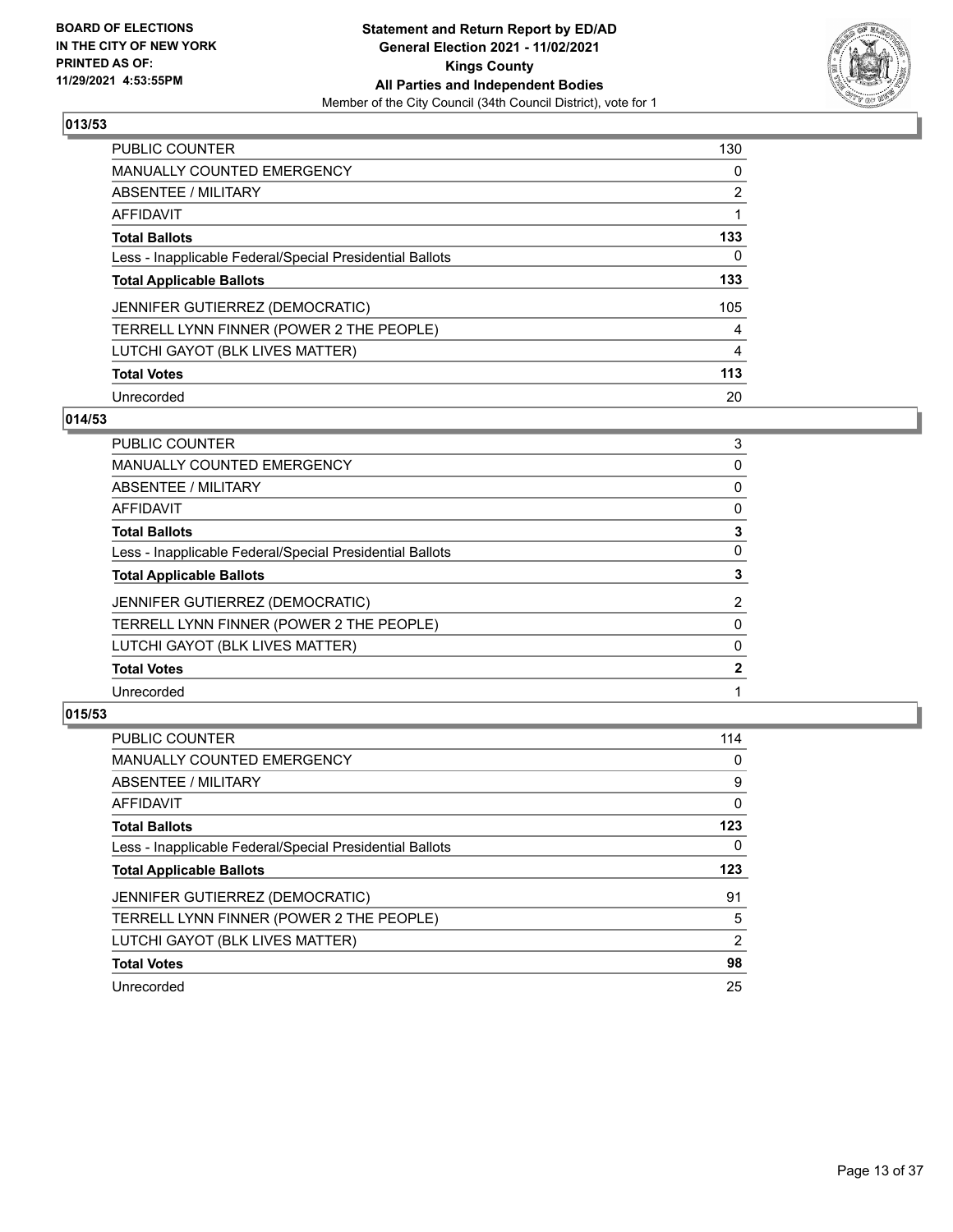

| <b>PUBLIC COUNTER</b>                                    | 147 |
|----------------------------------------------------------|-----|
| <b>MANUALLY COUNTED EMERGENCY</b>                        | 0   |
| <b>ABSENTEE / MILITARY</b>                               | 4   |
| AFFIDAVIT                                                | 1   |
| <b>Total Ballots</b>                                     | 152 |
| Less - Inapplicable Federal/Special Presidential Ballots | 0   |
| <b>Total Applicable Ballots</b>                          | 152 |
| JENNIFER GUTIERREZ (DEMOCRATIC)                          | 132 |
| TERRELL LYNN FINNER (POWER 2 THE PEOPLE)                 | 2   |
| LUTCHI GAYOT (BLK LIVES MATTER)                          | 5   |
| BILL BILLERSON (WRITE-IN)                                | 1   |
| MENACHEM M REITPORT (WRITE-IN)                           |     |
| <b>Total Votes</b>                                       | 141 |
| Unrecorded                                               | 11  |

# **017/53**

| <b>PUBLIC COUNTER</b>                                    | 161 |
|----------------------------------------------------------|-----|
| MANUALLY COUNTED EMERGENCY                               | 0   |
| ABSENTEE / MILITARY                                      | 11  |
| AFFIDAVIT                                                |     |
| <b>Total Ballots</b>                                     | 173 |
| Less - Inapplicable Federal/Special Presidential Ballots | 0   |
| <b>Total Applicable Ballots</b>                          | 173 |
| JENNIFER GUTIERREZ (DEMOCRATIC)                          | 129 |
| TERRELL LYNN FINNER (POWER 2 THE PEOPLE)                 | 8   |
| LUTCHI GAYOT (BLK LIVES MATTER)                          | 12  |
| DERRICK ROSE (WRITE-IN)                                  |     |
| RACHEL ROMM-NISSON (WRITE-IN)                            |     |
| <b>Total Votes</b>                                       | 151 |
| Unrecorded                                               | 22  |

| PUBLIC COUNTER                                           | 199 |
|----------------------------------------------------------|-----|
| <b>MANUALLY COUNTED EMERGENCY</b>                        | 0   |
| ABSENTEE / MILITARY                                      | 9   |
| AFFIDAVIT                                                |     |
| <b>Total Ballots</b>                                     | 209 |
| Less - Inapplicable Federal/Special Presidential Ballots | 0   |
| <b>Total Applicable Ballots</b>                          | 209 |
| JENNIFER GUTIERREZ (DEMOCRATIC)                          | 158 |
| TERRELL LYNN FINNER (POWER 2 THE PEOPLE)                 | 8   |
| LUTCHI GAYOT (BLK LIVES MATTER)                          | 12  |
| <b>Total Votes</b>                                       | 178 |
| Unrecorded                                               | 31  |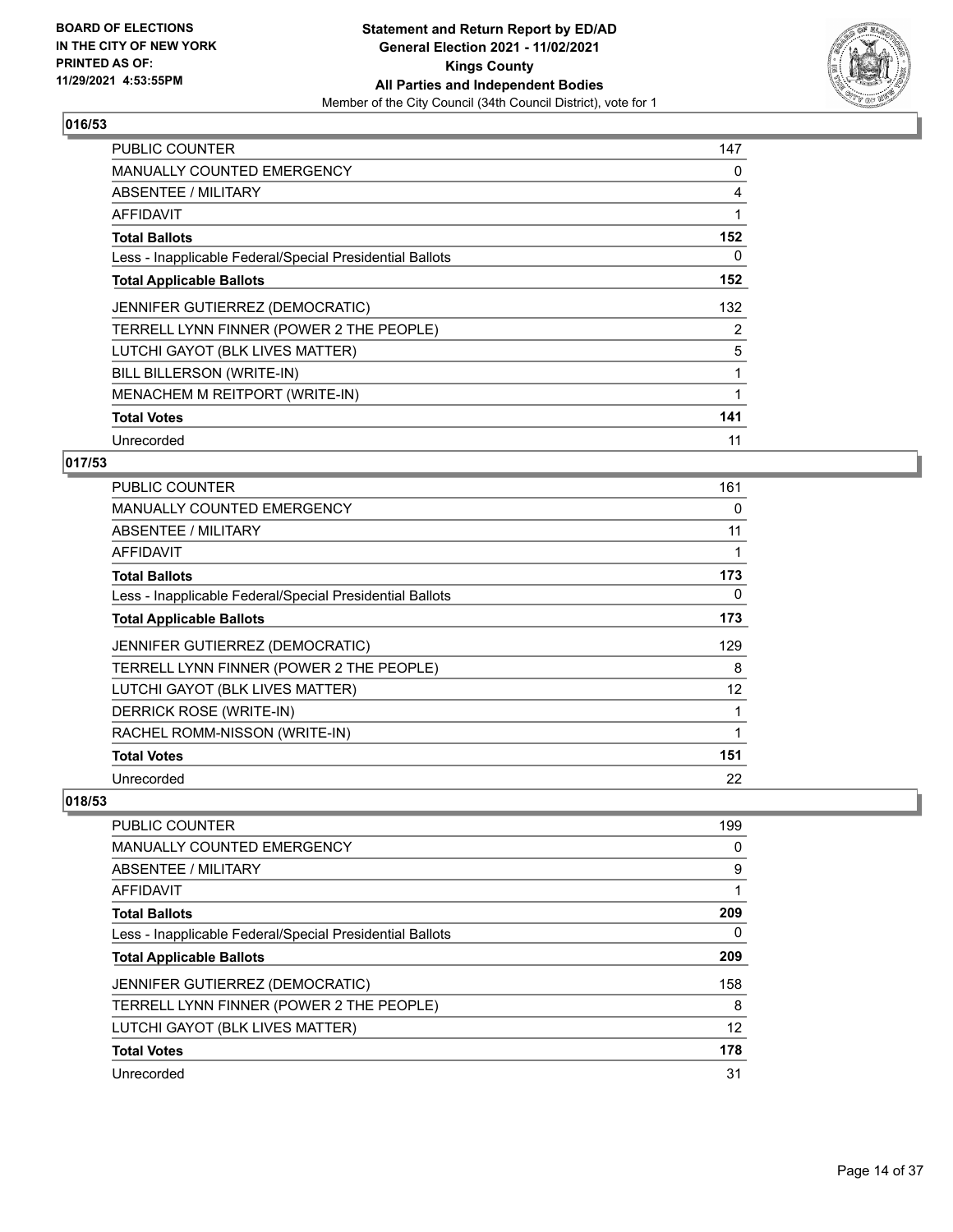

| <b>PUBLIC COUNTER</b>                                    | 179      |
|----------------------------------------------------------|----------|
| MANUALLY COUNTED EMERGENCY                               | 0        |
| ABSENTEE / MILITARY                                      | 6        |
| AFFIDAVIT                                                |          |
| <b>Total Ballots</b>                                     | 186      |
| Less - Inapplicable Federal/Special Presidential Ballots | $\Omega$ |
| <b>Total Applicable Ballots</b>                          | 186      |
| JENNIFER GUTIERREZ (DEMOCRATIC)                          | 154      |
| TERRELL LYNN FINNER (POWER 2 THE PEOPLE)                 | 2        |
| LUTCHI GAYOT (BLK LIVES MATTER)                          | 5        |
| BRAD PITT (WRITE-IN)                                     | 1        |
| <b>Total Votes</b>                                       | 162      |
| Unrecorded                                               | 24       |

### **020/53**

| <b>PUBLIC COUNTER</b>                                    | 239            |
|----------------------------------------------------------|----------------|
| MANUALLY COUNTED EMERGENCY                               | 0              |
| ABSENTEE / MILITARY                                      | 8              |
| <b>AFFIDAVIT</b>                                         | $\overline{2}$ |
| <b>Total Ballots</b>                                     | 249            |
| Less - Inapplicable Federal/Special Presidential Ballots | 0              |
| <b>Total Applicable Ballots</b>                          | 249            |
| JENNIFER GUTIERREZ (DEMOCRATIC)                          | 183            |
| TERRELL LYNN FINNER (POWER 2 THE PEOPLE)                 | 8              |
| LUTCHI GAYOT (BLK LIVES MATTER)                          | 11             |
| LOU COSTELLO (WRITE-IN)                                  | 1              |
| STACEY H PRUSSMAN (WRITE-IN)                             |                |
| UNATTRIBUTABLE WRITE-IN (WRITE-IN)                       | 1              |
| <b>Total Votes</b>                                       | 205            |
| Unrecorded                                               | 44             |

| <b>PUBLIC COUNTER</b>                                    | 161 |
|----------------------------------------------------------|-----|
| <b>MANUALLY COUNTED EMERGENCY</b>                        | 0   |
| ABSENTEE / MILITARY                                      | 4   |
| AFFIDAVIT                                                | 2   |
| <b>Total Ballots</b>                                     | 167 |
| Less - Inapplicable Federal/Special Presidential Ballots | 0   |
| <b>Total Applicable Ballots</b>                          | 167 |
| <b>JENNIFER GUTIERREZ (DEMOCRATIC)</b>                   | 138 |
| TERRELL LYNN FINNER (POWER 2 THE PEOPLE)                 | 3   |
| LUTCHI GAYOT (BLK LIVES MATTER)                          |     |
| <b>Total Votes</b>                                       | 142 |
| Unrecorded                                               | 25  |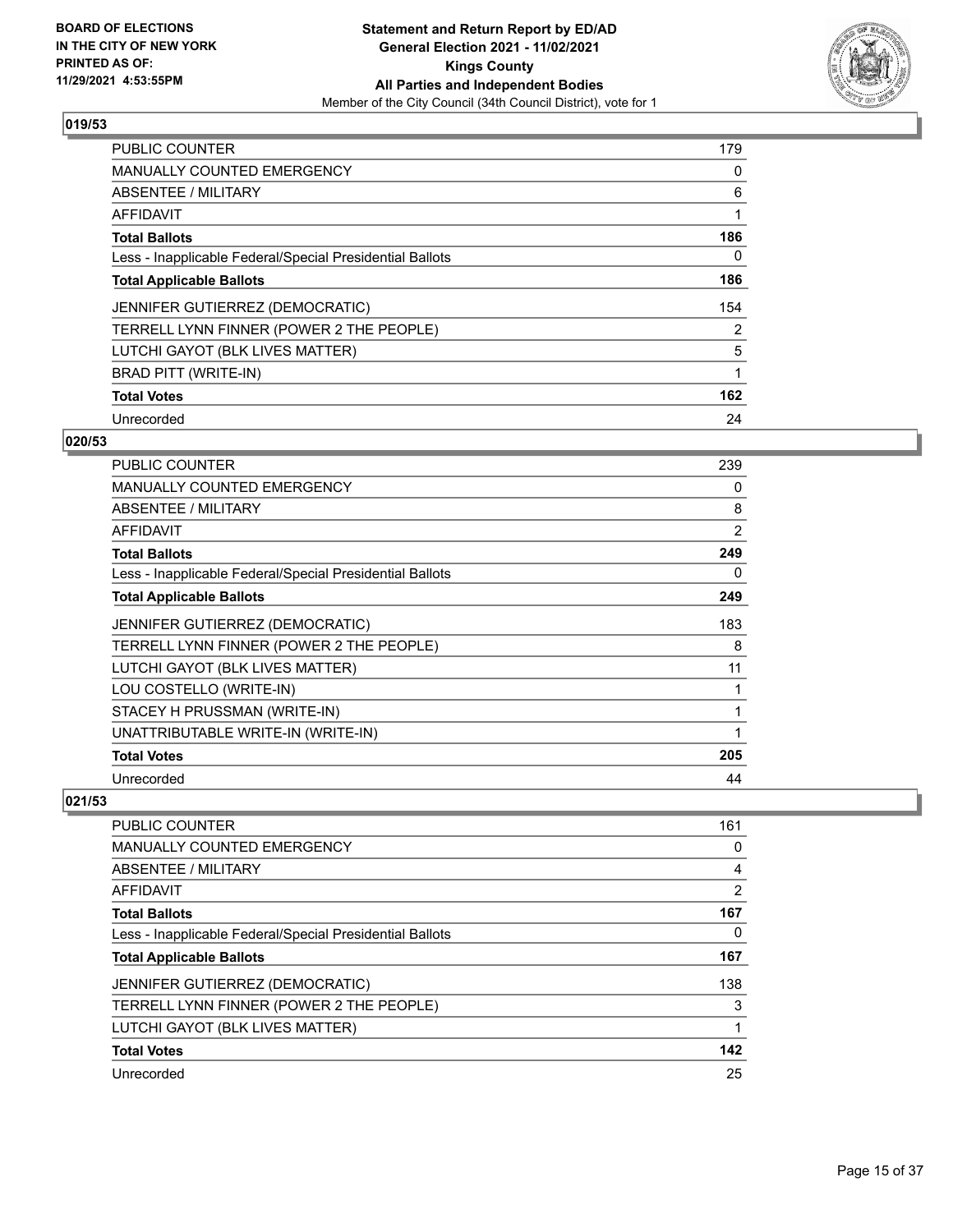

| <b>PUBLIC COUNTER</b>                                    | 174 |
|----------------------------------------------------------|-----|
| MANUALLY COUNTED EMERGENCY                               | 0   |
| ABSENTEE / MILITARY                                      | 4   |
| <b>AFFIDAVIT</b>                                         | 2   |
| <b>Total Ballots</b>                                     | 180 |
| Less - Inapplicable Federal/Special Presidential Ballots | 0   |
| <b>Total Applicable Ballots</b>                          | 180 |
| JENNIFER GUTIERREZ (DEMOCRATIC)                          | 157 |
| TERRELL LYNN FINNER (POWER 2 THE PEOPLE)                 | 6   |
| LUTCHI GAYOT (BLK LIVES MATTER)                          | 7   |
| UNATTRIBUTABLE WRITE-IN (WRITE-IN)                       |     |
| <b>Total Votes</b>                                       | 171 |
| Unrecorded                                               | 9   |

# **023/53**

| <b>PUBLIC COUNTER</b>                                    | 178      |
|----------------------------------------------------------|----------|
| <b>MANUALLY COUNTED EMERGENCY</b>                        | 0        |
| ABSENTEE / MILITARY                                      | 11       |
| AFFIDAVIT                                                | 3        |
| <b>Total Ballots</b>                                     | 192      |
| Less - Inapplicable Federal/Special Presidential Ballots | $\Omega$ |
| <b>Total Applicable Ballots</b>                          | 192      |
| <b>JENNIFER GUTIERREZ (DEMOCRATIC)</b>                   | 154      |
| TERRELL LYNN FINNER (POWER 2 THE PEOPLE)                 | 8        |
| LUTCHI GAYOT (BLK LIVES MATTER)                          | 3        |
| <b>Total Votes</b>                                       | 165      |
| Unrecorded                                               | 27       |

| PUBLIC COUNTER                                           | 147            |
|----------------------------------------------------------|----------------|
| MANUALLY COUNTED EMERGENCY                               | 0              |
| ABSENTEE / MILITARY                                      | 4              |
| AFFIDAVIT                                                |                |
| <b>Total Ballots</b>                                     | 152            |
| Less - Inapplicable Federal/Special Presidential Ballots | 0              |
| <b>Total Applicable Ballots</b>                          | 152            |
| JENNIFER GUTIERREZ (DEMOCRATIC)                          | 106            |
| TERRELL LYNN FINNER (POWER 2 THE PEOPLE)                 | 9              |
| LUTCHI GAYOT (BLK LIVES MATTER)                          | $\overline{2}$ |
| <b>Total Votes</b>                                       | 117            |
| Unrecorded                                               | 35             |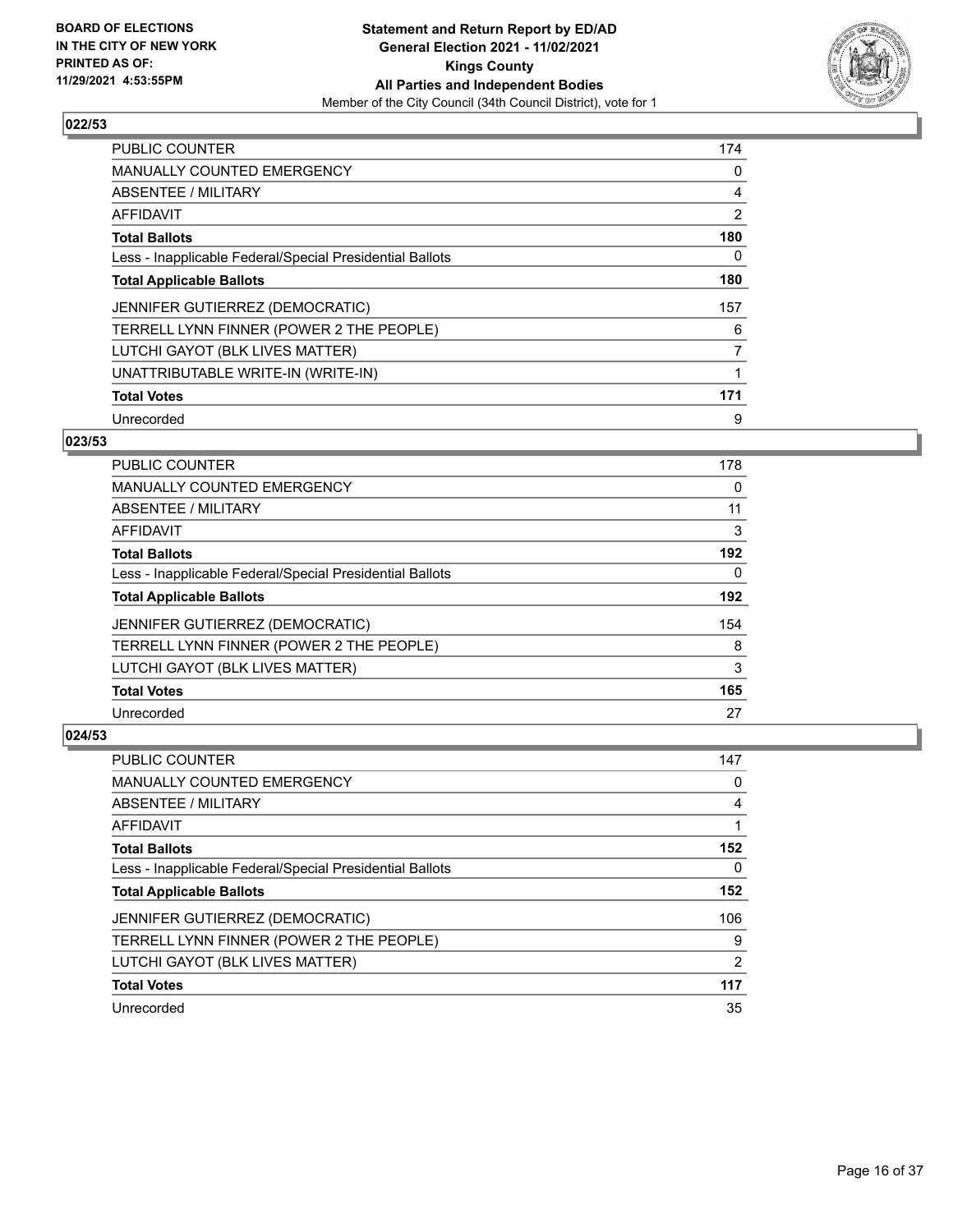

| <b>PUBLIC COUNTER</b>                                    | 262      |
|----------------------------------------------------------|----------|
| MANUALLY COUNTED EMERGENCY                               | $\Omega$ |
| <b>ABSENTEE / MILITARY</b>                               | 22       |
| AFFIDAVIT                                                | $\Omega$ |
| <b>Total Ballots</b>                                     | 284      |
| Less - Inapplicable Federal/Special Presidential Ballots | 0        |
| <b>Total Applicable Ballots</b>                          | 284      |
| <b>JENNIFER GUTIERREZ (DEMOCRATIC)</b>                   | 211      |
| TERRELL LYNN FINNER (POWER 2 THE PEOPLE)                 | 9        |
| LUTCHI GAYOT (BLK LIVES MATTER)                          | 9        |
| <b>Total Votes</b>                                       | 229      |
| Unrecorded                                               | 55       |

#### **026/53**

| <b>PUBLIC COUNTER</b>                                    | 121      |
|----------------------------------------------------------|----------|
| <b>MANUALLY COUNTED EMERGENCY</b>                        | 0        |
| ABSENTEE / MILITARY                                      | 8        |
| <b>AFFIDAVIT</b>                                         | $\Omega$ |
| <b>Total Ballots</b>                                     | 129      |
| Less - Inapplicable Federal/Special Presidential Ballots | $\Omega$ |
| <b>Total Applicable Ballots</b>                          | 129      |
| <b>JENNIFER GUTIERREZ (DEMOCRATIC)</b>                   | 99       |
| TERRELL LYNN FINNER (POWER 2 THE PEOPLE)                 | 6        |
| LUTCHI GAYOT (BLK LIVES MATTER)                          | 2        |
| <b>Total Votes</b>                                       | 107      |
| Unrecorded                                               | 22       |

| <b>PUBLIC COUNTER</b>                                    | 173            |
|----------------------------------------------------------|----------------|
| <b>MANUALLY COUNTED EMERGENCY</b>                        | 0              |
| ABSENTEE / MILITARY                                      | 5              |
| AFFIDAVIT                                                | 0              |
| <b>Total Ballots</b>                                     | 178            |
| Less - Inapplicable Federal/Special Presidential Ballots | 0              |
| <b>Total Applicable Ballots</b>                          | 178            |
| JENNIFER GUTIERREZ (DEMOCRATIC)                          | 134            |
| TERRELL LYNN FINNER (POWER 2 THE PEOPLE)                 | 5              |
| LUTCHI GAYOT (BLK LIVES MATTER)                          | 7              |
| UNATTRIBUTABLE WRITE-IN (WRITE-IN)                       | $\overline{2}$ |
| <b>Total Votes</b>                                       | 148            |
| Unrecorded                                               | 30             |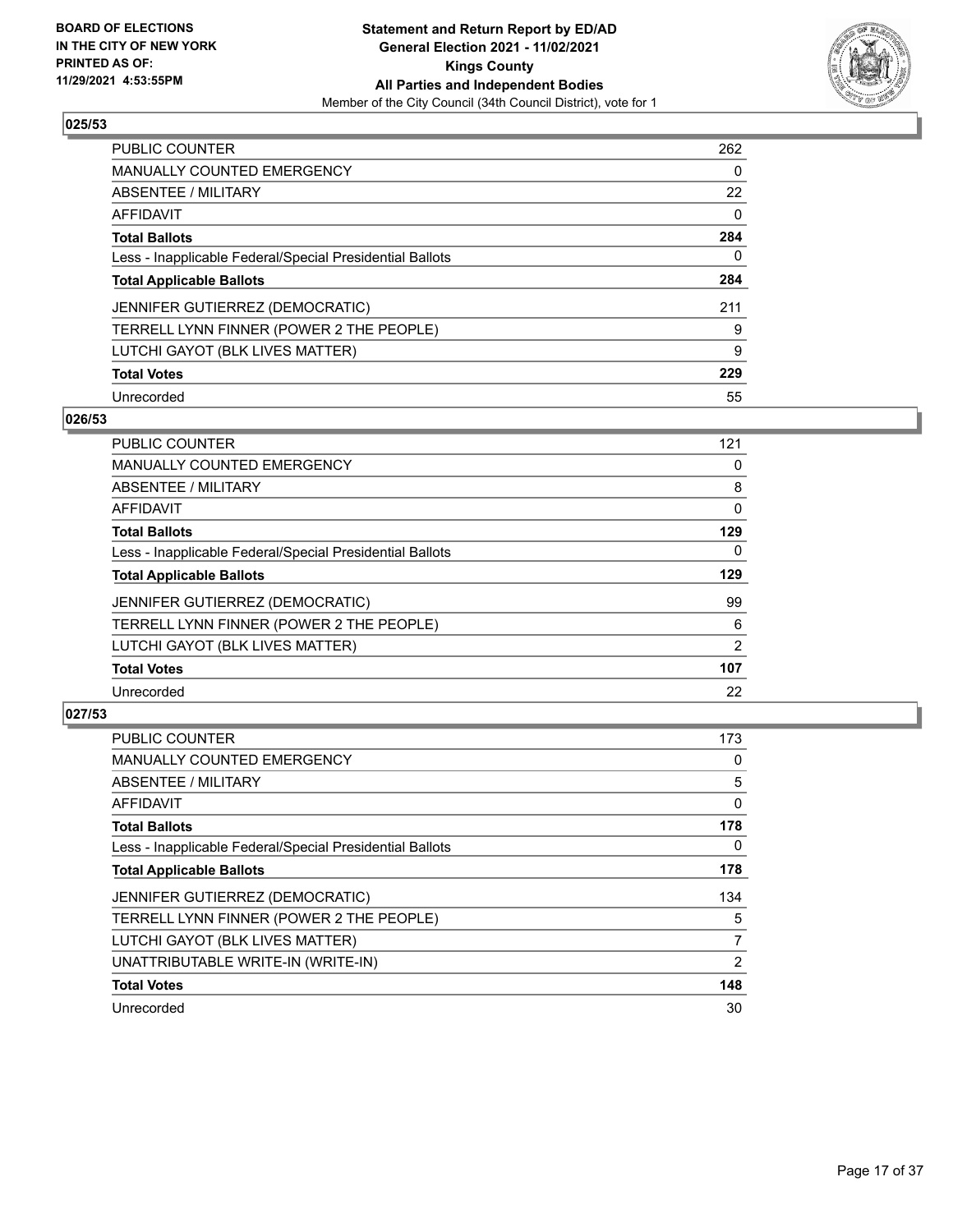

| <b>PUBLIC COUNTER</b>                                    | 147      |
|----------------------------------------------------------|----------|
| <b>MANUALLY COUNTED EMERGENCY</b>                        | 0        |
| ABSENTEE / MILITARY                                      | 5        |
| AFFIDAVIT                                                | $\Omega$ |
| <b>Total Ballots</b>                                     | 152      |
| Less - Inapplicable Federal/Special Presidential Ballots | 0        |
| <b>Total Applicable Ballots</b>                          | 152      |
| JENNIFER GUTIERREZ (DEMOCRATIC)                          | 126      |
| TERRELL LYNN FINNER (POWER 2 THE PEOPLE)                 |          |
| LUTCHI GAYOT (BLK LIVES MATTER)                          | 3        |
| UNATTRIBUTABLE WRITE-IN (WRITE-IN)                       | 2        |
| <b>Total Votes</b>                                       | 132      |
| Unrecorded                                               | 20       |

### **029/53**

| <b>PUBLIC COUNTER</b>                                    | 102 |
|----------------------------------------------------------|-----|
| <b>MANUALLY COUNTED EMERGENCY</b>                        | 0   |
| ABSENTEE / MILITARY                                      | 3   |
| <b>AFFIDAVIT</b>                                         | 2   |
| <b>Total Ballots</b>                                     | 107 |
| Less - Inapplicable Federal/Special Presidential Ballots | 0   |
| <b>Total Applicable Ballots</b>                          | 107 |
| <b>JENNIFER GUTIERREZ (DEMOCRATIC)</b>                   | 89  |
| TERRELL LYNN FINNER (POWER 2 THE PEOPLE)                 | 5   |
| LUTCHI GAYOT (BLK LIVES MATTER)                          | 4   |
| <b>Total Votes</b>                                       | 98  |
| Unrecorded                                               | 9   |

| PUBLIC COUNTER                                           | 161 |
|----------------------------------------------------------|-----|
| <b>MANUALLY COUNTED EMERGENCY</b>                        | 0   |
| ABSENTEE / MILITARY                                      | 2   |
| AFFIDAVIT                                                | 3   |
| <b>Total Ballots</b>                                     | 166 |
| Less - Inapplicable Federal/Special Presidential Ballots | 0   |
| <b>Total Applicable Ballots</b>                          | 166 |
| JENNIFER GUTIERREZ (DEMOCRATIC)                          | 138 |
| TERRELL LYNN FINNER (POWER 2 THE PEOPLE)                 | 3   |
| LUTCHI GAYOT (BLK LIVES MATTER)                          |     |
| <b>Total Votes</b>                                       | 148 |
| Unrecorded                                               | 18  |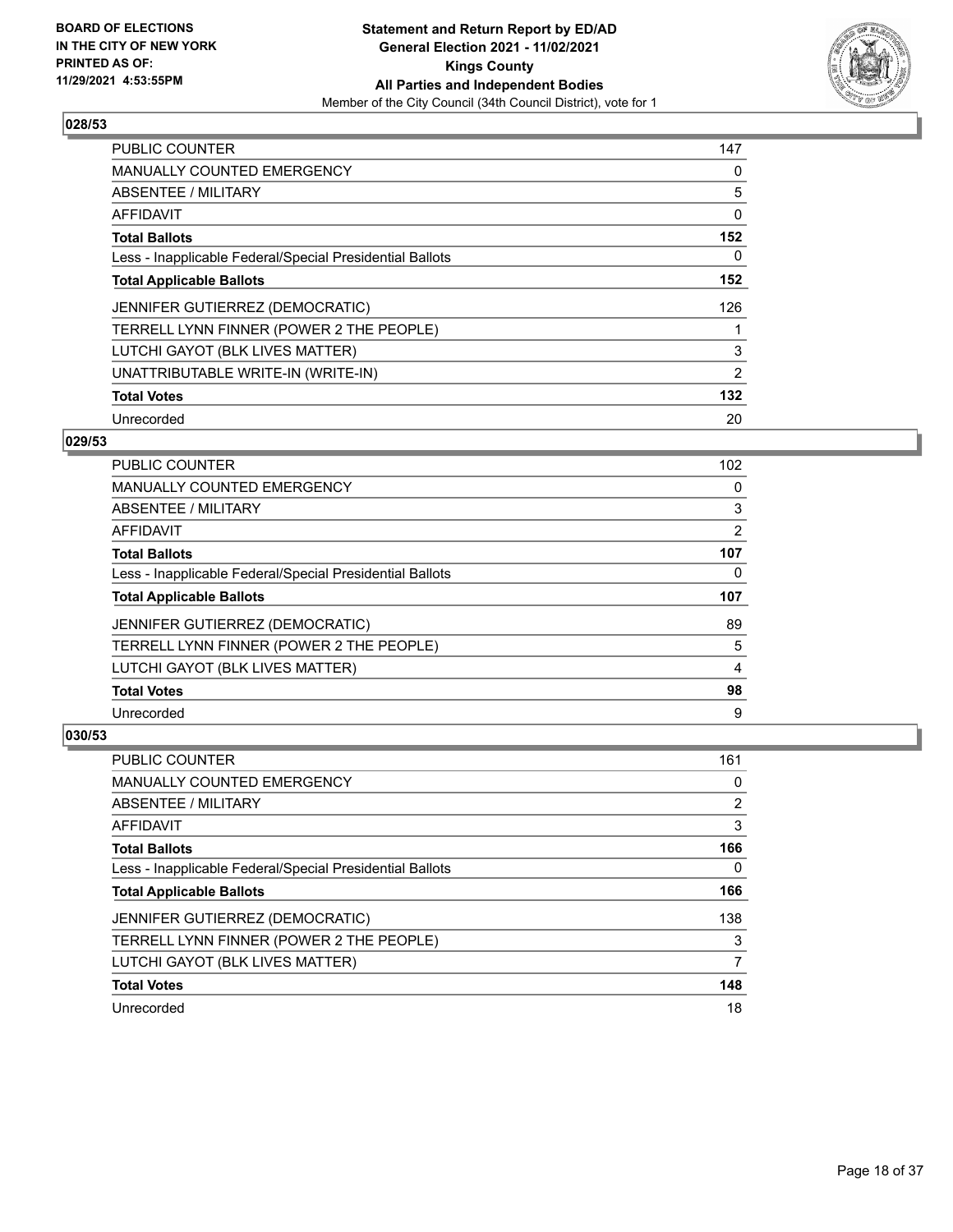

| PUBLIC COUNTER                                           | 177      |
|----------------------------------------------------------|----------|
| <b>MANUALLY COUNTED EMERGENCY</b>                        | $\Omega$ |
| ABSENTEE / MILITARY                                      | 6        |
| AFFIDAVIT                                                | 0        |
| <b>Total Ballots</b>                                     | 183      |
| Less - Inapplicable Federal/Special Presidential Ballots | 0        |
| <b>Total Applicable Ballots</b>                          | 183      |
| JENNIFER GUTIERREZ (DEMOCRATIC)                          | 148      |
| TERRELL LYNN FINNER (POWER 2 THE PEOPLE)                 | 4        |
| LUTCHI GAYOT (BLK LIVES MATTER)                          | 3        |
| <b>Total Votes</b>                                       | 155      |
| Unrecorded                                               | 28       |

#### **032/53**

| <b>PUBLIC COUNTER</b>                                    | 143      |
|----------------------------------------------------------|----------|
| <b>MANUALLY COUNTED EMERGENCY</b>                        | 0        |
| ABSENTEE / MILITARY                                      | 6        |
| AFFIDAVIT                                                |          |
| <b>Total Ballots</b>                                     | 150      |
| Less - Inapplicable Federal/Special Presidential Ballots | $\Omega$ |
| <b>Total Applicable Ballots</b>                          | 150      |
| <b>JENNIFER GUTIERREZ (DEMOCRATIC)</b>                   | 124      |
| TERRELL LYNN FINNER (POWER 2 THE PEOPLE)                 | 2        |
| LUTCHI GAYOT (BLK LIVES MATTER)                          | 4        |
| UNATTRIBUTABLE WRITE-IN (WRITE-IN)                       |          |
| <b>Total Votes</b>                                       | 131      |
| Unrecorded                                               | 19       |

| <b>PUBLIC COUNTER</b>                                    | 221 |
|----------------------------------------------------------|-----|
| <b>MANUALLY COUNTED EMERGENCY</b>                        | 0   |
| ABSENTEE / MILITARY                                      | 8   |
| AFFIDAVIT                                                | 3   |
| <b>Total Ballots</b>                                     | 232 |
| Less - Inapplicable Federal/Special Presidential Ballots | 0   |
| <b>Total Applicable Ballots</b>                          | 232 |
| JENNIFER GUTIERREZ (DEMOCRATIC)                          | 185 |
| TERRELL LYNN FINNER (POWER 2 THE PEOPLE)                 | 12  |
| LUTCHI GAYOT (BLK LIVES MATTER)                          | 9   |
| <b>Total Votes</b>                                       | 206 |
|                                                          |     |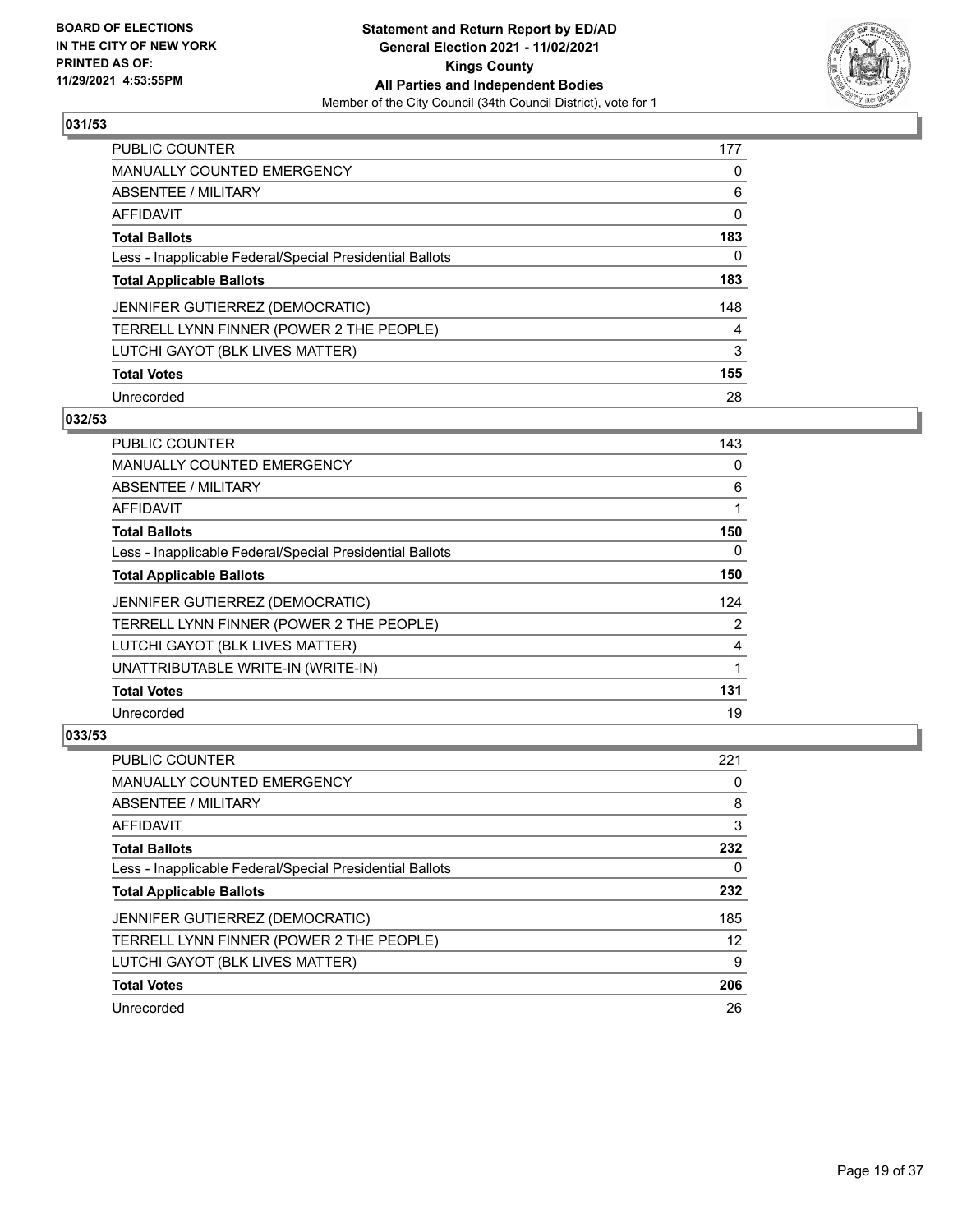

| <b>PUBLIC COUNTER</b>                                    | 195 |
|----------------------------------------------------------|-----|
| <b>MANUALLY COUNTED EMERGENCY</b>                        | 0   |
| ABSENTEE / MILITARY                                      | 7   |
| AFFIDAVIT                                                | 3   |
| <b>Total Ballots</b>                                     | 205 |
| Less - Inapplicable Federal/Special Presidential Ballots | 0   |
| <b>Total Applicable Ballots</b>                          | 205 |
| <b>JENNIFER GUTIERREZ (DEMOCRATIC)</b>                   | 177 |
| TERRELL LYNN FINNER (POWER 2 THE PEOPLE)                 | 2   |
| LUTCHI GAYOT (BLK LIVES MATTER)                          | 7   |
| UNATTRIBUTABLE WRITE-IN (WRITE-IN)                       | 1   |
| <b>Total Votes</b>                                       | 187 |
| Unrecorded                                               | 18  |

### **035/53**

| PUBLIC COUNTER                                           | 197            |
|----------------------------------------------------------|----------------|
| MANUALLY COUNTED EMERGENCY                               | 0              |
| ABSENTEE / MILITARY                                      | 6              |
| AFFIDAVIT                                                | $\overline{4}$ |
| <b>Total Ballots</b>                                     | 207            |
| Less - Inapplicable Federal/Special Presidential Ballots | 0              |
| <b>Total Applicable Ballots</b>                          | 207            |
| JENNIFER GUTIERREZ (DEMOCRATIC)                          | 183            |
| TERRELL LYNN FINNER (POWER 2 THE PEOPLE)                 | 4              |
| LUTCHI GAYOT (BLK LIVES MATTER)                          | 7              |
| JOHN LUSMANO (WRITE-IN)                                  | 1              |
| <b>Total Votes</b>                                       | 195            |
| Unrecorded                                               | 12             |

| PUBLIC COUNTER                                           | 243 |
|----------------------------------------------------------|-----|
| MANUALLY COUNTED EMERGENCY                               | 0   |
| ABSENTEE / MILITARY                                      | 5   |
| AFFIDAVIT                                                | 4   |
| <b>Total Ballots</b>                                     | 252 |
| Less - Inapplicable Federal/Special Presidential Ballots | 0   |
| <b>Total Applicable Ballots</b>                          | 252 |
| JENNIFER GUTIERREZ (DEMOCRATIC)                          | 200 |
| TERRELL LYNN FINNER (POWER 2 THE PEOPLE)                 | 11  |
| LUTCHI GAYOT (BLK LIVES MATTER)                          | 11  |
| <b>JOSEPH LENTOL (WRITE-IN)</b>                          |     |
| WILLIAM KENAN (WRITE-IN)                                 |     |
| <b>Total Votes</b>                                       | 224 |
| Unrecorded                                               | 28  |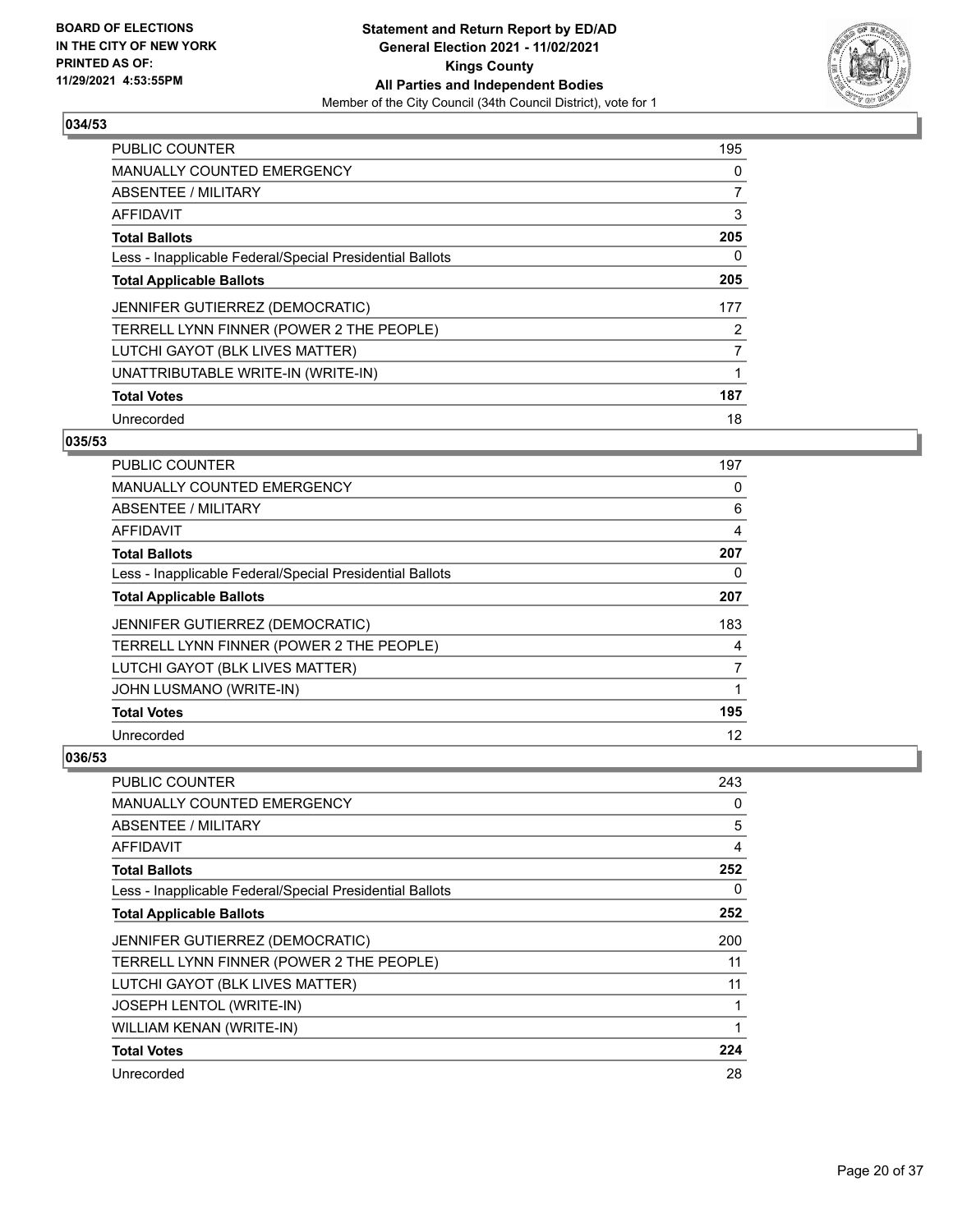

| PUBLIC COUNTER                                           | 190 |
|----------------------------------------------------------|-----|
| <b>MANUALLY COUNTED EMERGENCY</b>                        |     |
| ABSENTEE / MILITARY                                      | 6   |
| AFFIDAVIT                                                | 2   |
| <b>Total Ballots</b>                                     | 199 |
| Less - Inapplicable Federal/Special Presidential Ballots | 0   |
| <b>Total Applicable Ballots</b>                          | 199 |
| JENNIFER GUTIERREZ (DEMOCRATIC)                          | 170 |
| TERRELL LYNN FINNER (POWER 2 THE PEOPLE)                 | 6   |
| LUTCHI GAYOT (BLK LIVES MATTER)                          | 12  |
| <b>Total Votes</b>                                       | 188 |
| Unrecorded                                               | 11  |

#### **038/53**

| <b>PUBLIC COUNTER</b>                                    | 64             |
|----------------------------------------------------------|----------------|
| MANUALLY COUNTED EMERGENCY                               | 0              |
| ABSENTEE / MILITARY                                      | $\overline{2}$ |
| <b>AFFIDAVIT</b>                                         | $\Omega$       |
| <b>Total Ballots</b>                                     | 66             |
| Less - Inapplicable Federal/Special Presidential Ballots | $\Omega$       |
| <b>Total Applicable Ballots</b>                          | 66             |
| JENNIFER GUTIERREZ (DEMOCRATIC)                          | 56             |
| TERRELL LYNN FINNER (POWER 2 THE PEOPLE)                 | 2              |
| LUTCHI GAYOT (BLK LIVES MATTER)                          | 4              |
| <b>Total Votes</b>                                       | 62             |
| Unrecorded                                               | 4              |

| <b>PUBLIC COUNTER</b>                                    | 181 |
|----------------------------------------------------------|-----|
| <b>MANUALLY COUNTED EMERGENCY</b>                        | 0   |
| ABSENTEE / MILITARY                                      | 11  |
| AFFIDAVIT                                                |     |
| <b>Total Ballots</b>                                     | 193 |
| Less - Inapplicable Federal/Special Presidential Ballots | 0   |
| <b>Total Applicable Ballots</b>                          | 193 |
| JENNIFER GUTIERREZ (DEMOCRATIC)                          | 159 |
| TERRELL LYNN FINNER (POWER 2 THE PEOPLE)                 | 6   |
| LUTCHI GAYOT (BLK LIVES MATTER)                          | 8   |
| <b>Total Votes</b>                                       | 173 |
| Unrecorded                                               | 20  |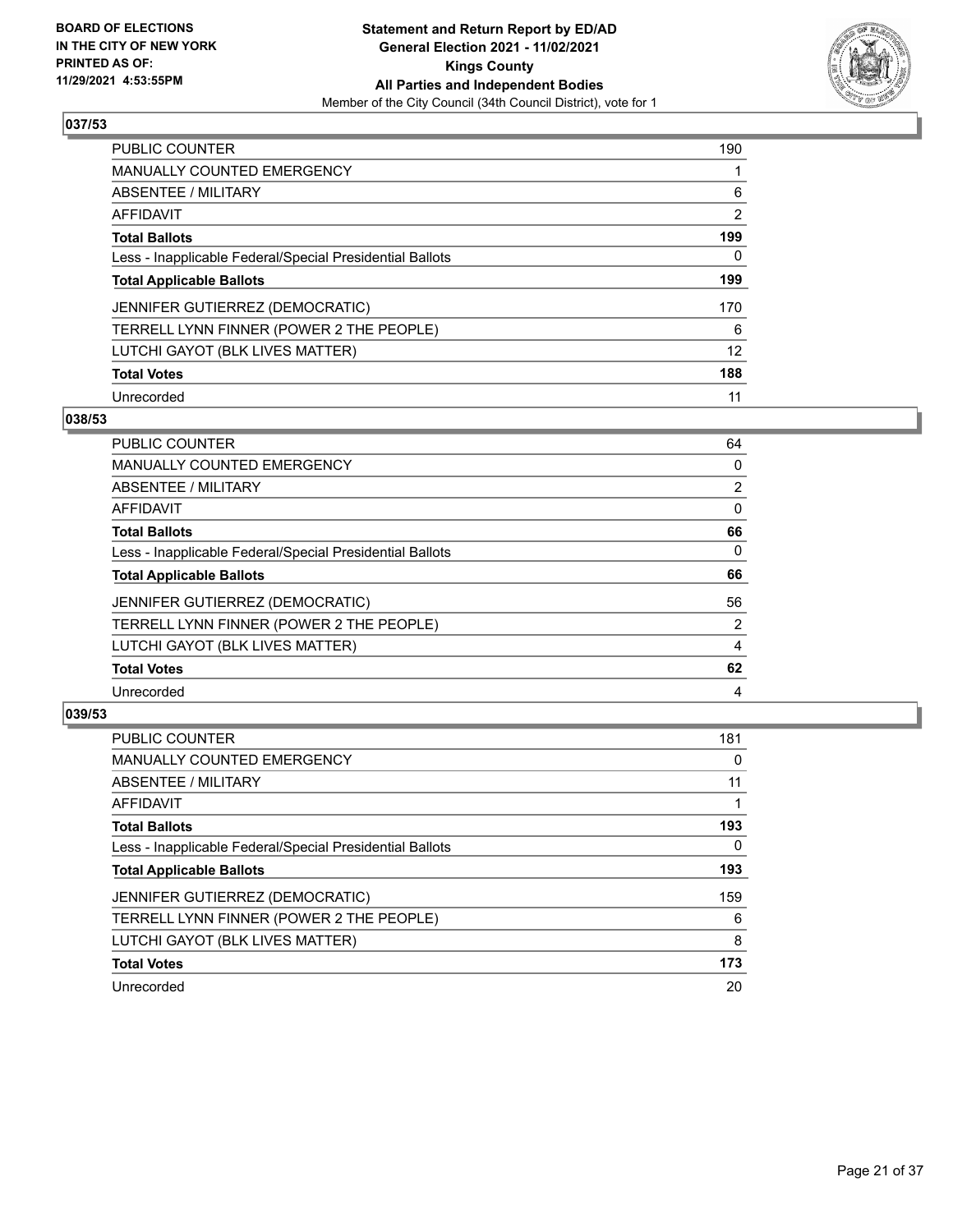

| <b>PUBLIC COUNTER</b>                                    | 53 |
|----------------------------------------------------------|----|
| MANUALLY COUNTED EMERGENCY                               | 0  |
| ABSENTEE / MILITARY                                      | 2  |
| AFFIDAVIT                                                | 0  |
| <b>Total Ballots</b>                                     | 55 |
| Less - Inapplicable Federal/Special Presidential Ballots | 0  |
| <b>Total Applicable Ballots</b>                          | 55 |
| <b>JENNIFER GUTIERREZ (DEMOCRATIC)</b>                   | 41 |
| TERRELL LYNN FINNER (POWER 2 THE PEOPLE)                 |    |
| LUTCHI GAYOT (BLK LIVES MATTER)                          |    |
| UNATTRIBUTABLE WRITE-IN (WRITE-IN)                       |    |
| <b>Total Votes</b>                                       | 44 |
| Unrecorded                                               | 11 |

# **041/53**

| <b>PUBLIC COUNTER</b>                                    | 103      |
|----------------------------------------------------------|----------|
| <b>MANUALLY COUNTED EMERGENCY</b>                        | 0        |
| ABSENTEE / MILITARY                                      | 5        |
| <b>AFFIDAVIT</b>                                         | 0        |
| <b>Total Ballots</b>                                     | 108      |
| Less - Inapplicable Federal/Special Presidential Ballots | $\Omega$ |
| <b>Total Applicable Ballots</b>                          | 108      |
| JENNIFER GUTIERREZ (DEMOCRATIC)                          | 85       |
| TERRELL LYNN FINNER (POWER 2 THE PEOPLE)                 |          |
| LUTCHI GAYOT (BLK LIVES MATTER)                          | 2        |
| <b>Total Votes</b>                                       | 88       |
| Unrecorded                                               | 20       |

| <b>PUBLIC COUNTER</b>                                    | 78 |
|----------------------------------------------------------|----|
| <b>MANUALLY COUNTED EMERGENCY</b>                        | 0  |
| ABSENTEE / MILITARY                                      | 6  |
| AFFIDAVIT                                                | 0  |
| <b>Total Ballots</b>                                     | 84 |
| Less - Inapplicable Federal/Special Presidential Ballots | 0  |
|                                                          |    |
| <b>Total Applicable Ballots</b>                          | 84 |
| JENNIFER GUTIERREZ (DEMOCRATIC)                          | 61 |
| TERRELL LYNN FINNER (POWER 2 THE PEOPLE)                 | 3  |
| LUTCHI GAYOT (BLK LIVES MATTER)                          | 3  |
| <b>Total Votes</b>                                       | 67 |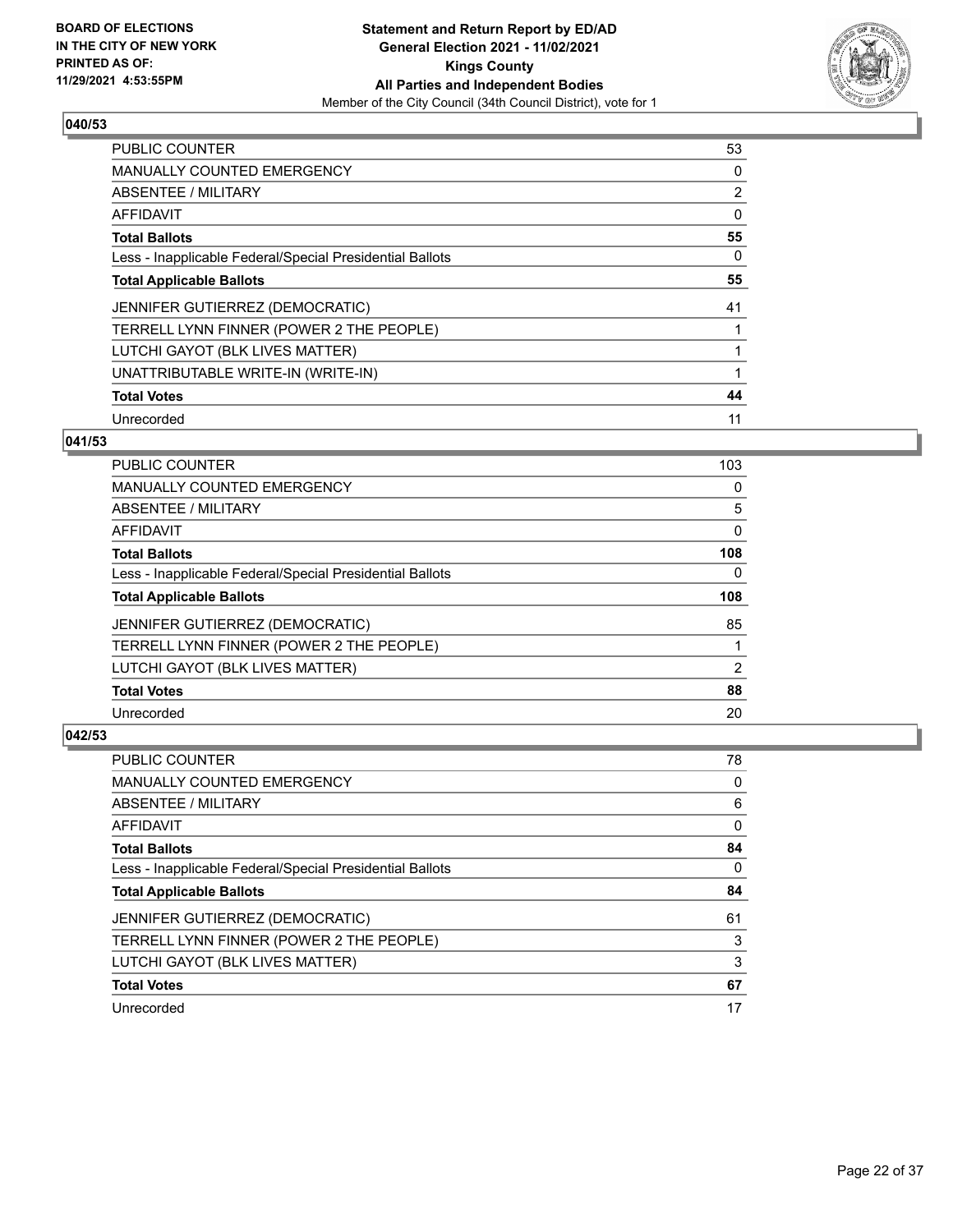

| PUBLIC COUNTER                                           | 134 |
|----------------------------------------------------------|-----|
| MANUALLY COUNTED EMERGENCY                               | 0   |
| ABSENTEE / MILITARY                                      |     |
| AFFIDAVIT                                                | 0   |
| <b>Total Ballots</b>                                     | 135 |
| Less - Inapplicable Federal/Special Presidential Ballots | 0   |
| <b>Total Applicable Ballots</b>                          | 135 |
| <b>JENNIFER GUTIERREZ (DEMOCRATIC)</b>                   | 100 |
| TERRELL LYNN FINNER (POWER 2 THE PEOPLE)                 |     |
| LUTCHI GAYOT (BLK LIVES MATTER)                          |     |
| <b>Total Votes</b>                                       | 108 |
| Unrecorded                                               | 27  |

#### **044/53**

| <b>PUBLIC COUNTER</b>                                    | 129      |
|----------------------------------------------------------|----------|
| <b>MANUALLY COUNTED EMERGENCY</b>                        | 0        |
| ABSENTEE / MILITARY                                      |          |
| <b>AFFIDAVIT</b>                                         | 2        |
| <b>Total Ballots</b>                                     | 132      |
| Less - Inapplicable Federal/Special Presidential Ballots | $\Omega$ |
| <b>Total Applicable Ballots</b>                          | 132      |
| <b>JENNIFER GUTIERREZ (DEMOCRATIC)</b>                   | 107      |
| TERRELL LYNN FINNER (POWER 2 THE PEOPLE)                 | 7        |
| LUTCHI GAYOT (BLK LIVES MATTER)                          | 5        |
| <b>Total Votes</b>                                       | 119      |
| Unrecorded                                               | 13       |

| <b>PUBLIC COUNTER</b>                                    | 223            |
|----------------------------------------------------------|----------------|
| <b>MANUALLY COUNTED EMERGENCY</b>                        | 0              |
| ABSENTEE / MILITARY                                      | 8              |
| AFFIDAVIT                                                | $\overline{2}$ |
| <b>Total Ballots</b>                                     | 233            |
| Less - Inapplicable Federal/Special Presidential Ballots | 0              |
| <b>Total Applicable Ballots</b>                          | 233            |
| JENNIFER GUTIERREZ (DEMOCRATIC)                          | 173            |
| TERRELL LYNN FINNER (POWER 2 THE PEOPLE)                 | 13             |
| LUTCHI GAYOT (BLK LIVES MATTER)                          | 5              |
| <b>Total Votes</b>                                       | 191            |
| Unrecorded                                               | 42             |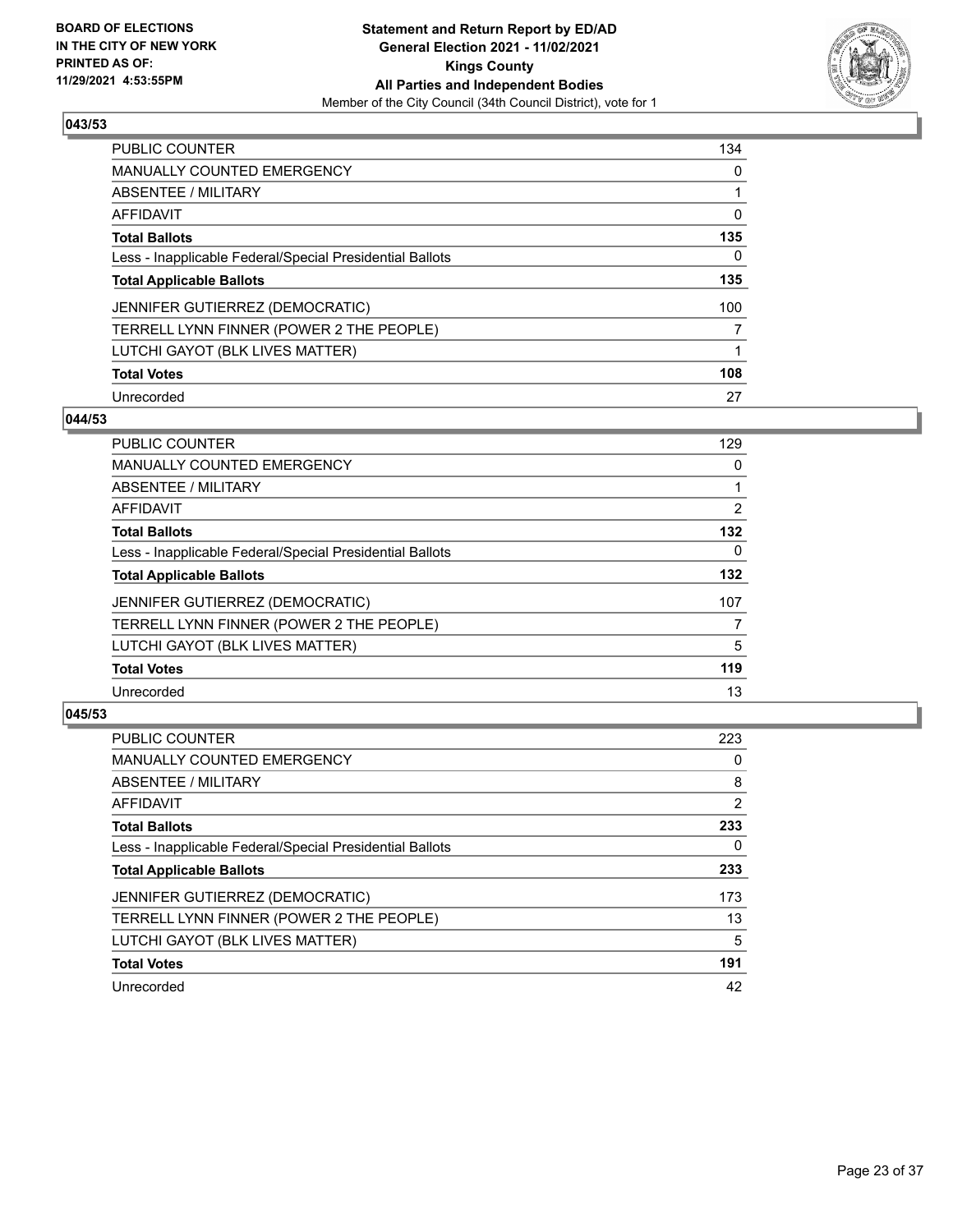

| PUBLIC COUNTER                                           | 230 |
|----------------------------------------------------------|-----|
| <b>MANUALLY COUNTED EMERGENCY</b>                        | 0   |
| ABSENTEE / MILITARY                                      | 16  |
| AFFIDAVIT                                                | 2   |
| <b>Total Ballots</b>                                     | 248 |
| Less - Inapplicable Federal/Special Presidential Ballots | 0   |
| <b>Total Applicable Ballots</b>                          | 248 |
| JENNIFER GUTIERREZ (DEMOCRATIC)                          | 195 |
| TERRELL LYNN FINNER (POWER 2 THE PEOPLE)                 | 9   |
| LUTCHI GAYOT (BLK LIVES MATTER)                          | 13  |
| ANDREW YANG (WRITE-IN)                                   | 1   |
| KARLY MCALPINE (WRITE-IN)                                | 1   |
| <b>Total Votes</b>                                       | 219 |
| Unrecorded                                               | 29  |

# **047/53**

| PUBLIC COUNTER                                           | 143 |
|----------------------------------------------------------|-----|
| <b>MANUALLY COUNTED EMERGENCY</b>                        | 0   |
| ABSENTEE / MILITARY                                      | 3   |
| AFFIDAVIT                                                | 0   |
| <b>Total Ballots</b>                                     | 146 |
| Less - Inapplicable Federal/Special Presidential Ballots | 0   |
| <b>Total Applicable Ballots</b>                          | 146 |
| <b>JENNIFER GUTIERREZ (DEMOCRATIC)</b>                   | 128 |
| TERRELL LYNN FINNER (POWER 2 THE PEOPLE)                 | 3   |
| LUTCHI GAYOT (BLK LIVES MATTER)                          | 4   |
| <b>Total Votes</b>                                       | 135 |
| Unrecorded                                               | 11  |

| PUBLIC COUNTER                                           | 121 |
|----------------------------------------------------------|-----|
| <b>MANUALLY COUNTED EMERGENCY</b>                        | 0   |
| ABSENTEE / MILITARY                                      | 3   |
| AFFIDAVIT                                                | 0   |
| <b>Total Ballots</b>                                     | 124 |
| Less - Inapplicable Federal/Special Presidential Ballots | 0   |
|                                                          |     |
| <b>Total Applicable Ballots</b>                          | 124 |
| JENNIFER GUTIERREZ (DEMOCRATIC)                          | 97  |
| TERRELL LYNN FINNER (POWER 2 THE PEOPLE)                 | 11  |
| LUTCHI GAYOT (BLK LIVES MATTER)                          | 8   |
| <b>Total Votes</b>                                       | 116 |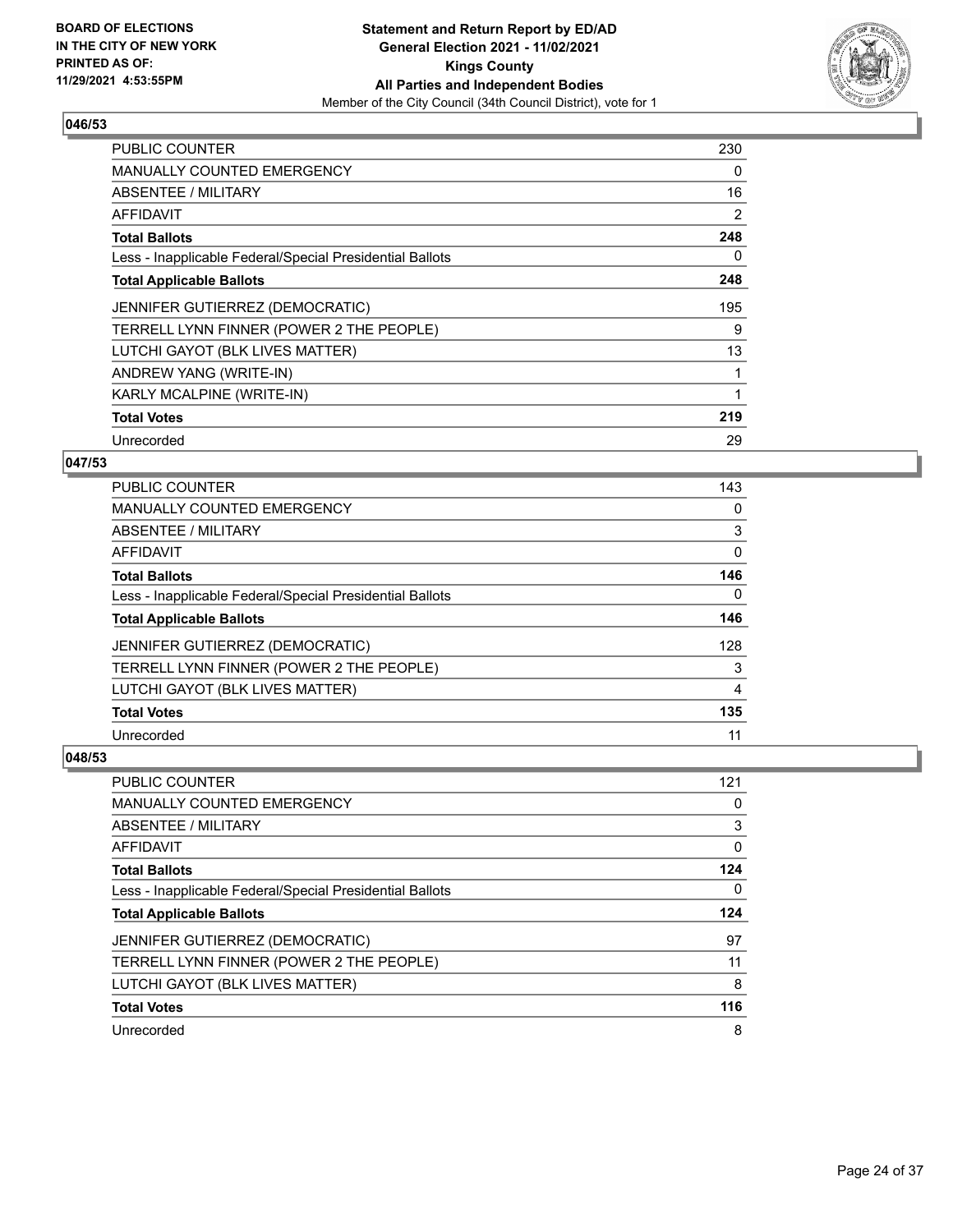

| PUBLIC COUNTER                                           | 96  |
|----------------------------------------------------------|-----|
| <b>MANUALLY COUNTED EMERGENCY</b>                        | 0   |
| ABSENTEE / MILITARY                                      | 3   |
| AFFIDAVIT                                                |     |
| <b>Total Ballots</b>                                     | 100 |
| Less - Inapplicable Federal/Special Presidential Ballots | 0   |
| <b>Total Applicable Ballots</b>                          | 100 |
| JENNIFER GUTIERREZ (DEMOCRATIC)                          | 78  |
| TERRELL LYNN FINNER (POWER 2 THE PEOPLE)                 | 3   |
| LUTCHI GAYOT (BLK LIVES MATTER)                          | 1   |
| <b>Total Votes</b>                                       | 82  |
| Unrecorded                                               | 18  |

#### **052/53**

| PUBLIC COUNTER                                           | 11            |
|----------------------------------------------------------|---------------|
| <b>MANUALLY COUNTED EMERGENCY</b>                        | 0             |
| ABSENTEE / MILITARY                                      |               |
| AFFIDAVIT                                                | 0             |
| <b>Total Ballots</b>                                     | 12            |
| Less - Inapplicable Federal/Special Presidential Ballots | $\Omega$      |
| <b>Total Applicable Ballots</b>                          | 12            |
| <b>JENNIFER GUTIERREZ (DEMOCRATIC)</b>                   | 10            |
| TERRELL LYNN FINNER (POWER 2 THE PEOPLE)                 | $\Omega$      |
| LUTCHI GAYOT (BLK LIVES MATTER)                          | $\mathcal{P}$ |
| <b>Total Votes</b>                                       | 12            |

| <b>PUBLIC COUNTER</b>                                    | 163      |
|----------------------------------------------------------|----------|
| <b>MANUALLY COUNTED EMERGENCY</b>                        | 0        |
| ABSENTEE / MILITARY                                      | 4        |
| AFFIDAVIT                                                | 2        |
| <b>Total Ballots</b>                                     | 169      |
| Less - Inapplicable Federal/Special Presidential Ballots | $\Omega$ |
| <b>Total Applicable Ballots</b>                          | 169      |
| JENNIFER GUTIERREZ (DEMOCRATIC)                          | 147      |
| TERRELL LYNN FINNER (POWER 2 THE PEOPLE)                 |          |
| LUTCHI GAYOT (BLK LIVES MATTER)                          | 5        |
| <b>Total Votes</b>                                       | 159      |
| Unrecorded                                               | 10       |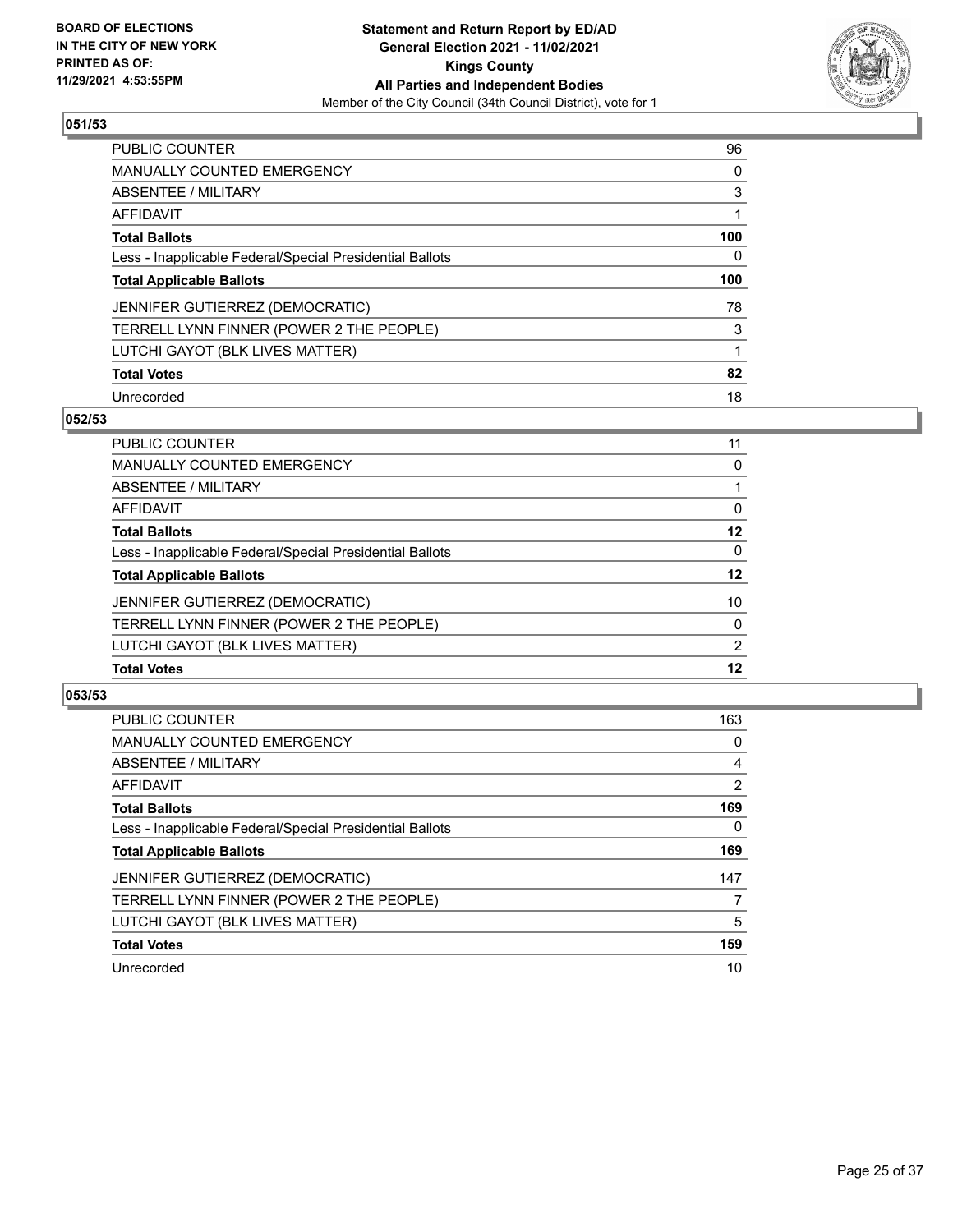

| PUBLIC COUNTER                                           | 152 |
|----------------------------------------------------------|-----|
| <b>MANUALLY COUNTED EMERGENCY</b>                        | 0   |
| ABSENTEE / MILITARY                                      | 3   |
| AFFIDAVIT                                                | 2   |
| <b>Total Ballots</b>                                     | 157 |
| Less - Inapplicable Federal/Special Presidential Ballots | 0   |
| <b>Total Applicable Ballots</b>                          | 157 |
| JENNIFER GUTIERREZ (DEMOCRATIC)                          | 132 |
| TERRELL LYNN FINNER (POWER 2 THE PEOPLE)                 | 8   |
| LUTCHI GAYOT (BLK LIVES MATTER)                          | 5   |
| <b>Total Votes</b>                                       | 145 |
| Unrecorded                                               | 12  |

## **055/53**

| PUBLIC COUNTER                                           | 127      |
|----------------------------------------------------------|----------|
| <b>MANUALLY COUNTED EMERGENCY</b>                        | $\Omega$ |
| ABSENTEE / MILITARY                                      | 3        |
| AFFIDAVIT                                                | 4        |
| <b>Total Ballots</b>                                     | 134      |
| Less - Inapplicable Federal/Special Presidential Ballots | $\Omega$ |
| <b>Total Applicable Ballots</b>                          | 134      |
| JENNIFER GUTIERREZ (DEMOCRATIC)                          | 105      |
| TERRELL LYNN FINNER (POWER 2 THE PEOPLE)                 | 4        |
| LUTCHI GAYOT (BLK LIVES MATTER)                          | 13       |
| PETER CHRISTOPHER VELEZ (WRITE-IN)                       |          |
| <b>Total Votes</b>                                       | 123      |
| Unrecorded                                               | 11       |

| PUBLIC COUNTER                                           | 156 |
|----------------------------------------------------------|-----|
| <b>MANUALLY COUNTED EMERGENCY</b>                        | 0   |
| ABSENTEE / MILITARY                                      | 3   |
| AFFIDAVIT                                                | 3   |
| <b>Total Ballots</b>                                     | 162 |
| Less - Inapplicable Federal/Special Presidential Ballots | 0   |
| <b>Total Applicable Ballots</b>                          | 162 |
| JENNIFER GUTIERREZ (DEMOCRATIC)                          | 121 |
| TERRELL LYNN FINNER (POWER 2 THE PEOPLE)                 | 10  |
| LUTCHI GAYOT (BLK LIVES MATTER)                          | 15  |
| DONALD TRUMP (WRITE-IN)                                  | 1   |
| JOHN LOCKE (WRITE-IN)                                    |     |
| <b>Total Votes</b>                                       | 148 |
| Unrecorded                                               | 14  |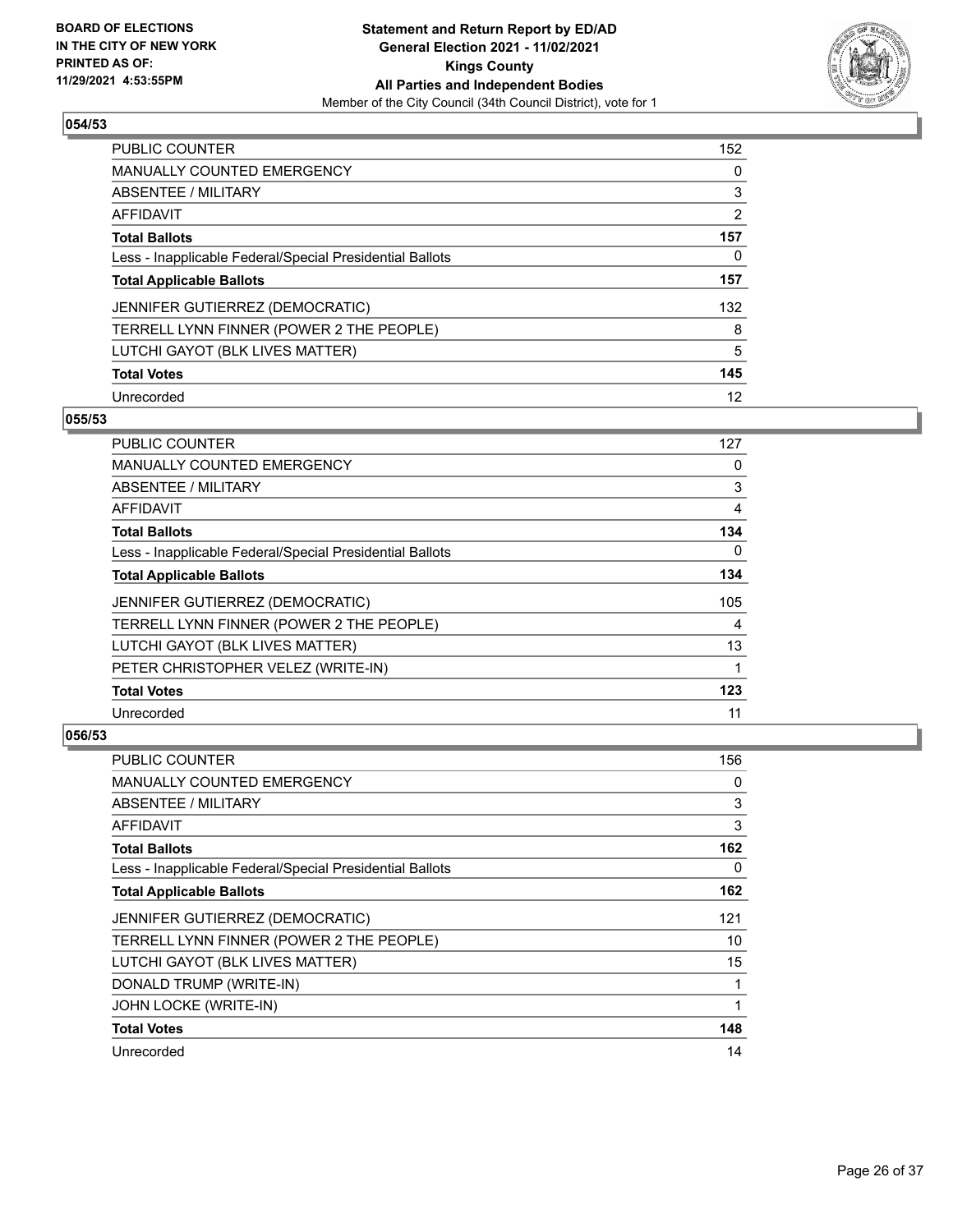

| <b>PUBLIC COUNTER</b>                                    | 133 |
|----------------------------------------------------------|-----|
| <b>MANUALLY COUNTED EMERGENCY</b>                        | 0   |
| ABSENTEE / MILITARY                                      | 7   |
| AFFIDAVIT                                                | 0   |
| <b>Total Ballots</b>                                     | 140 |
| Less - Inapplicable Federal/Special Presidential Ballots | 0   |
| <b>Total Applicable Ballots</b>                          | 140 |
| JENNIFER GUTIERREZ (DEMOCRATIC)                          | 114 |
| TERRELL LYNN FINNER (POWER 2 THE PEOPLE)                 | 5   |
| LUTCHI GAYOT (BLK LIVES MATTER)                          | 5   |
| SCOTT MURRAY (WRITE-IN)                                  | 1   |
| UNATTRIBUTABLE WRITE-IN (WRITE-IN)                       |     |
| <b>Total Votes</b>                                       | 126 |
| Unrecorded                                               | 14  |

# **058/53**

| PUBLIC COUNTER                                           | 121 |
|----------------------------------------------------------|-----|
| MANUALLY COUNTED EMERGENCY                               | 0   |
| ABSENTEE / MILITARY                                      | 7   |
| AFFIDAVIT                                                | 3   |
| <b>Total Ballots</b>                                     | 131 |
| Less - Inapplicable Federal/Special Presidential Ballots | 0   |
| <b>Total Applicable Ballots</b>                          | 131 |
| <b>JENNIFER GUTIERREZ (DEMOCRATIC)</b>                   | 101 |
| TERRELL LYNN FINNER (POWER 2 THE PEOPLE)                 | 4   |
| LUTCHI GAYOT (BLK LIVES MATTER)                          | 11  |
| UNATTRIBUTABLE WRITE-IN (WRITE-IN)                       |     |
| <b>Total Votes</b>                                       | 117 |
| Unrecorded                                               | 14  |

| <b>PUBLIC COUNTER</b>                                    | 177            |
|----------------------------------------------------------|----------------|
| <b>MANUALLY COUNTED EMERGENCY</b>                        | 0              |
| ABSENTEE / MILITARY                                      | $\overline{2}$ |
| AFFIDAVIT                                                |                |
| <b>Total Ballots</b>                                     | 180            |
| Less - Inapplicable Federal/Special Presidential Ballots | 0              |
| <b>Total Applicable Ballots</b>                          | 180            |
| JENNIFER GUTIERREZ (DEMOCRATIC)                          | 146            |
| TERRELL LYNN FINNER (POWER 2 THE PEOPLE)                 | $\overline{2}$ |
| LUTCHI GAYOT (BLK LIVES MATTER)                          | 5              |
| <b>Total Votes</b>                                       | 153            |
| Unrecorded                                               | 27             |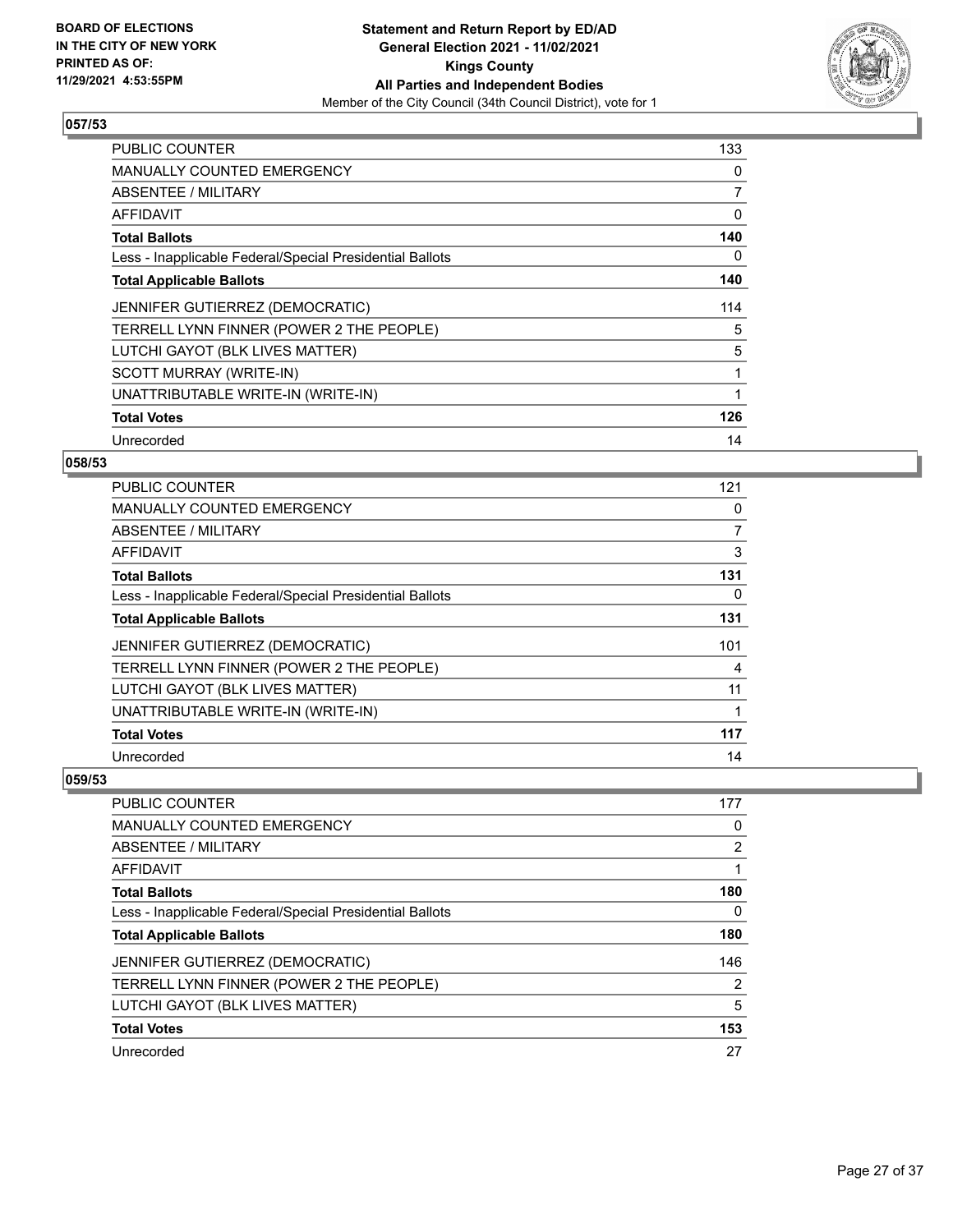

| PUBLIC COUNTER                                           | 176      |
|----------------------------------------------------------|----------|
| <b>MANUALLY COUNTED EMERGENCY</b>                        | $\Omega$ |
| ABSENTEE / MILITARY                                      | 3        |
| AFFIDAVIT                                                | 7        |
| <b>Total Ballots</b>                                     | 186      |
| Less - Inapplicable Federal/Special Presidential Ballots | 0        |
| <b>Total Applicable Ballots</b>                          | 186      |
| JENNIFER GUTIERREZ (DEMOCRATIC)                          | 148      |
| TERRELL LYNN FINNER (POWER 2 THE PEOPLE)                 | 4        |
| LUTCHI GAYOT (BLK LIVES MATTER)                          | 12       |
| <b>Total Votes</b>                                       | 164      |
| Unrecorded                                               | 22       |

#### **061/53**

| <b>PUBLIC COUNTER</b>                                    | 154      |
|----------------------------------------------------------|----------|
| MANUALLY COUNTED EMERGENCY                               | 0        |
| ABSENTEE / MILITARY                                      | 9        |
| <b>AFFIDAVIT</b>                                         | 6        |
| <b>Total Ballots</b>                                     | 169      |
| Less - Inapplicable Federal/Special Presidential Ballots | $\Omega$ |
| <b>Total Applicable Ballots</b>                          | 169      |
| JENNIFER GUTIERREZ (DEMOCRATIC)                          | 149      |
| TERRELL LYNN FINNER (POWER 2 THE PEOPLE)                 | 5        |
| LUTCHI GAYOT (BLK LIVES MATTER)                          | 7        |
| <b>Total Votes</b>                                       | 161      |
| Unrecorded                                               | 8        |

| <b>PUBLIC COUNTER</b>                                    | 46             |
|----------------------------------------------------------|----------------|
| <b>MANUALLY COUNTED EMERGENCY</b>                        | $\Omega$       |
| ABSENTEE / MILITARY                                      | $\overline{2}$ |
| AFFIDAVIT                                                | $\Omega$       |
| <b>Total Ballots</b>                                     | 48             |
| Less - Inapplicable Federal/Special Presidential Ballots | 0              |
| <b>Total Applicable Ballots</b>                          | 48             |
| JENNIFER GUTIERREZ (DEMOCRATIC)                          | 42             |
| TERRELL LYNN FINNER (POWER 2 THE PEOPLE)                 |                |
| LUTCHI GAYOT (BLK LIVES MATTER)                          | $\Omega$       |
| <b>Total Votes</b>                                       | 43             |
| Unrecorded                                               | 5              |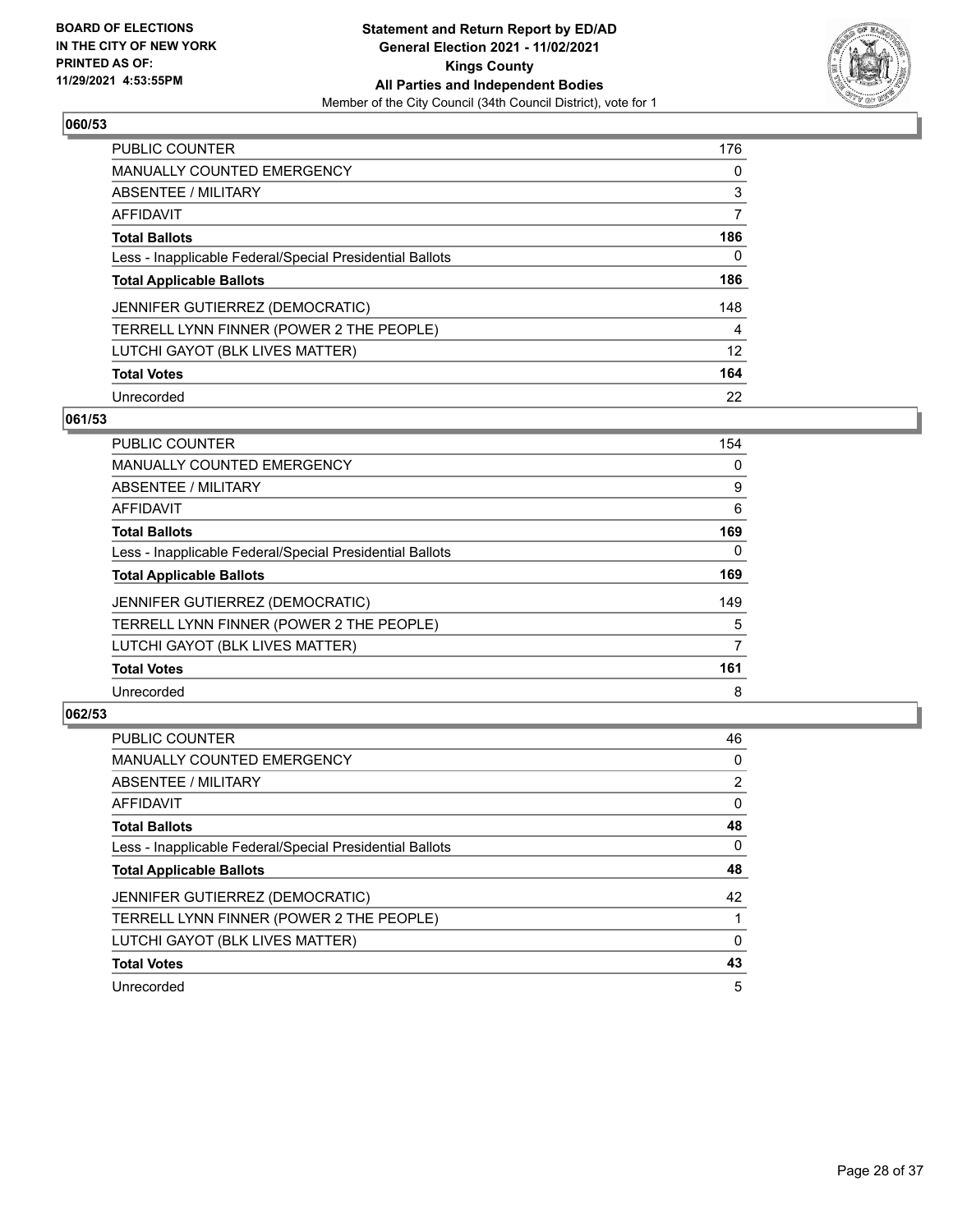

| <b>PUBLIC COUNTER</b>                                    | 54 |
|----------------------------------------------------------|----|
| <b>MANUALLY COUNTED EMERGENCY</b>                        | 0  |
| <b>ABSENTEE / MILITARY</b>                               | 2  |
| AFFIDAVIT                                                | 0  |
| <b>Total Ballots</b>                                     | 56 |
| Less - Inapplicable Federal/Special Presidential Ballots | 0  |
| <b>Total Applicable Ballots</b>                          | 56 |
| JENNIFER GUTIERREZ (DEMOCRATIC)                          | 45 |
| TERRELL LYNN FINNER (POWER 2 THE PEOPLE)                 |    |
| LUTCHI GAYOT (BLK LIVES MATTER)                          | 0  |
| <b>Total Votes</b>                                       | 46 |
| Unrecorded                                               | 10 |

#### **083/53**

| PUBLIC COUNTER                                           | 109      |
|----------------------------------------------------------|----------|
| <b>MANUALLY COUNTED EMERGENCY</b>                        | 0        |
| ABSENTEE / MILITARY                                      | 0        |
| AFFIDAVIT                                                | 2        |
| <b>Total Ballots</b>                                     | 111      |
| Less - Inapplicable Federal/Special Presidential Ballots | $\Omega$ |
| <b>Total Applicable Ballots</b>                          | 111      |
| <b>JENNIFER GUTIERREZ (DEMOCRATIC)</b>                   | 88       |
| TERRELL LYNN FINNER (POWER 2 THE PEOPLE)                 | 5        |
| LUTCHI GAYOT (BLK LIVES MATTER)                          | 4        |
| UNATTRIBUTABLE WRITE-IN (WRITE-IN)                       | 1        |
| <b>Total Votes</b>                                       | 98       |
| Unrecorded                                               | 13       |

| PUBLIC COUNTER                                           | 121 |
|----------------------------------------------------------|-----|
| MANUALLY COUNTED EMERGENCY                               | 0   |
| ABSENTEE / MILITARY                                      | 2   |
| AFFIDAVIT                                                | 3   |
| <b>Total Ballots</b>                                     | 126 |
| Less - Inapplicable Federal/Special Presidential Ballots | 0   |
| <b>Total Applicable Ballots</b>                          | 126 |
| JENNIFER GUTIERREZ (DEMOCRATIC)                          | 103 |
| TERRELL LYNN FINNER (POWER 2 THE PEOPLE)                 | 2   |
| LUTCHI GAYOT (BLK LIVES MATTER)                          | 4   |
| STEVEN FRANKLIN (WRITE-IN)                               | 1   |
| UNATTRIBUTABLE WRITE-IN (WRITE-IN)                       | 1   |
| <b>Total Votes</b>                                       | 111 |
| Unrecorded                                               | 15  |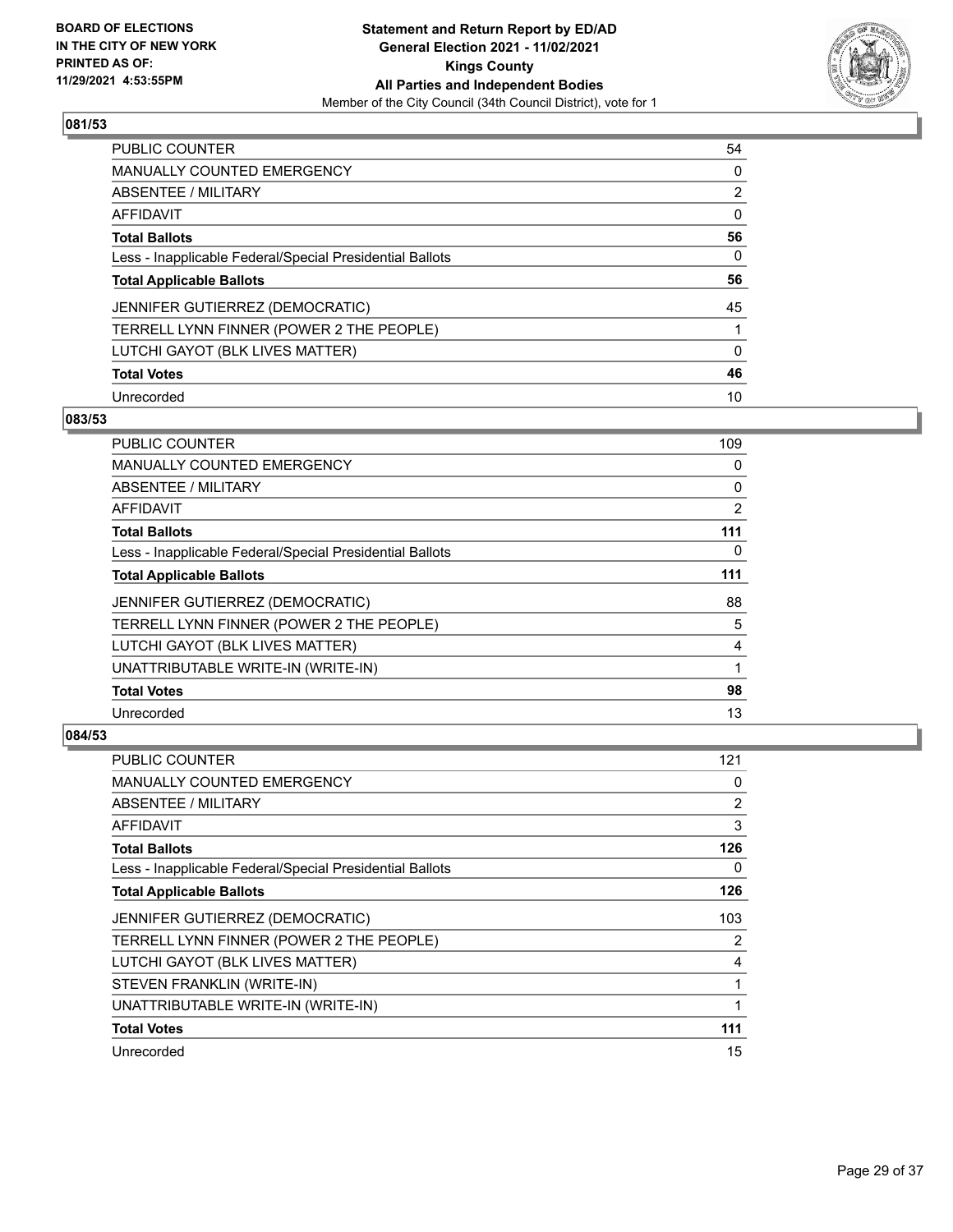

| PUBLIC COUNTER                                           | 133      |
|----------------------------------------------------------|----------|
| MANUALLY COUNTED EMERGENCY                               | $\Omega$ |
| ABSENTEE / MILITARY                                      | 3        |
| AFFIDAVIT                                                | 0        |
| <b>Total Ballots</b>                                     | 136      |
| Less - Inapplicable Federal/Special Presidential Ballots | 0        |
| <b>Total Applicable Ballots</b>                          | 136      |
| JENNIFER GUTIERREZ (DEMOCRATIC)                          | 108      |
| TERRELL LYNN FINNER (POWER 2 THE PEOPLE)                 | 9        |
| LUTCHI GAYOT (BLK LIVES MATTER)                          | 3        |
| <b>Total Votes</b>                                       | 120      |
| Unrecorded                                               | 16       |

#### **086/53**

| <b>PUBLIC COUNTER</b>                                    | 137      |
|----------------------------------------------------------|----------|
| <b>MANUALLY COUNTED EMERGENCY</b>                        | 0        |
| ABSENTEE / MILITARY                                      | 20       |
| <b>AFFIDAVIT</b>                                         | 2        |
| <b>Total Ballots</b>                                     | 159      |
| Less - Inapplicable Federal/Special Presidential Ballots | $\Omega$ |
| <b>Total Applicable Ballots</b>                          | 159      |
| <b>JENNIFER GUTIERREZ (DEMOCRATIC)</b>                   | 103      |
| TERRELL LYNN FINNER (POWER 2 THE PEOPLE)                 | 10       |
| LUTCHI GAYOT (BLK LIVES MATTER)                          | 8        |
| <b>Total Votes</b>                                       | 121      |
| Unrecorded                                               | 38       |

| <b>PUBLIC COUNTER</b>                                    | 150 |
|----------------------------------------------------------|-----|
| <b>MANUALLY COUNTED EMERGENCY</b>                        | 0   |
| ABSENTEE / MILITARY                                      | 8   |
| AFFIDAVIT                                                | 2   |
| <b>Total Ballots</b>                                     | 160 |
| Less - Inapplicable Federal/Special Presidential Ballots | 0   |
| <b>Total Applicable Ballots</b>                          | 160 |
| JENNIFER GUTIERREZ (DEMOCRATIC)                          | 129 |
| TERRELL LYNN FINNER (POWER 2 THE PEOPLE)                 | 5   |
| LUTCHI GAYOT (BLK LIVES MATTER)                          | 8   |
| UNATTRIBUTABLE WRITE-IN (WRITE-IN)                       |     |
| <b>Total Votes</b>                                       | 143 |
| Unrecorded                                               | 17  |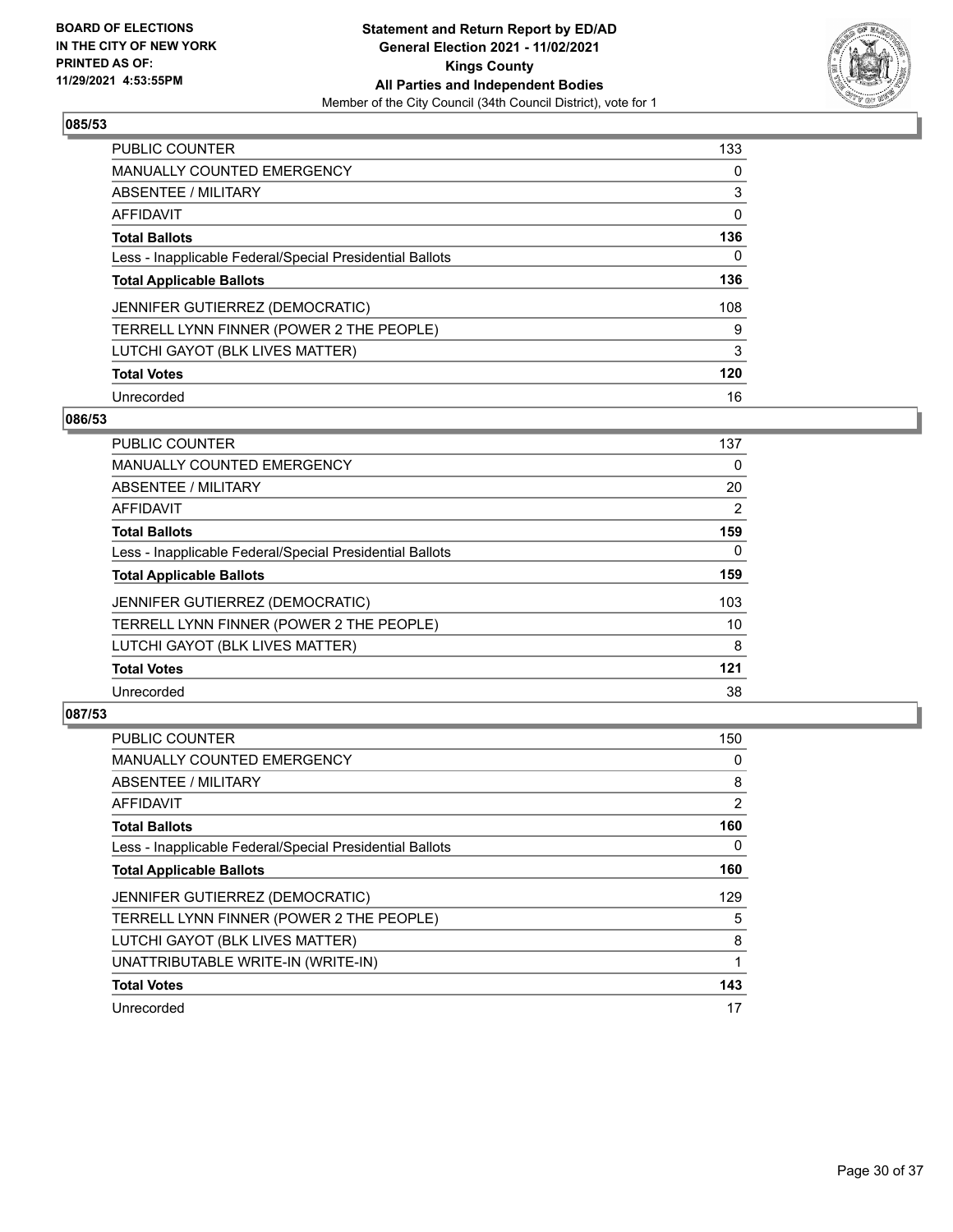

| <b>PUBLIC COUNTER</b>                                    | 146 |
|----------------------------------------------------------|-----|
| <b>MANUALLY COUNTED EMERGENCY</b>                        | 0   |
| ABSENTEE / MILITARY                                      | 4   |
| AFFIDAVIT                                                | 2   |
| <b>Total Ballots</b>                                     | 152 |
| Less - Inapplicable Federal/Special Presidential Ballots | 0   |
| <b>Total Applicable Ballots</b>                          | 152 |
| JENNIFER GUTIERREZ (DEMOCRATIC)                          | 125 |
| TERRELL LYNN FINNER (POWER 2 THE PEOPLE)                 | 8   |
| LUTCHI GAYOT (BLK LIVES MATTER)                          | 6   |
| <b>Total Votes</b>                                       | 139 |
| Unrecorded                                               | 13  |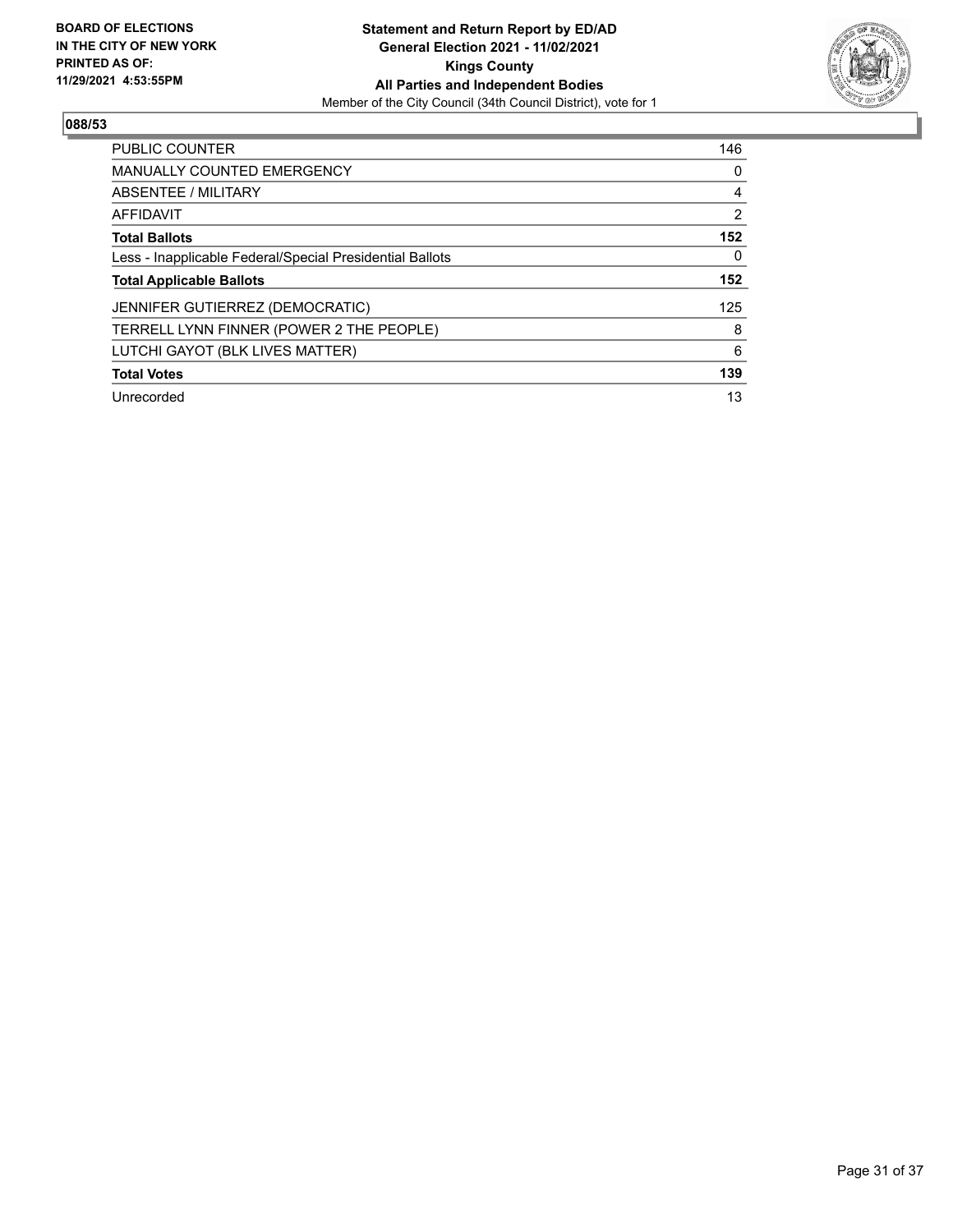

| <b>PUBLIC COUNTER</b>                                    | 114 |
|----------------------------------------------------------|-----|
| MANUALLY COUNTED EMERGENCY                               | 0   |
| ABSENTEE / MILITARY                                      | 7   |
| AFFIDAVIT                                                | 0   |
| <b>Total Ballots</b>                                     | 121 |
| Less - Inapplicable Federal/Special Presidential Ballots | 0   |
| <b>Total Applicable Ballots</b>                          | 121 |
| JENNIFER GUTIERREZ (DEMOCRATIC)                          | 104 |
| TERRELL LYNN FINNER (POWER 2 THE PEOPLE)                 | 4   |
| LUTCHI GAYOT (BLK LIVES MATTER)                          | 4   |
| UNATTRIBUTABLE WRITE-IN (WRITE-IN)                       |     |
| <b>Total Votes</b>                                       | 113 |
| Unrecorded                                               | 8   |

# **019/54**

| <b>PUBLIC COUNTER</b>                                    | 114      |
|----------------------------------------------------------|----------|
| <b>MANUALLY COUNTED EMERGENCY</b>                        | 0        |
| ABSENTEE / MILITARY                                      | 4        |
| <b>AFFIDAVIT</b>                                         |          |
| <b>Total Ballots</b>                                     | 119      |
| Less - Inapplicable Federal/Special Presidential Ballots | $\Omega$ |
| <b>Total Applicable Ballots</b>                          | 119      |
| JENNIFER GUTIERREZ (DEMOCRATIC)                          | 100      |
| TERRELL LYNN FINNER (POWER 2 THE PEOPLE)                 | 2        |
| LUTCHI GAYOT (BLK LIVES MATTER)                          | 4        |
| <b>Total Votes</b>                                       | 106      |
| Unrecorded                                               | 13       |

| PUBLIC COUNTER                                           | 177            |
|----------------------------------------------------------|----------------|
| MANUALLY COUNTED EMERGENCY                               | 0              |
| ABSENTEE / MILITARY                                      | 5              |
| AFFIDAVIT                                                | $\overline{2}$ |
| <b>Total Ballots</b>                                     | 184            |
| Less - Inapplicable Federal/Special Presidential Ballots | 0              |
| <b>Total Applicable Ballots</b>                          | 184            |
| JENNIFER GUTIERREZ (DEMOCRATIC)                          | 148            |
| TERRELL LYNN FINNER (POWER 2 THE PEOPLE)                 | 3              |
| LUTCHI GAYOT (BLK LIVES MATTER)                          | 5              |
| DARMA DIAZ (WRITE-IN)                                    | $\overline{2}$ |
| <b>Total Votes</b>                                       | 158            |
| Unrecorded                                               | 26             |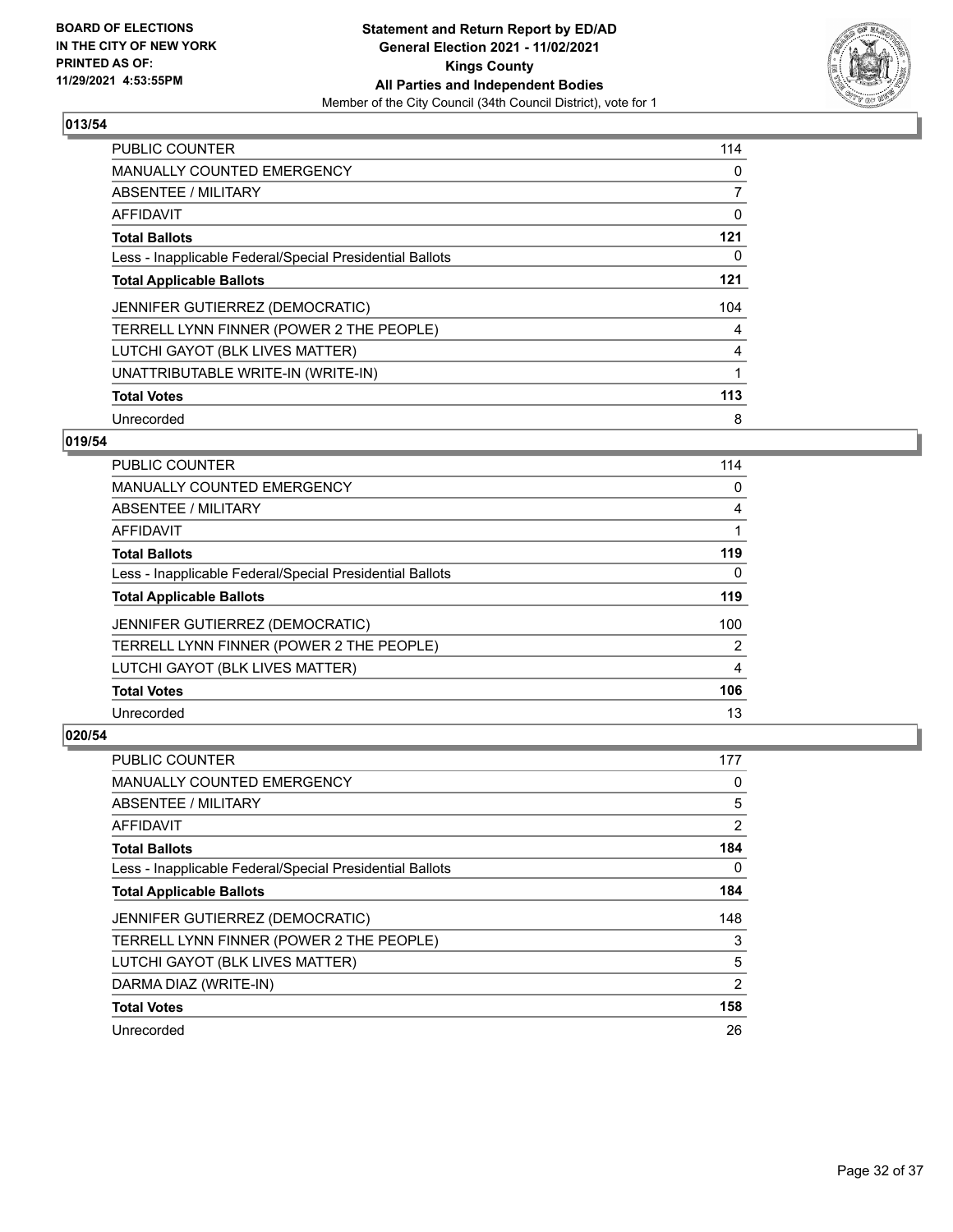

| <b>PUBLIC COUNTER</b>                                    | 130 |
|----------------------------------------------------------|-----|
| <b>MANUALLY COUNTED EMERGENCY</b>                        | 0   |
| ABSENTEE / MILITARY                                      | 7   |
| <b>AFFIDAVIT</b>                                         | 0   |
| <b>Total Ballots</b>                                     | 137 |
| Less - Inapplicable Federal/Special Presidential Ballots | 0   |
| <b>Total Applicable Ballots</b>                          | 137 |
| <b>JENNIFER GUTIERREZ (DEMOCRATIC)</b>                   | 105 |
| TERRELL LYNN FINNER (POWER 2 THE PEOPLE)                 | 7   |
| LUTCHI GAYOT (BLK LIVES MATTER)                          | 5   |
| JET DROLETTE (WRITE-IN)                                  | 1   |
| UNATTRIBUTABLE WRITE-IN (WRITE-IN)                       |     |
| <b>Total Votes</b>                                       | 119 |
| Unrecorded                                               | 18  |

# **022/54**

| <b>PUBLIC COUNTER</b>                                    | 97  |
|----------------------------------------------------------|-----|
| <b>MANUALLY COUNTED EMERGENCY</b>                        | 0   |
| ABSENTEE / MILITARY                                      | 5   |
| AFFIDAVIT                                                | 0   |
| <b>Total Ballots</b>                                     | 102 |
| Less - Inapplicable Federal/Special Presidential Ballots | 0   |
| <b>Total Applicable Ballots</b>                          | 102 |
| JENNIFER GUTIERREZ (DEMOCRATIC)                          | 85  |
| TERRELL LYNN FINNER (POWER 2 THE PEOPLE)                 | 3   |
| LUTCHI GAYOT (BLK LIVES MATTER)                          | 2   |
| <b>OSCAR LAUS (WRITE-IN)</b>                             |     |
| <b>Total Votes</b>                                       | 91  |
| Unrecorded                                               | 11  |

| <b>PUBLIC COUNTER</b>                                    | 131 |
|----------------------------------------------------------|-----|
| <b>MANUALLY COUNTED EMERGENCY</b>                        | 0   |
| ABSENTEE / MILITARY                                      | 7   |
| AFFIDAVIT                                                | 5   |
| <b>Total Ballots</b>                                     | 143 |
| Less - Inapplicable Federal/Special Presidential Ballots | 0   |
| <b>Total Applicable Ballots</b>                          | 143 |
| <b>JENNIFER GUTIERREZ (DEMOCRATIC)</b>                   | 116 |
| TERRELL LYNN FINNER (POWER 2 THE PEOPLE)                 | 6   |
| LUTCHI GAYOT (BLK LIVES MATTER)                          | 8   |
| <b>Total Votes</b>                                       | 130 |
| Unrecorded                                               | 13  |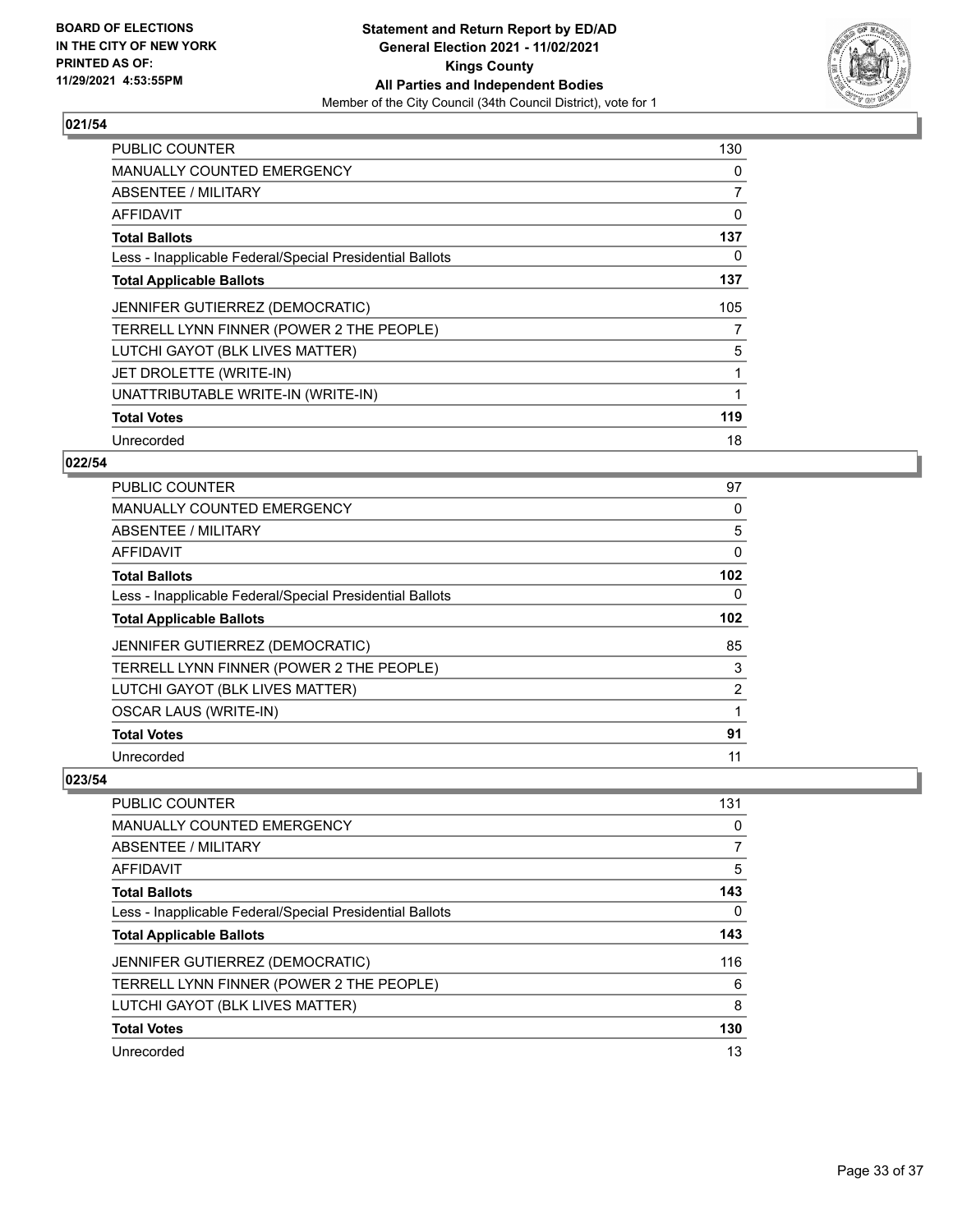

| PUBLIC COUNTER                                           | 138      |
|----------------------------------------------------------|----------|
| MANUALLY COUNTED EMERGENCY                               | $\Omega$ |
| ABSENTEE / MILITARY                                      |          |
| AFFIDAVIT                                                | 4        |
| <b>Total Ballots</b>                                     | 149      |
| Less - Inapplicable Federal/Special Presidential Ballots | 0        |
| <b>Total Applicable Ballots</b>                          | 149      |
| JENNIFER GUTIERREZ (DEMOCRATIC)                          | 126      |
| TERRELL LYNN FINNER (POWER 2 THE PEOPLE)                 | 5        |
| LUTCHI GAYOT (BLK LIVES MATTER)                          | 5        |
| <b>Total Votes</b>                                       | 136      |
| Unrecorded                                               | 13       |

#### **025/54**

| <b>PUBLIC COUNTER</b>                                    | 146      |
|----------------------------------------------------------|----------|
| MANUALLY COUNTED EMERGENCY                               | 0        |
| ABSENTEE / MILITARY                                      | 5        |
| AFFIDAVIT                                                | 0        |
| <b>Total Ballots</b>                                     | 151      |
| Less - Inapplicable Federal/Special Presidential Ballots | $\Omega$ |
| <b>Total Applicable Ballots</b>                          | 151      |
| JENNIFER GUTIERREZ (DEMOCRATIC)                          | 124      |
| TERRELL LYNN FINNER (POWER 2 THE PEOPLE)                 | 3        |
| LUTCHI GAYOT (BLK LIVES MATTER)                          | 12       |
| UNATTRIBUTABLE WRITE-IN (WRITE-IN)                       | 1        |
| <b>Total Votes</b>                                       | 140      |
| Unrecorded                                               | 11       |

| <b>PUBLIC COUNTER</b>                                    | 114 |
|----------------------------------------------------------|-----|
| MANUALLY COUNTED EMERGENCY                               | 0   |
| ABSENTEE / MILITARY                                      | 3   |
| AFFIDAVIT                                                | 2   |
| <b>Total Ballots</b>                                     | 119 |
| Less - Inapplicable Federal/Special Presidential Ballots | 0   |
| <b>Total Applicable Ballots</b>                          | 119 |
|                                                          |     |
| JENNIFER GUTIERREZ (DEMOCRATIC)                          | 87  |
| TERRELL LYNN FINNER (POWER 2 THE PEOPLE)                 | 9   |
| LUTCHI GAYOT (BLK LIVES MATTER)                          | 7   |
| <b>Total Votes</b>                                       | 103 |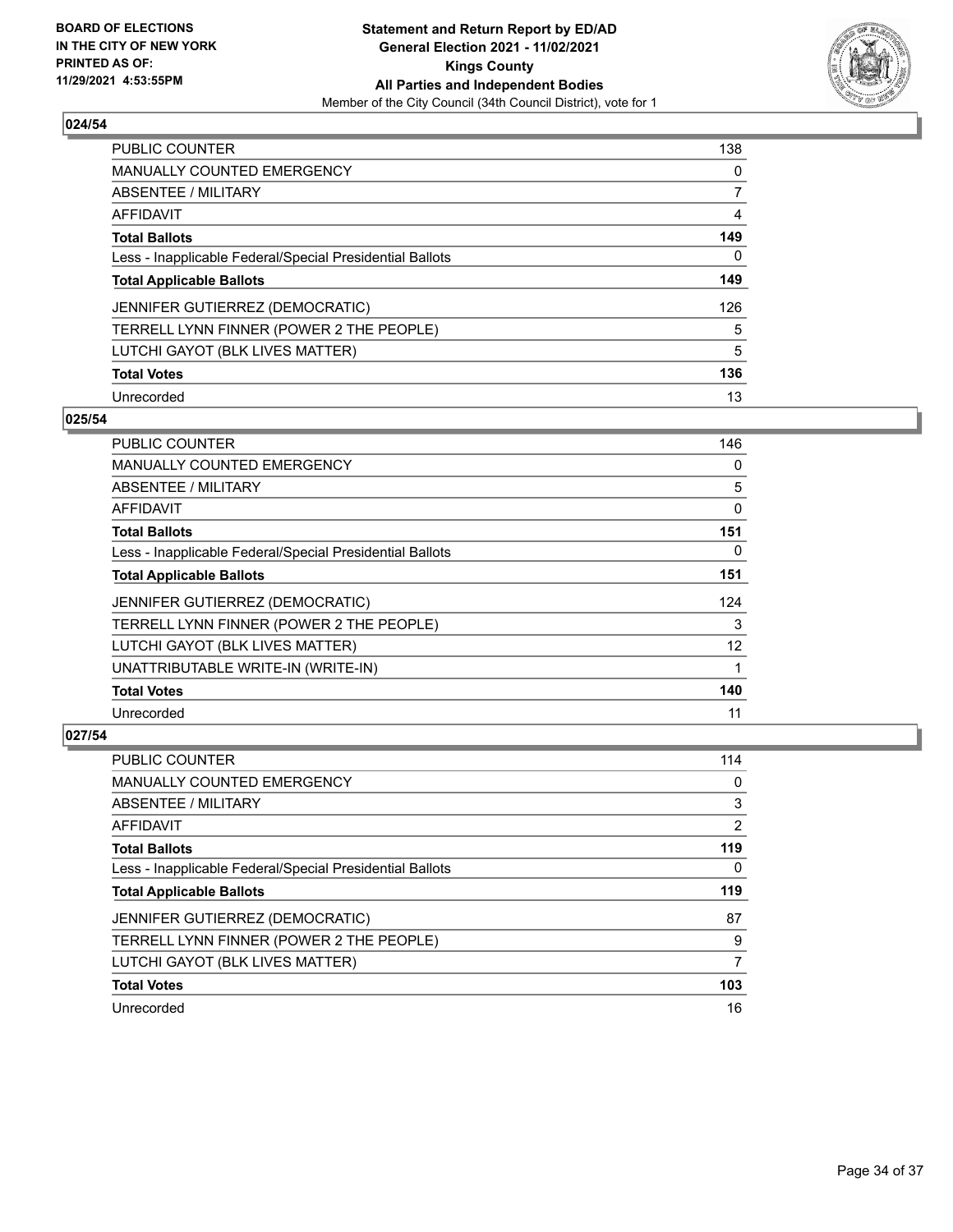

| <b>PUBLIC COUNTER</b>                                    | 161 |
|----------------------------------------------------------|-----|
| MANUALLY COUNTED EMERGENCY                               | 0   |
| ABSENTEE / MILITARY                                      | 6   |
| AFFIDAVIT                                                | 2   |
| <b>Total Ballots</b>                                     | 169 |
| Less - Inapplicable Federal/Special Presidential Ballots | 0   |
| <b>Total Applicable Ballots</b>                          | 169 |
| JENNIFER GUTIERREZ (DEMOCRATIC)                          | 129 |
| TERRELL LYNN FINNER (POWER 2 THE PEOPLE)                 | 9   |
| LUTCHI GAYOT (BLK LIVES MATTER)                          | 4   |
| <b>MARTIN SHKRELI (WRITE-IN)</b>                         | 1   |
| UNATTRIBUTABLE WRITE-IN (WRITE-IN)                       | 1   |
| <b>Total Votes</b>                                       | 144 |
| Unrecorded                                               | 25  |

# **029/54**

| PUBLIC COUNTER                                           | 136 |
|----------------------------------------------------------|-----|
| <b>MANUALLY COUNTED EMERGENCY</b>                        | 0   |
| ABSENTEE / MILITARY                                      | 4   |
| AFFIDAVIT                                                | 0   |
| <b>Total Ballots</b>                                     | 140 |
| Less - Inapplicable Federal/Special Presidential Ballots | 0   |
| <b>Total Applicable Ballots</b>                          | 140 |
| <b>JENNIFER GUTIERREZ (DEMOCRATIC)</b>                   | 117 |
| TERRELL LYNN FINNER (POWER 2 THE PEOPLE)                 | 9   |
| LUTCHI GAYOT (BLK LIVES MATTER)                          | 7   |
| <b>Total Votes</b>                                       | 133 |
| Unrecorded                                               | 7   |

| PUBLIC COUNTER                                           | 66 |
|----------------------------------------------------------|----|
| <b>MANUALLY COUNTED EMERGENCY</b>                        | 0  |
| ABSENTEE / MILITARY                                      | 5  |
| AFFIDAVIT                                                | 0  |
| <b>Total Ballots</b>                                     | 71 |
| Less - Inapplicable Federal/Special Presidential Ballots | 0  |
| <b>Total Applicable Ballots</b>                          | 71 |
| JENNIFER GUTIERREZ (DEMOCRATIC)                          | 62 |
| TERRELL LYNN FINNER (POWER 2 THE PEOPLE)                 |    |
| LUTCHI GAYOT (BLK LIVES MATTER)                          | 6  |
| <b>Total Votes</b>                                       | 69 |
| Unrecorded                                               | 2  |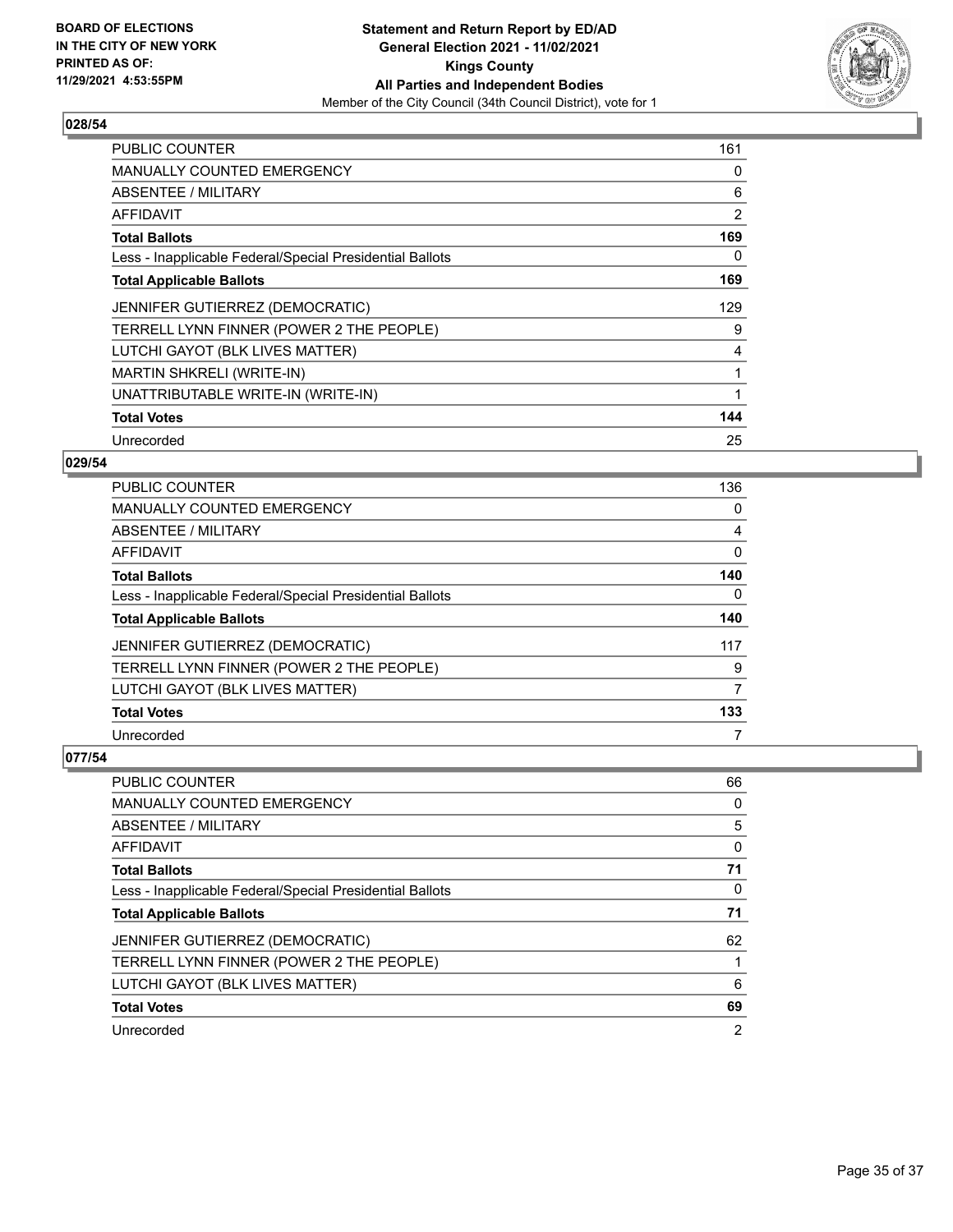

| <b>PUBLIC COUNTER</b>                                    | 93       |
|----------------------------------------------------------|----------|
| <b>MANUALLY COUNTED EMERGENCY</b>                        | $\Omega$ |
| ABSENTEE / MILITARY                                      | 4        |
| <b>AFFIDAVIT</b>                                         | 2        |
| <b>Total Ballots</b>                                     | 99       |
| Less - Inapplicable Federal/Special Presidential Ballots | 0        |
| <b>Total Applicable Ballots</b>                          | 99       |
| JENNIFER GUTIERREZ (DEMOCRATIC)                          | 84       |
| TERRELL LYNN FINNER (POWER 2 THE PEOPLE)                 | 3        |
| LUTCHI GAYOT (BLK LIVES MATTER)                          | 6        |
| <b>Total Votes</b>                                       | 93       |
| Unrecorded                                               | 6        |